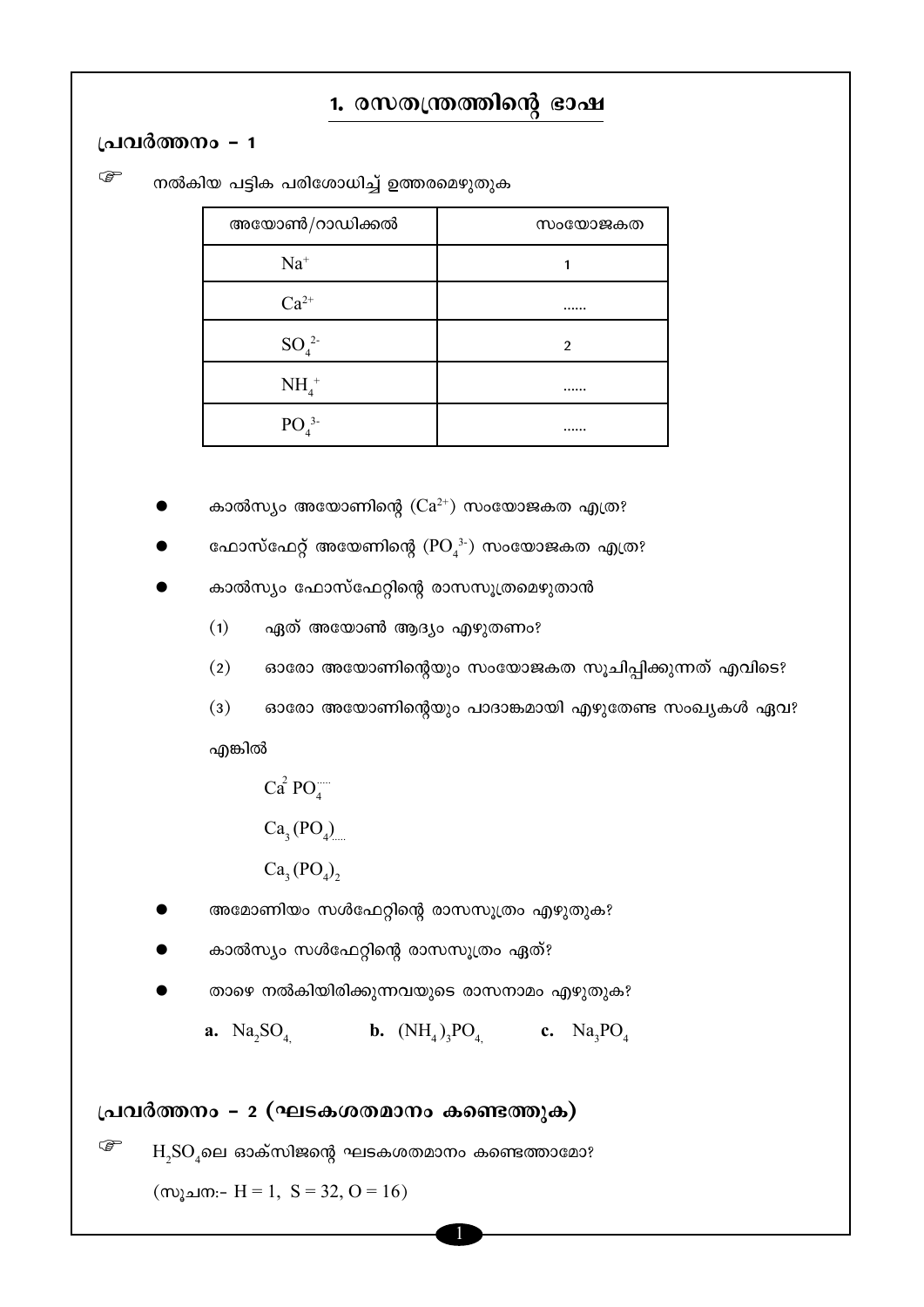- $H$ , $SO_4$ ലെ ഘടകമൂലകങ്ങൾ ഏവ?
- ഓരോന്നും എത്ര ആറ്റങ്ങൾ വീതമുണ്ട്?
- ഓരോന്നിന്റെയും ആകെ മാസ് എത്ര വീതം?
- $H_2SO_4$ തന്മാത്രയുടെ ആകെ മാസ് എത്ര?
- ഇതിൽ ഓക്സിജൻ ആറ്റങ്ങളുടെ ആകെ മാസ് എത്രയാണ്?
- എങ്കിൽ ഓക്സിജന്റെ ഘടകശതമാനം എത്ര?

ഉത്തരം: 64 x 100 98

ഇതുപോലെ മറ്റ് ഘടകമൂലകങ്ങളുടെയും ഘടകശതമാനം കണ്ടെത്താമോ?

# പ്രവർത്തനം - 3 (ആറ്റങ്ങളുടെ എണ്ണം കണ്ടെത്തുക)

32 ഗ്രാം ഓക്സിജനിലെ ആറ്റങ്ങൾ എത്ര?

- 
- ഓക്സിജന്റെ ആറ്റോമിക മാസ് എത്രയാണ്?
- എങ്കിൽ ഓക്സിജന്റെ ഗ്രാം–ആറ്റോമികമാസ് എത്ര?
- 
- 
- ഒരു ഗ്രാം- ആറ്റം ഓക്സിജനിലെ ആറ്റങ്ങൾ എത്രയാണ്?
- എങ്കിൽ 16 ഗ്രാം ഓക്സിജനിലെ ആറ്റങ്ങൾ എത്ര?
- 
- എങ്കിൽ 32 ഗ്രാം ഓക്സിജനിലെ ആറ്റങ്ങൾ എത്ര?

സൂചന: ആറ്റങ്ങളുടെ എണ്ണം = ഗ്രാമിലുളള മാസ്  $X$  അവോഗാഡ്രോ സംഖ്യ ഗ്രാം-ആറ്റോമിക മാസ് /

ആറ്റോമിക ഭാരം

### പ്രവർത്തനം - 4 (തന്മാത്രകളുടെ എണ്ണം കണ്ടെത്തുക)

 $\mathbb{Q}$ 64ഗ്രാം ഓക്സിജനിലെ തന്മാത്രകൾ എത്രയാണ്?

- ഓക്സിജന്റെ തന്മാത്ര ഭാരം എത്ര?
- 
- എങ്കിൽ ഓക്സിജന്റെ ഗ്രാം-തന്മാത്രഭാരം എത്ര?
- 32ഗ്രാം ഓക്സിജനിലെ തന്മാത്രകളുടെ എണ്ണം എത്ര?
- എങ്കിൽ 64ഗ്രാം ഓക്സിജനിലെ തന്മാത്രകളുടെ എണ്ണം എത്ര?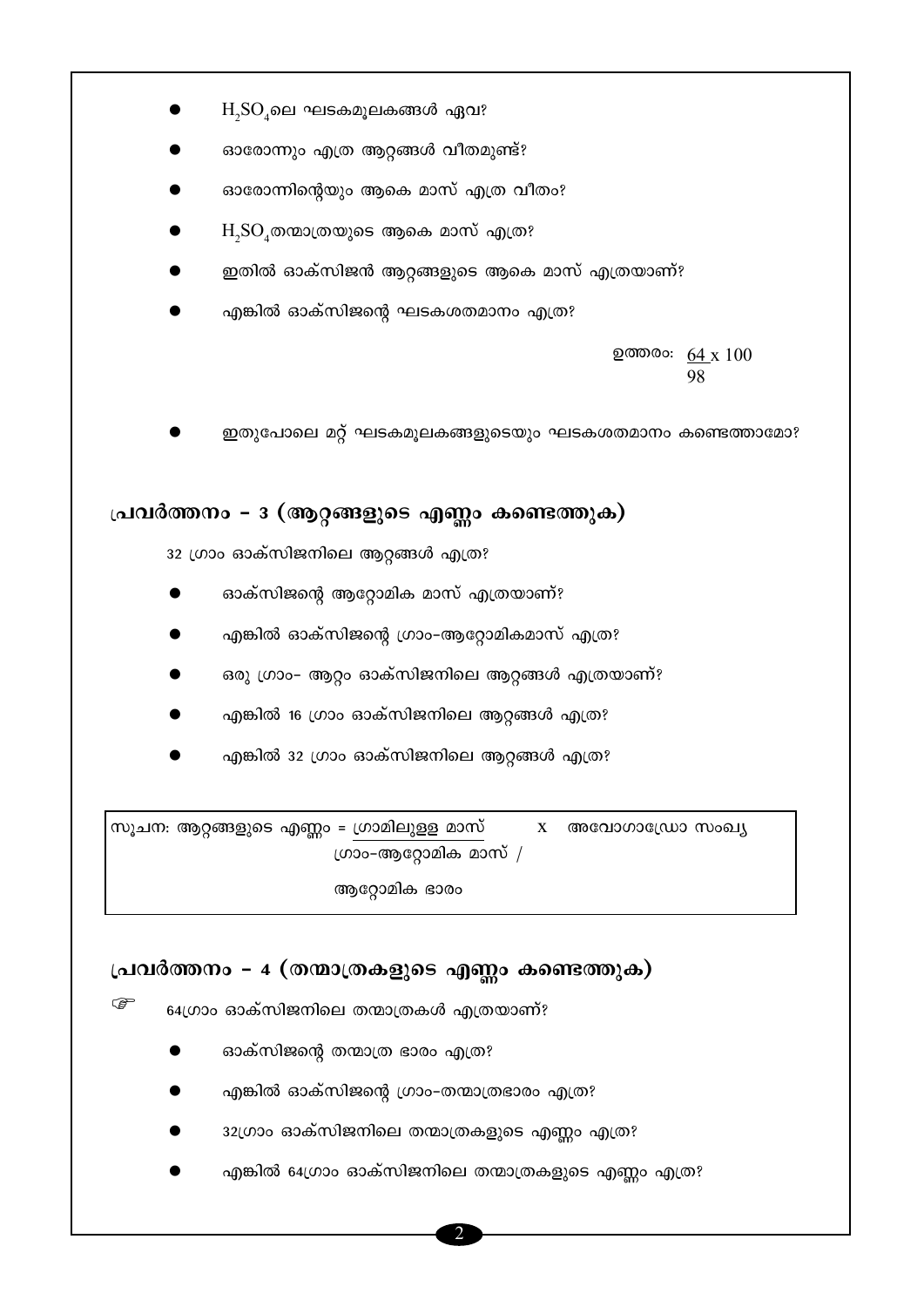സൂചന: തന്മാത്രകളുടെ എണ്ണം = ഗ്രാമിലുളള മാസ് x അവോഗാഡ്രോ സംഖ്യ  $(\overline{00000000000})$ **{പവർത്തനം - 5 (മോളിക്യുലാർ ഫോർമുല കണ്ടെത്തൽ (എം.എഫ്)**  $\mathbb{G}^{\mathbb{F}}$  ഒരു പദാർത്ഥത്തിന്റെ പ്രയോഗസൂത്രം (ഇ.എഫ്) CH ആണ്. മോളിക്യൂലാർ മാസ് 78. എങ്കിൽ ഇതിന്റെ മോളിക്യൂലാർ ഫോർമുല (എം.എഫ്) കണ്ടെത്താമോ? ( $C = 12, H = 1$ ) തന്നിരിക്കുന്ന പദാർത്ഥത്തിന്റെ പ്രയോഗസൂത്രം (ഇ. എഫ്) എഴുതുക പ്രയോഗ സൂത്രത്തിലെ ആറ്റങ്ങൾ ഏവ? എത്ര വീതം?

എങ്കിൽ പ്രയോഗസൂത്രമാസ് (ഇ.എഫ്.എം) കണ്ടെത്തുക.

 $m_\lambda$ ചന :  $\bullet$  മോളിക്യുലാർ ഫോർമുല = മോളിക്യുലാർ മാസ്  $X$  പ്രയോഗസൂത്രം പ്രയോഗസൂത്ര മാസ് (പയോഗസൂത്രമാസ് എന്നത് പ്രയോഗസൂത്രത്തിലെ (ഇ.എഫ്) ആറ്റങ്ങ

ളുടെ ആറ്റോമിക ഭാരത്തിന്റെ തുകയാണ്.

# **WORK SHEET - 1**

വിട്ടുപോയവ പൂരിപ്പിക്കുക

| $M.F$ (മോളിക്യൂലാർ ഫോർമുല)     | $E.F$ (പ്രയോഗസൂത്രം)    |
|--------------------------------|-------------------------|
| $C_6H_6$                       | <b>CH</b>               |
| $C_6H_{12}O_6$                 |                         |
| $\text{Al}_2\text{O}_3$        | $\text{Al}_2\text{O}_3$ |
| $C_2H_4$                       |                         |
| Fe <sub>2</sub> O <sub>3</sub> |                         |
| $C_2H_6O_2$                    |                         |
| CH,O,                          |                         |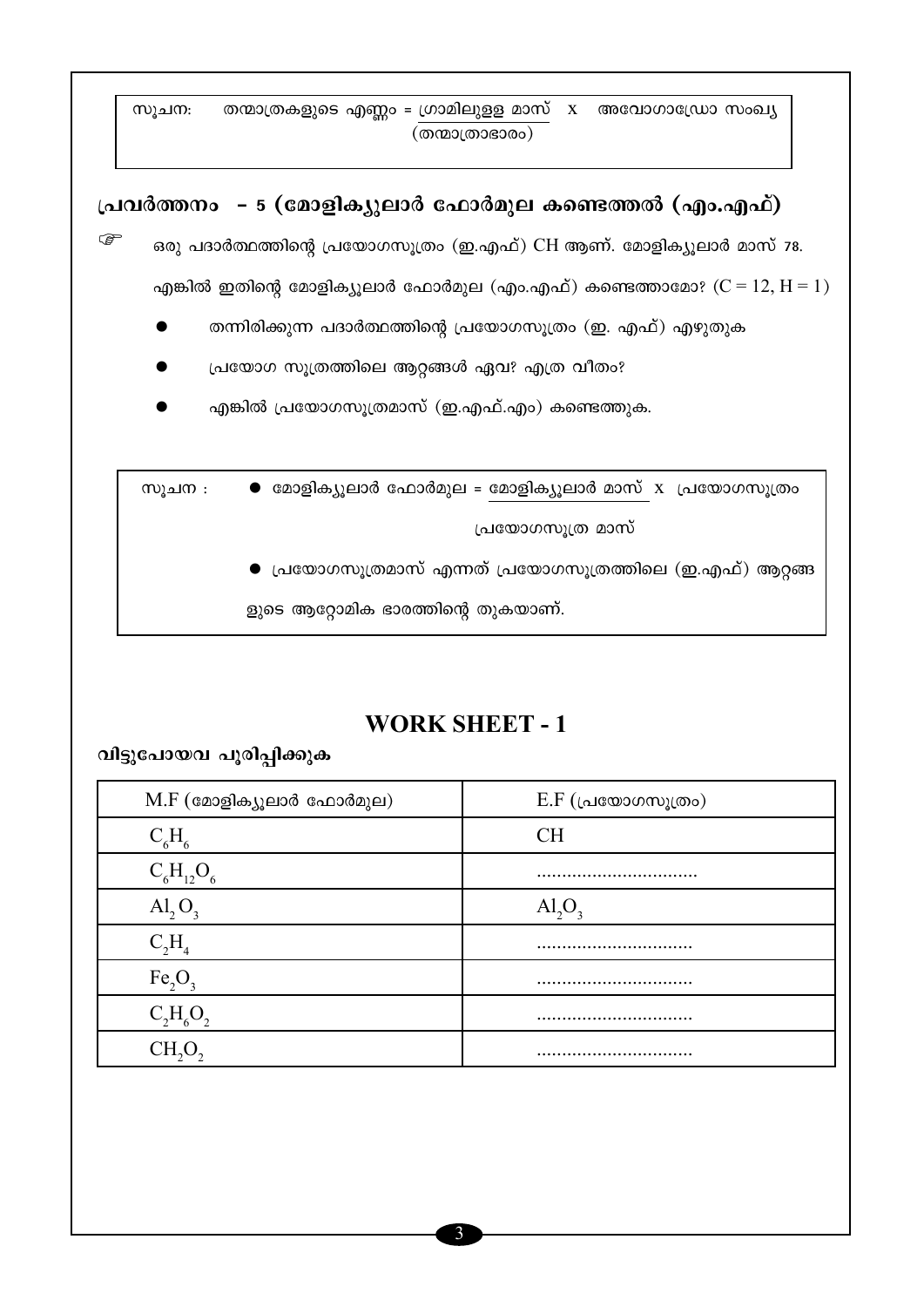# **WORK SHEET - 2**

# വിട്ടുപോയവ പൂരിപ്പിക്കുക

| പദാർത്ഥം        | ആറ്റോ          | തന്മാത്രാ      |           | എടുത്തി  ആറ്റങ്ങളുടെ                                                    | തന്മാത്രക                         | മോൾതന്മാത്മാത്ര | $STP$ യിലെ            |
|-----------------|----------------|----------------|-----------|-------------------------------------------------------------------------|-----------------------------------|-----------------|-----------------------|
|                 | മിക ഭാരം       | ഭാരം           | രിക്കുന്ന | എണ്ണം                                                                   | ളുടെ                              | കളുടെഎണ്ണം      | വ്യാപ്തം              |
|                 |                |                | അളവ്      |                                                                         | എണ്ണം                             |                 |                       |
|                 |                |                | ഗ്രാമിൽ   |                                                                         |                                   |                 |                       |
| $O_{2}$         | 16             | 32             | 64        | $\frac{64}{2}$ x 6.022 x 10 <sup>23</sup> 64 x 6.022 x 10 <sup>23</sup> |                                   | $64 = 2$ മോൾ    | $2 x 22.4 = 44.8$ Ltr |
|                 |                |                |           | 16                                                                      | 32                                | 32              |                       |
| $N_{2}$         | 14             | 28             | 112       |                                                                         |                                   |                 |                       |
|                 |                |                |           |                                                                         |                                   |                 |                       |
| He              | $\overline{4}$ | $\overline{4}$ | 20        |                                                                         |                                   |                 |                       |
| Cl <sub>2</sub> | 35.5           |                | 426       |                                                                         | $426 \times 6.022 \times 10^{23}$ |                 |                       |
|                 |                |                |           |                                                                         | 71                                |                 |                       |
| $O_3$           | 16             | 48             | 96        |                                                                         |                                   |                 |                       |
|                 |                |                |           |                                                                         |                                   |                 |                       |
|                 |                |                |           | $20 \times 6.022 \times 10^{23}$                                        |                                   |                 |                       |
| $H_{2}$         |                | $\overline{2}$ |           |                                                                         |                                   | 10              |                       |
|                 |                |                |           |                                                                         |                                   |                 |                       |

# **WORK SHEET - 3**

ි പട്ടികയിലെ വിവരങ്ങൾ പരിശോധിച്ച് മോളിക്യൂലാർ ഫോർമുല കണ്ടെത്തുക  $m_2$  and  $C = 12$ ,  $H = 1$ ,  $O = 16$ ,  $Na = 23$ .

| പ്രയോഗസൂത്രം     | പ്രയോഗസൂത്ര | മോളിക്യൂലാർ മാസ് | മോളിക്യൂലാർ ഫോർമുല |
|------------------|-------------|------------------|--------------------|
| ( <b>ഇ.എഫ്</b> ) | മാസ്        |                  | എാ.എഫ്             |
| <b>CH</b>        | 13          | 78               | $C_6H_6$           |
| CH <sub>2</sub>  | .           | 56               |                    |
| CH, O            | .           | 180              | .                  |
| NaO              | .           | 78               | . <b>.</b> .       |

# **WORK SHEET - 4**

രണ്ട് നൈട്രജൻ വളങ്ങളാണ് യൂറിയായും ( $NH_{2}$ - $CO$  -  $NH_{2}$ ), അമോണിയം സൾഫേറ്റും

 $(\mathrm{NH}_4)_2$   $\mathrm{SO}_4$ . ഇതിൽ നൈട്രജന്റെ അളവ് കൂടിയ വളം ഘടകശതമാനത്തിലൂടെ കണ്ടെത്താമോ?

 $(N=14, H=1, C=12, O=16, S=32)$ 

 $\overline{4}$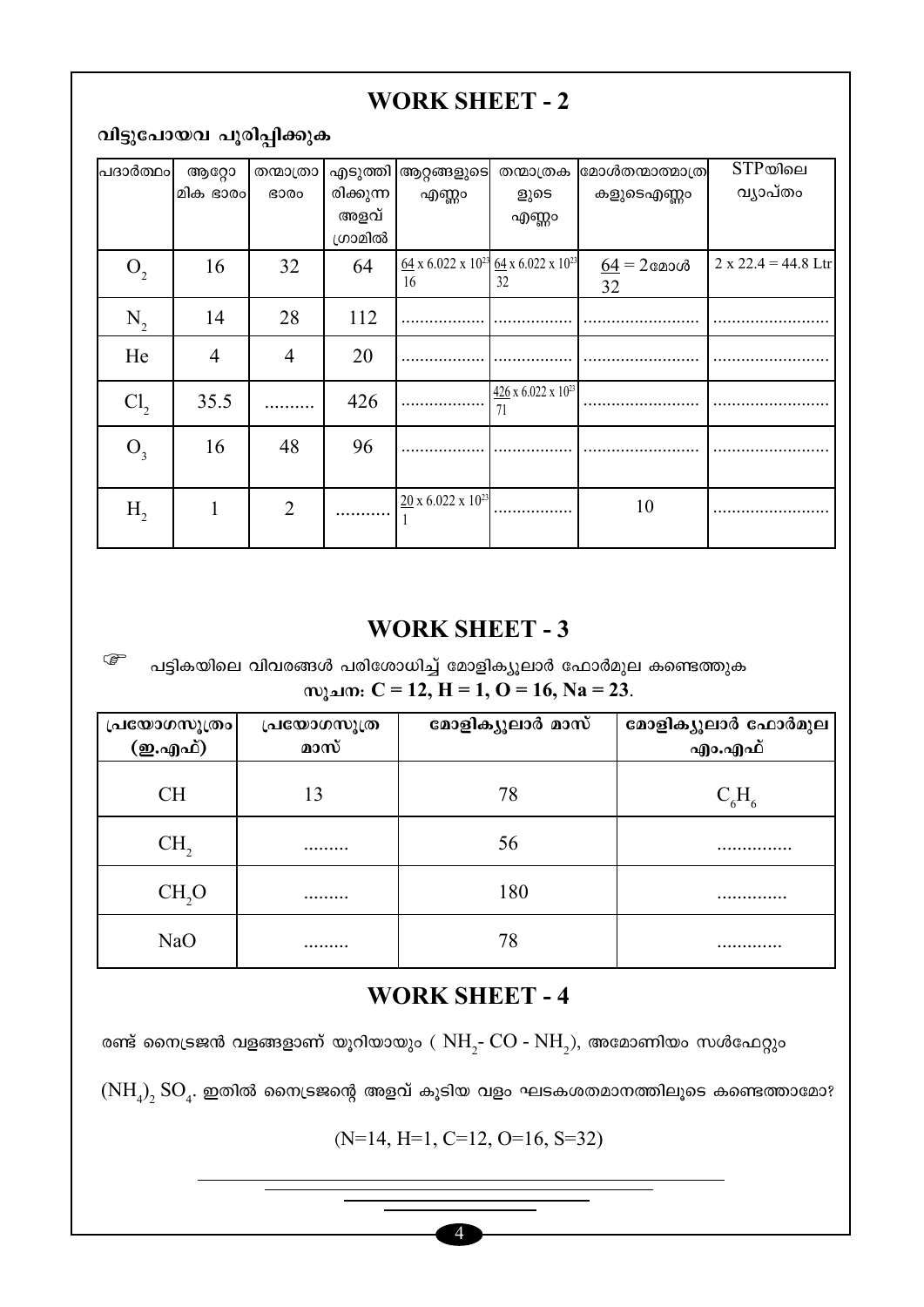# 2. വാതകനിയമങ്ങൾ

### പ്രവർത്തനം - 1

কে താഴെ നൽകിയിരിക്കുന്ന പ്രസ്താവന ശ്രദ്ധിക്കൂ...

"ഒരു കുളത്തിന്റെ അടിത്തട്ടിൽ നിന്നും പുറപ്പെടുന്ന വായുകുമിളയുടെ വൃാപ്തം മുക ളിലേയ്ക്ക് വരുംതോറും കുടികൂടിവരുന്നു"

കുളത്തിന്റെ അടിത്തട്ടിൽ നിന്നും മുകളിലേയ്ക്ക് വരുംതോറും മർദ്ദത്തിലുള്ള മാറ്റം എന്ത്?

- വായുകുമിളയുടെ വ്യാപ്തത്തിലെ വ്യത്യാസമോ?
- ഇവിടെ വ്യാപ്തവും മർദ്ദവും തമ്മിലുളള ബന്ധം എന്താണ്?
- ഇത് ഏത് വാതക നിയമവുമായി ബന്ധപ്പെട്ടിരിക്കുന്നു?
- ഈ വാതക നിയമത്തിന്റെ ഗണിതരൂപമെന്ത്?
- വാതകകുമിളയുടെ അടിത്തട്ടിലെ വ്യാപ്തം 2 മില്ലിയും മർദ്ദം 10 അന്തരീക്ഷ

മർദ്ദവുമായിരുന്നു. മുകൾ തട്ടിൽ എത്തിയപ്പോൾ മർദ്ദം 1 അന്തരീക്ഷ മർദ്ദമാ

യാൽ വായു കുമിളയുടെ വ്യാപ്തം എത്രയായിരിക്കും?

### ച്രവർത്തനം - 2

### "വായു നിറച്ച ബലൂൺ വെയിലത്തിട്ടപ്പോൾ പെട്ടന്ന് പൊട്ടിപ്പോയി"

- വെയിലുള്ള സമയത്ത് അന്തരീക്ഷ ഊഷ്മാവ് കുടുമോ, കുറയുമോ?
- ഊഷ്മാവ് വർദ്ധിക്കുമ്പോൾ ബലൂണിനുളളിലെ വായുവിന്റെ വ്യാപ്തത്തിന് എന്ത് മാറ്റം സംഭ്വിക്കുന്നു?
- വാതകത്തിന്റെ വ്യാപ്തവും ഊഷ്മാവും തമ്മിലുളള ബന്ധം എന്ത്?
- ഇത് ഏത് വാതക നിയമവുമായി ബന്ധപ്പെട്ടിരിക്കുന്നു.
- ഈ വാതകനിയമത്തിന്റെ ഗണിതരൂപം എന്ത്?
- 300  $\bf{K}$  ഊഷ്മാവിലുളള 5 ലിറ്റർ വാതകത്തിന്റെ ഊഷ്മാവ് 420  $\bf{K}$  ഊഷ്മാവിലേ ക്കുയർത്തിയാൽ അതിന്റെ വ്യാപ്തം എത്രയായിരിക്കും? (മർദ്ദം സ്ഥിരമാണ്)

### പ്രവർത്തനം - 3

4 മോൾ കാർബൺഡൈഓക്സൈഡിന്റെ STP യിലെ വ്യാപ്തം എത്രയായി

രിക്കും?

ক্রে

- $STP$ യിൽ 1 മോൾ കാർബൺഡൈഓക്സൈഡിന്റെ വ്യാപ്തം എത്രയാണ്?
- എങ്കിൽ STPയിലെ 4 മോൾ കാർബൺഡൈഓക്സൈഡിന്റെ വ്യാപ്തം എത്ര താണ്?
- എങ്കിൽ വാതകത്തിന്റെ വ്യാപ്തവും മോളുകളുടെ എണ്ണവും തമ്മിലുളള ബന്ധം എന്ത്?
- ഇത് ഏത് വാതകനിയമത്തെ സൂചിപ്പിക്കുന്നു?
- ഈ നിയമത്തിന്റെ ഗണിതരൂപം എന്ത്?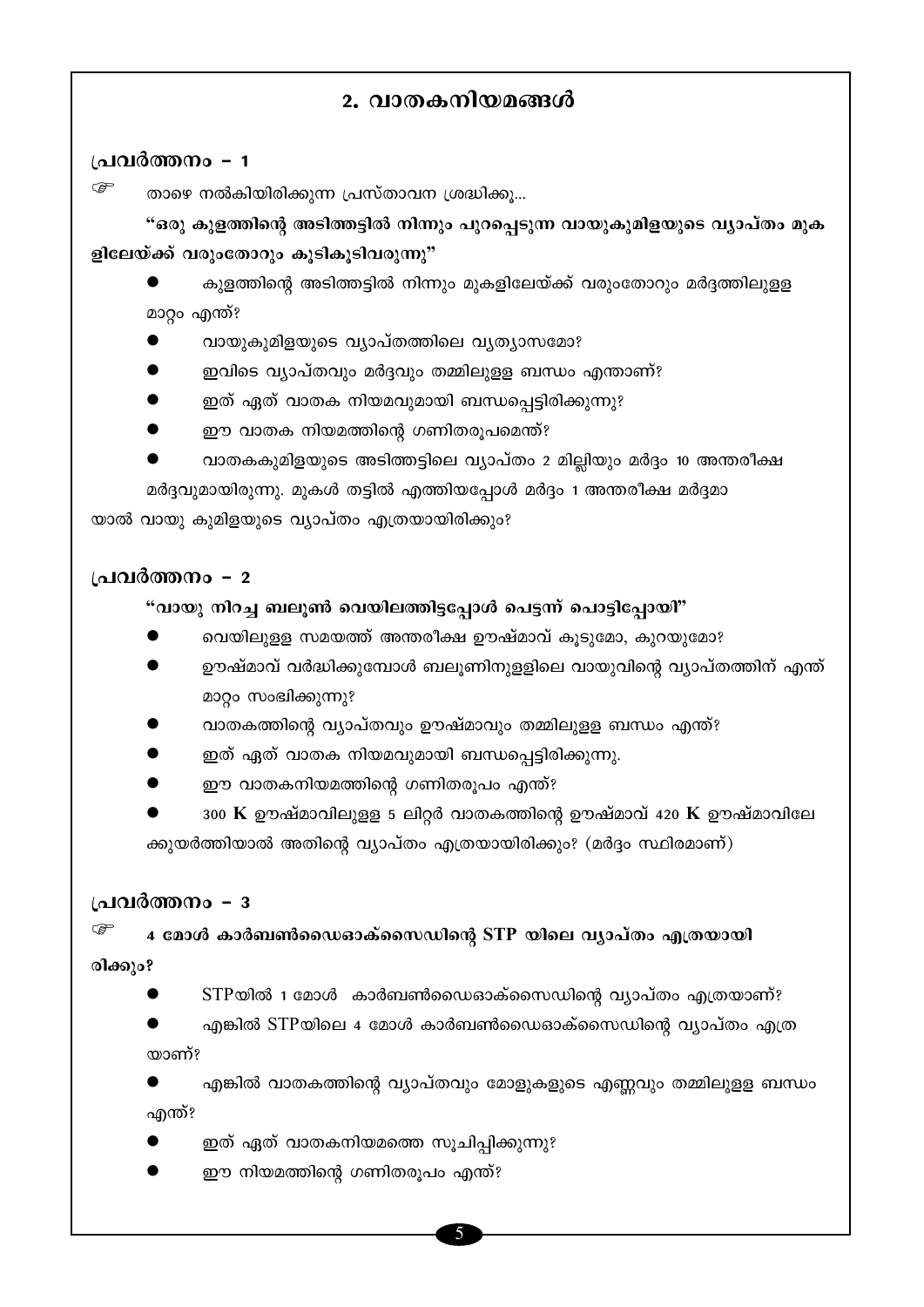







ജോടിയാക്കുക

| മർദ്ദം | വ്യാപ്തം |
|--------|----------|
| 2 atm  | 800      |
| 4 atm  | 400      |
| 1 atm  | 100      |
| 8 atm  | 200      |

- ഇത് ഏത് വാതക നിയമവുമായി ബന്ധപ്പെട്ടിരിക്കുന്നു?  $1).$
- $2).$ ഈ വാതക നിയമം നിർവ്വചിക്കാമോ?
- ഈ വാതക നിയമത്തിന്റെ ഗണിതരൂപം എഴുതുക?  $3).$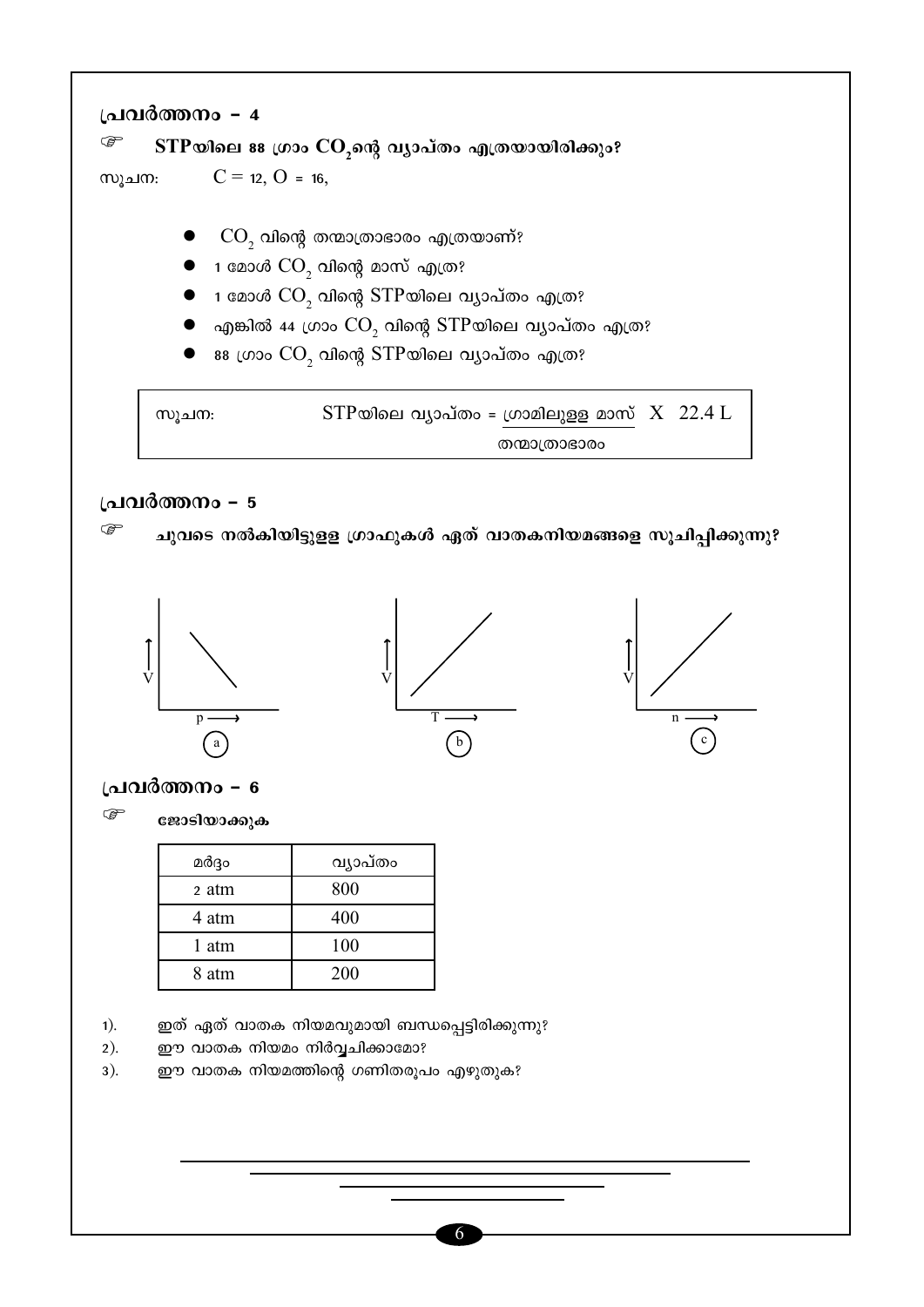# 3. ആറ്റം ഘടനയും പീരിയോഡിക് ടേബിളും

### പ്രവർത്തനം - 1

മഗ്നീഷ്യം, സിങ്ക് എന്നീ മൂലകങ്ങളുടെ സബ്ഷെൽ ഇലക്ട്രോൺ വിന്യാസം പരിശോധിച്ച് നൽകിയിരിക്കുന്ന ചോദ്യങ്ങൾക്ക് ഉത്തരമെഴുതുക.

 $_1$ , Mg - 1S<sup>2</sup>, 2S<sup>2</sup>, 2P<sup>6</sup>, 3S<sup>2</sup>

 $_{30}Zn - 1S^2$ , 2S<sup>2</sup>, 2P<sup>6</sup>, 3S<sup>2</sup>, 3P<sup>6</sup>, 4S<sup>2</sup>, 3d<sup>10</sup>

- മഗ്നീഷ്യത്തിന്റെ സബ്ഷെല്ലുകൾ ഏവ?
- സിങ്കിന്റെ സബ്ഷെല്ലുകൾ ഏതെല്ലാം?
- ഓരോ സബ്ഷെല്ലിലും ഉളള പരമാവധി ഇലക്ട്രോണുകളുടെ എണ്ണം എത്രവീത മാണ്?
- മുകളിൽ നൽകിയിട്ടുളള സബ്ഷെൽ ഇലക്ട്രോൺ വിന്യാസത്തിൽ ഉൾപ്പെടാത്ത സബ്ഷെൽ ഏതാണ്?
- വിവിധ സബ്ഷെല്ലുകളുടെ ഊർജ്ജം കുടിവരുന്ന ക്രമം എഴുതാമോ?
- മുകളിലെ മൂലകങ്ങളുടെ ആറ്റോമിക നമ്പരും സബ്ഷെല്ലുകളിലെ ഇലക്ട്രോണു കളുടെ ആകെ എണ്ണവും തമ്മിലുളള ബന്ധം എന്താണ്?
- $_{20}$  $Ca, _{17}Cl, _{26}Fe$  എന്നീ മൂലകങ്ങളുടെ സബ്ഷെൽ ഇലക്ട്രോൺ വിന്യാസം എഴുതി നോക്കൂ...

### പ്രവർത്തനം - 2

ເອ നൽകിയിരിക്കുന്ന പട്ടിക പരിശോധിച്ച് ചോദ്യങ്ങൾക്ക് ഉത്തരമെഴുതുക..

| ക്രമ<br>നമ്പർ | മുലകം | സബ്ഷെൽ ഇലക്ട്രോൺ<br>വിന്യാസം                                                    | ബ്ലോക്ക് <sub>।</sub> | പിരീഡ് | ശൂപ്പ് |
|---------------|-------|---------------------------------------------------------------------------------|-----------------------|--------|--------|
|               | Li    | $1S^2 2S^1$                                                                     | S                     | ∍      |        |
| ◠             | Cl    | 1S <sup>2</sup> 2S <sup>2</sup> 2P <sup>6</sup> 3S <sup>2</sup> 3P <sup>5</sup> | P                     |        |        |
|               | Fe    | $1S^2 2S^2 2P^6 3S^2 3P^6 4S^2 3d^6$                                            |                       |        |        |

Li- ന്റെ ഏറ്റവും അവസാനത്തെ ഇലക്ട്രോൺ ഏത് സബ്ഷെല്ലിലാണ് ഉളളത്?

- Li- ന്റെ ബ്ലോക്കും അവസാന സബ്ഷെല്ലും തമ്മിൽ എന്ത് ബന്ധമാണുളളത്?
- എങ്കിൽ ബ്ലോക്കും അവസാന സബ്ഷെല്ലും തമ്മിലുളള ബന്ധം എന്താണ്?
- $Li$  ന്റെ അവസാന ഷെല്ലിൽ എത്ര ഇലക്ട്രോൺ ഉണ്ട്?

ഈ ഇലക്ട്രോണിന്റെ എണ്ണവും അതിന്റെ ഗ്രൂപ്പു നമ്പറും തമ്മിൽ ബന്ധമുണ്ടോ?

Cl- ന്റെ അവസാന ഷെല്ലിലെ ഇലക്ട്രോണിന്റെ എണ്ണവും 12ഉം കൂട്ടിയാൽ അതിന്റെ ഗ്രൂപ്പ് നമ്പർ ലഭിക്കുമോ?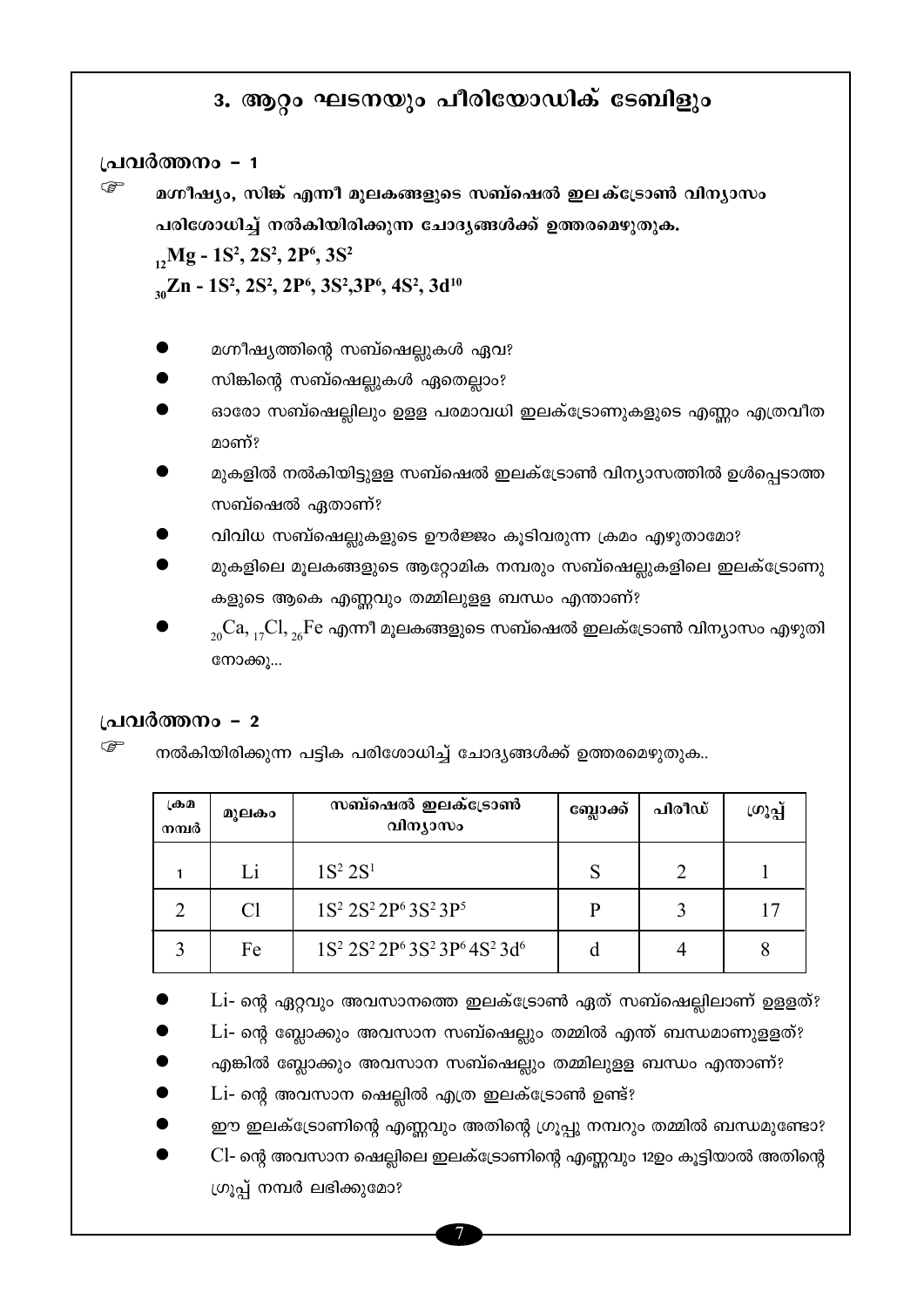- $Fe$  യുടെ അവസാന ഷെല്ലിലെ ഇലക്ട്രോണുകളുടെ എണ്ണത്തോട് 2 കൂട്ടിയാൽ അതിന്റെ ഗ്രൂപ്പ് നമ്പർ ലഭിക്കുമോ?
- Fe- യുടെ ഏറ്റവും കൂടിയ ഷെൽ നമ്പർ എത്ര?
- Fe- യുടെ ഈ ഷെൽ നമ്പറും പീരിഡ് നമ്പറും തമ്മിൽ എന്തെങ്കിലും ബന്ധ മുണ്ടോ?

### സുചന:-

- 1. ബ്ലോക്ക് കണ്ടെത്തുന്ന വിധം അവസാന ഇലക്ട്രോൺ വന്ന് ചേരുന്ന ഷെല്ലാണ് അതിന്റെ ബ്ലോക്ക്
- 2. പീരിഡ് കണ്ടെത്തുന്ന വിധം ഏറ്റവും വലിയ ഷെൽ നമ്പറാണ് അതിന്റെ പീരിഡ്
- 3. ഗ്രൂപ്പ് കണ്ടെത്തുന്ന വിധം
	- $\mathbf{a}(\mathbf{S}) = \mathbf{c}$ ബ്ലാക്കാണെങ്കിൽ അവസാന  $\mathbf{S}$  സബ്ഷെല്ലിലെ ഇലക്ട്രോണുകളുടെ എണ്ണം തന്നെയാണ് അതിന്റെ ഗ്രൂപ്പും.
	- b) $P$  ബ്ലോക്ക് ആണെങ്കിൽ അവസാന  $P$  സബ്ഷെല്ലിലെ ഇല ക്ട്രോണുക ളുടെ എണ്ണത്തോട് 12 കൂട്ടുക.
	- c) d -ബ്ലോക്ക് ആണെങ്കിൽ അവസാന d സബ്ഷെല്ലിലെ ഇലക്ട്രോണുകളുടെ എണ്ണത്തോട് 2 കൂട്ടുക.

### പ്രവർത്തനം - 3

 $\mathbb{Q}$ ഏതാനും മൂലകങ്ങളുടെ സബ്ഷെൽ ഇലക്ട്രോൺ വിന്യാസം നൽകിയിരിക്കുന്നു. ഇത് പരിശോധിച്ച് നൽകിയിട്ടുളള ചോദൃങ്ങൾക്ക് ഉത്തരമെഴുതുക.

| മൂലകം | സബ്ഷെൽ ഇലക്ട്രോൺ         |
|-------|--------------------------|
|       | വിന്യാസം                 |
| A     | $1S^2$ , $2S^2$ , $2P^4$ |
| B     | $1S^2$ , $2S^2$          |
|       | [Ar] $4S^2$ , $3d^5$     |

- $A$  യുടെ ആറ്റോമിക നമ്പർ എത്ര?
- $A,B,C$  -എന്നിവയുടെ ബ്ലോക്കുകൾ ഏവ?
- $C$  യുടെ പീരിഡ് ഏത്?
- A യുടെ ഗ്രൂപ്പ് ഏത്?
- $B$  യുടെ സംയോജകത എത്ര?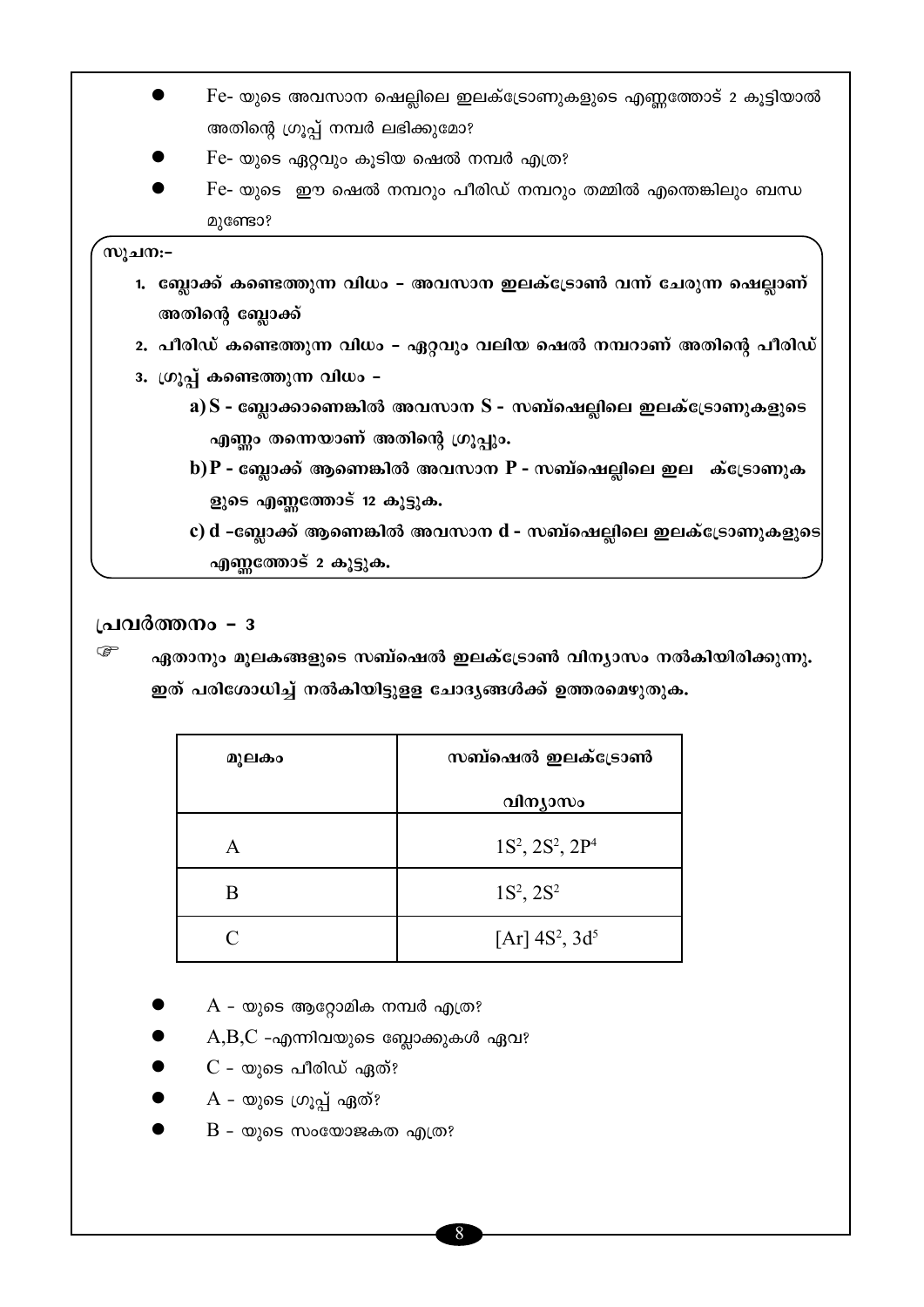☞ മൂലകങ്ങളുടെ അയോണീകരണ ഊർജ്ജവുമായി ബന്ധപ്പെട്ട് നൽകിയിട്ടുളള പ്രസ്താ വനകൾ പരിശോധിച്ച് നൽകിയിട്ടുളള ചോദൃങ്ങൾക്ക് ഉത്തരമെഴുതാമോ?

### (പസ്താവനകൾ

- പീരിഡുകളിൽ അയോണീകരണ ഊർജ്ജം ഏറ്റവും കൂടുതൽ അലസവാതകത്തിനാണ്.  $1.$
- പീരിഡിൽ ഇടത്തുനിന്നും വലത്തേക്ക് പോകുന്നതിൽ ആറ്റത്തിന് വലുപ്പം കുറയുന്നതു  $2.$ കൊണ്ട് അയോണീകരണ ഊർജ്ജം കൂടിവരുന്നു.
- 3. ലോഹങ്ങളുടെ ആറ്റങ്ങൾക്ക് പൊതുവെ വലുപ്പം കൂടുതലായതിനാൽ അവയ്ക്ക് അയോ ണീകരണ ഊർജ്ജം കുറവാണ്.

| മൂലകം         | അയോണീകരണ ഊർജ്ജം |
|---------------|-----------------|
|               | 1500            |
| B             | 650             |
| $\mathcal{C}$ | 1300            |
|               | 1000            |
| E             | 500             |

- ഏറ്റവും വലിയ ആറ്റമുളള മൂലകം ഏത്?
- തന്നിരിക്കുന്നവയിലെ ഹാലജൻ ഏത്?
- അലസവാതകം ഏത്?
- ക്രിയാശീലം കൂടിയ ലോഹം ഏത്?
- ക്രിയാശീലം കൂടിയ അലോഹം ഏത്?
- ഇവയെ പീരിഡിൽ ഇടത്ത് നിന്ന് വലത്തേയ്ക്കുള്ള ക്രമത്തിൽ എഴുതുക?

### പ്രവർത്തനം - 5

☞ വിട്ടുപോയവ പൂരിപ്പിക്കുക

| ആറ്റോമിക<br>സംഖ്യ | മൂലകം | സബ്ഷെൽ ഇലക്ട്രോൺ<br>വിന്യാസം                                                                                    | ബ്ലോക്ക് | പിരീഡ് | ເ໙∖≎ |
|-------------------|-------|-----------------------------------------------------------------------------------------------------------------|----------|--------|------|
| 25                | Mn    | 1S <sup>2</sup> 2S <sup>2</sup> 2P <sup>6</sup> 3S <sup>2</sup> 3P <sup>6</sup> 4S <sup>2</sup> 3d <sup>5</sup> | O        |        |      |
| 30                | Zn    |                                                                                                                 | .        |        |      |
| 17                |       |                                                                                                                 | .        | .      |      |
| 20                | Сa    |                                                                                                                 | .        |        | .    |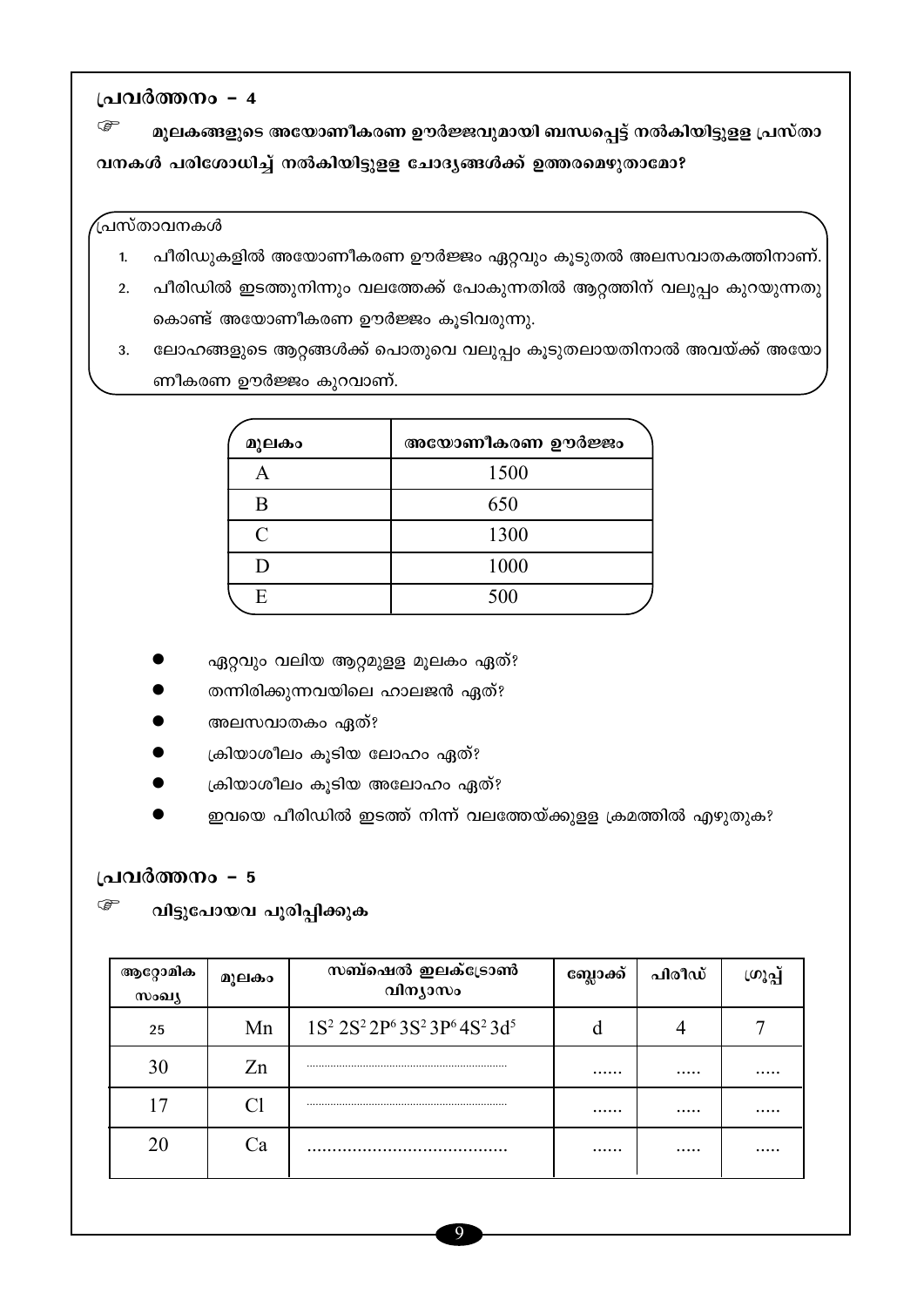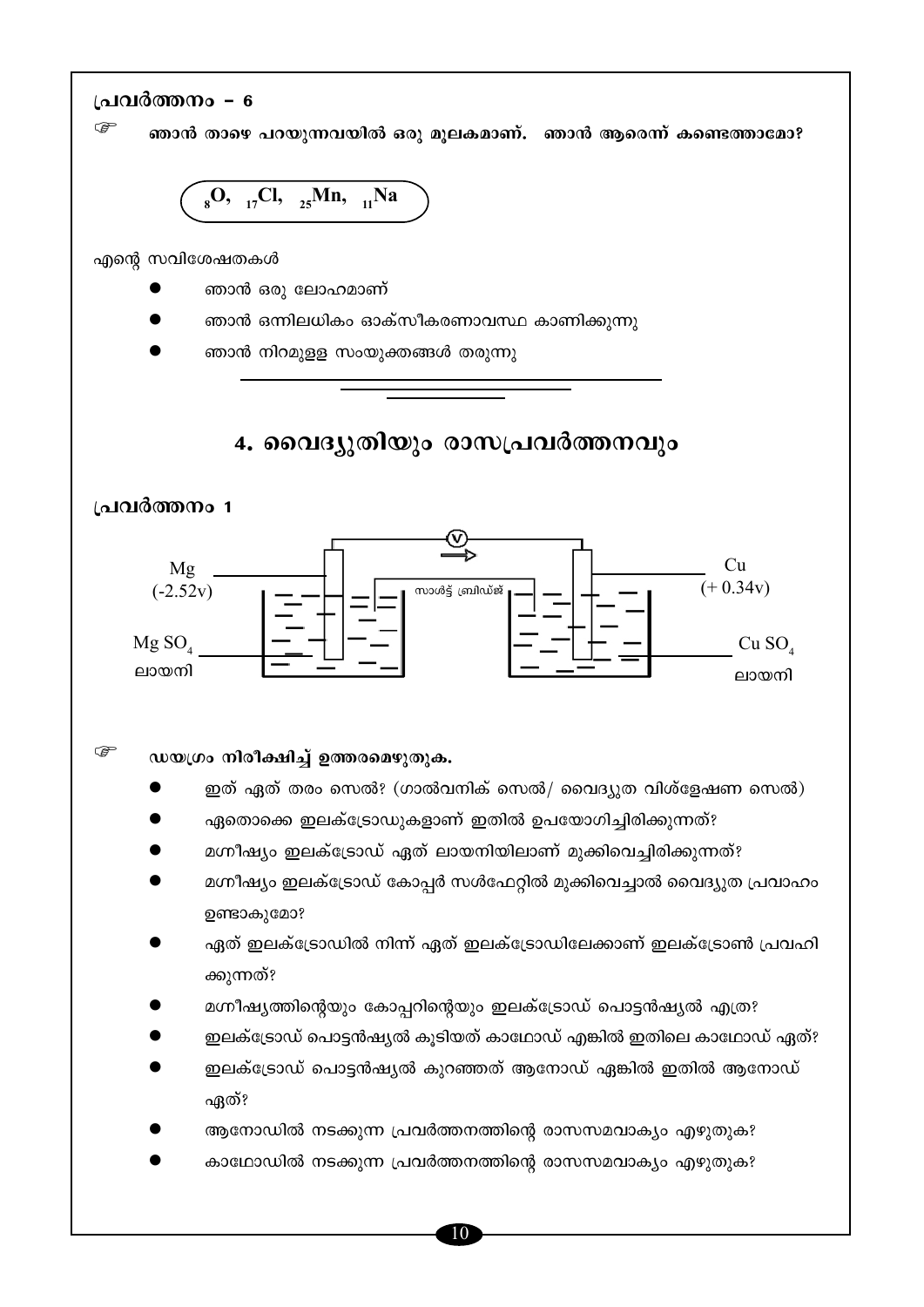- ഓക്സീകരണ ഇലക്ട്രോഡ് ഏത്? ഇതിന് പറയുന്ന പേര് എന്ത്? (കാഥോഡ് / ആനോഡ്)
- നിരോക്സീകരണ ഇലക്ട്രോഡ് ഏത്? ഇതിന് പറയുന്ന പേര് എന്ത്?
- ഈ സെല്ലിന്റെ സെൽ emf കണ്ടെത്താമോ?

ചില ലോഹങ്ങളുടെ ഇലക്ട്രോഡ് പൊട്ടൻഷൃൽ താഴെ തന്നിരിക്കുന്നു. പട്ടിക പരി ശോധിച്ച് ചോദൃങ്ങൽക്ക് ഉത്തരം കണ്ടെത്തുക.

| ഇലക്ട്രോഡ്          | ഇലക്ട്രോഡ് പൊട്ടൻഷൃൽ |
|---------------------|----------------------|
| $Mg^{2+}/Mg$        | $-2.52V$             |
| $Zn^{2+}/Zn$        | $-0.76V$             |
| $Pb^{2+}/Pb$        | $-0.13V$             |
| $H^{+/1/}_{2}H_{2}$ | 0.00V                |
| $Cu^{2+}/Cu$        | $+0.34V$             |
| $Ag^{\dagger}/Ag$   | $+0.80V$             |

- $Z$ n,  $Cu$  എന്നീ ഇലക്ട്രോഡുകളിൽ ഏതിനാണ് ഇലക്ട്രോഡ് പൊട്ടൻഷ്യൽ കുടു തൽ?
- ഇവ ഉപയോഗിച്ച് ഗാൽവനിക് സെൽ നിർമ്മിക്കുമ്പോൾ കാഥോഡ് ഏതായിരിക്കും?
- ആനോഡ് ഏത്? എങ്ങനെ തിരിച്ചറിഞ്ഞു?
- ഈ സെല്ലിന്റെ സെൽ emf കണ്ടെത്താമോ?
- തന്നിരിക്കുന്ന ലോഹങ്ങളിൽ ആനോഡായി മാത്രം പ്രവർത്തിക്കുന്ന ലോഹ ഇല ക്ട്രോഡ് ഏത്?
- തന്നിരിക്കുന്ന ലോഹങ്ങളിൽ കാഥോഡ് ആയി മാത്രം പ്രവർത്തിക്കുന്ന ഇലക്ട്രോഡ് ഏത്?
- ഏറ്റവും ഉയർന്ന സെൽ emf ലഭിക്കുന്നതിന് നിങ്ങൾ ഏതൊക്കെ ഇലക്ട്രോഡു കൾ തെരഞ്ഞെടുക്കും

കാഥോഡ് = ഇലക്ട്രോഡ് പൊട്ടൻഷ്യൽ വലിയ മുല്യമുള്ളത്. സുചന: ആനോഡ് = ഇലക്ട്രോഡ് പൊട്ടൻഷ്യൽ കുറഞ്ഞ മൂല്യമുള്ളത് സെൽ  $emf = E$  കാഥോഡ് –  $E$  ആനോഡ്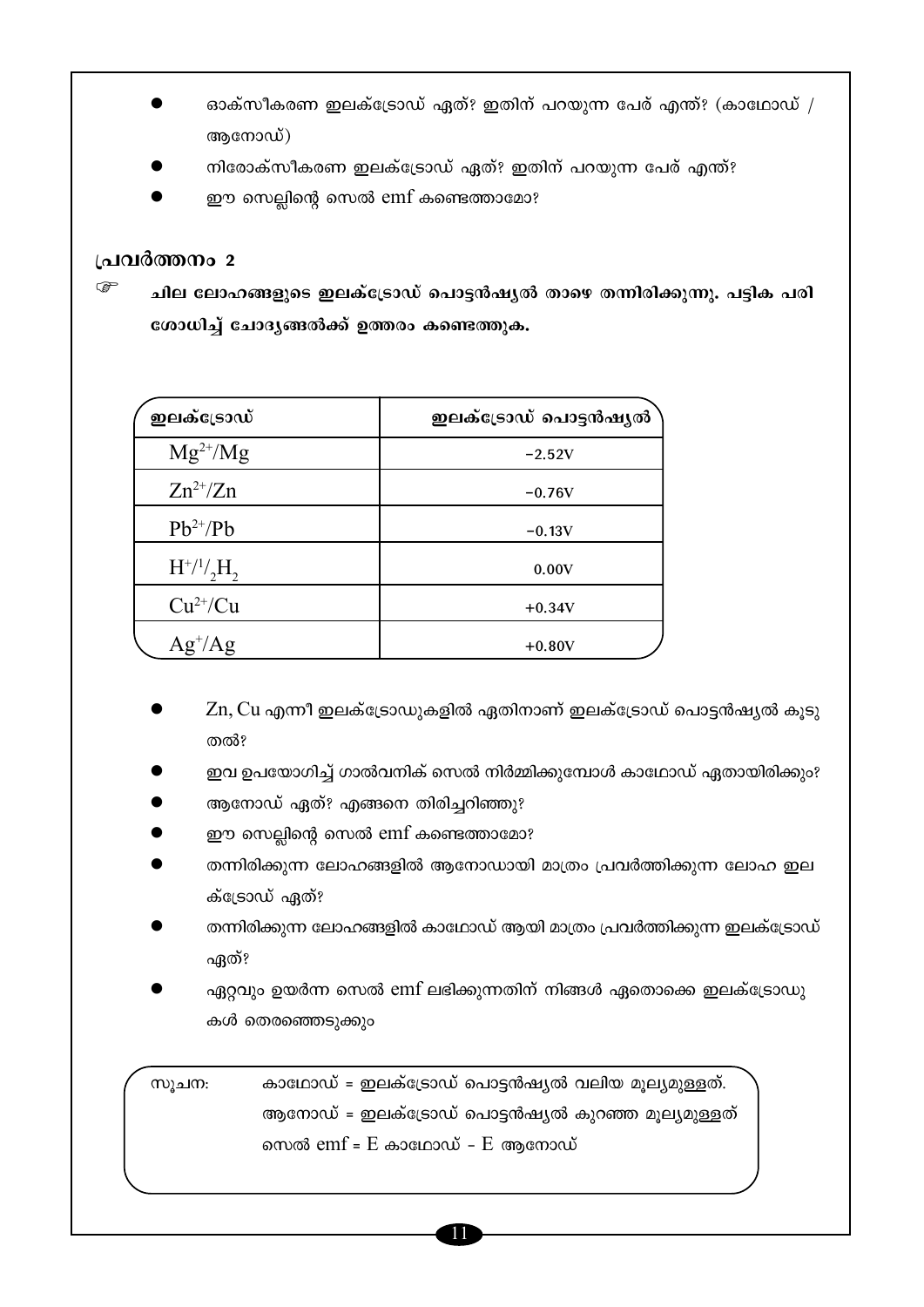☞ സോഡിയം ക്ലോറൈഡ് ലായനിയെ വൈദ്യുത വിശ്ലേഷണം നടത്തുമ്പോൾ

- a) കാഥോഡിൽ നടക്കുന്ന പ്രവർത്തനം?
- $b)$ ആനോഡിൽ നടക്കുന്ന പ്രവർത്തനം?
- $\mathbf{c})$ ഉപ ഉത്പന്നം ഏത്?

### പ്രവർത്തനം 4

 $\mathbb{Q}$ 

പട്ടിക പൂരിപ്പിക്കുക

|                   | ഹൈഡ്രജൻ ഇലക്ട്രോഡിൽ  | വോൾട്ട് മീറ്റർ | ഇലക്ട്രോഡ് |
|-------------------|----------------------|----------------|------------|
| ഇലക്ട്രോഡ്        | നടക്കുന്ന പ്രവർത്തനം | റീഡിംഗ്        | പൊട്ടൻഷ്യൽ |
| $Zn^{2+}/Zn$      | റിഡക്ഷൻ              | 0.76           |            |
| $Cu^{2+}/Cu$      |                      |                | $+0.34V$   |
| $Mg^{2+}/Mg$      |                      |                | $-2.52V$   |
| $Ag^{\dagger}/Ag$ | ഓക്സിഡേഷൻ            | 0.34           |            |

# പ്രവർത്തനം 5 (അദ്ധ്യായം 3)

ক্ত രണ്ട് സംക്രമണ മൂലകങ്ങളാണ് മാംഗനീസും കോപ്പറും. ഇവയുടെ ഇലക്ട്രോൺ

വിന്യാസം താഴെ തരുന്നു.

<sub>25</sub>Mn - 1S<sup>2</sup> 2S<sup>2</sup> 2P<sup>6</sup> 3S<sup>2</sup> 3P<sup>6</sup> 4S<sup>2</sup> 3d<sup>5</sup>

29Cu - 1S<sup>2</sup> 2S<sup>2</sup> 2P<sup>6</sup> 3S<sup>2</sup> 3P<sup>6</sup> 4S<sup>1</sup> 3d<sup>10</sup>

എങ്കിൽ

 $Mn^{2+}$ ,  $Mn4+$ ,  $Mn7+$ ,  $Cu1+$ ,  $Cu2+$  ഇവയുടെ സബ്ഷെൽ ഇലക്ട്രോൺ വിന്യാസം

എഴുതാമോ?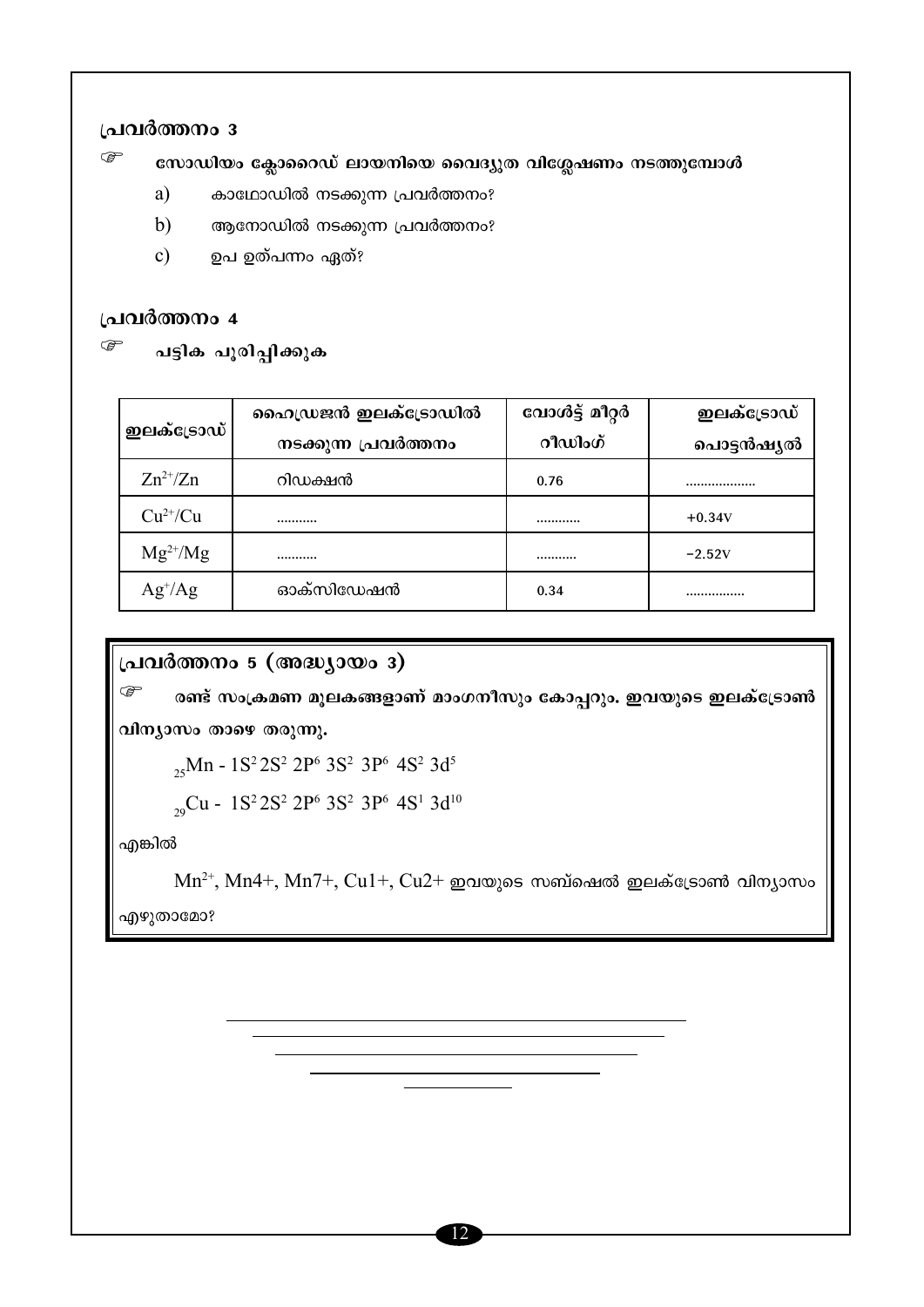# 5. രസതന്ത്രം നിതൃജീവിതത്തിൽ

### പ്രവർത്തനം 1

ബന്ധം കണ്ടെത്തി ജോടിയാക്കുക.

|                 | В                             |                                 |
|-----------------|-------------------------------|---------------------------------|
| ജിപ്സം          | ആന്റി ബയോട്ടിക്               | മത്സ്യ ബന്ധന വല                 |
| റബ്ബർ           | കളകളുടെ വളർച്ച തടയുന്നു       | ലെൻസ്                           |
| ഫ്ളിന്റ് ഗ്ലാസ് | തെർമ്മോ പ്ലാസ്റ്റിക്          | വൾക്കനൈസേഷൻ                     |
| ആംപിസിലിൻ       | സിമന്റ് നിർമ്മാണം             | രോഗാണുക്കളെ നശിപ്പിക്കുന്നു.    |
| സോഡ ലൈം ഗ്ലാസ്  | ലെഡ് ഓക്സൈഡ്                  | ജനൽപാളി നിർമ്മാണം               |
| ബേക്കലൈറ്റ്     | സിലിക്ക ഗ്ലാസ്                | സ്വിച്ച് നിർമ്മാണം              |
| നൈലോൺ           | തെർമ്മോ സെറ്റിങ് പ്ലാസ്റ്റിക് | കളനാശിനി                        |
| ട്രെഫ്ളാൻ       | സൾഫർ                          | സെറ്റിങ് സമയം നിയന്ത്രിക്കുന്നു |

### പ്രവർത്തനം 2

താഴെ തന്നിരിക്കുന്ന പ്രസ്താവന വിശകലനം ചെയ്ത് ചോദൃങ്ങൾക്ക് ഉത്തരം കണ്ടെത്തുക.

"പ്ലാസ്റ്റിക്കിന്റെ ഉപയോഗം നിയമം മൂലം നിരോധിക്കേണ്ടതാണ്."

- എല്ലാ പ്ലാസ്റ്റിക്കുകളും നിരോധിക്കേണ്ടതാണോ?
- നമുക്ക് സഹായകമായ, ദോഷങ്ങളുണ്ടാക്കാത്ത പ്ലാസ്റ്റിക് ഉൽപ്പന്നങ്ങൾ ഉണ്ടോ?
- 30 മൈക്രോണിൽ താഴെയുള്ള പ്ലാസ്റ്റിക് നിരോധിക്കണം എന്ന് പറയാൻ കാരണമെ

ന്ത്? തൽ കട്ടിയുള്ള പ്ലാസ്റ്റിക് കുഴപ്പമില്ലെന്നാണോ? അതിലും കൂടു

- പ്രകൃതിക്ക് എന്തെല്ലാം നാശങ്ങളാണ് പ്ലാസ്റ്റിക് വരുത്തുന്നത്.
- നിരോധനമാണോ, സമൂഹത്തിന്റെ തിരിച്ചറിവുകളാണോ ഇത്തരം സാമൂഹ്യപ്ര ശ്നങ്ങൾക്ക് പ്രതിവിധി?

### പ്രവർത്തനം 3

- പ്രസ്താവനകൾ ശ്രദ്ധിക്കുക.
- നിർമ്മാണ പ്രവർനങ്ങൾക്ക് സിമന്റ് ഉപയോഗിക്കുന്നു.  $\mathbf{1}$

സിമന്റ് കൈകാര്യം ചെയ്യുമ്പോൾ തൊഴിലാളികൾ കയ്യുറയും കാലുറയും ഉപയോഗി  $2.$ ക്കു  $(m)$ .

സിമന്റ് ഈർപ്പമുള്ള സ്ഥലത്ത് സൂക്ഷിക്കാറില്ല.  $3<sub>1</sub>$ 

സിമന്റ് കൊണ്ട് നിർമ്മിച്ച വസ്തുക്കളിൽ രണ്ടാഴ്ചക്കാലത്തേക്ക് വെള്ളം ഒഴിച്ചു 4. ക്കാറുണ്ട്. കൊടു

മുകളിൽ കൊടുത്ത പ്രസ്താവനകളുടെ കാരണം കണ്ടെത്തമോ.?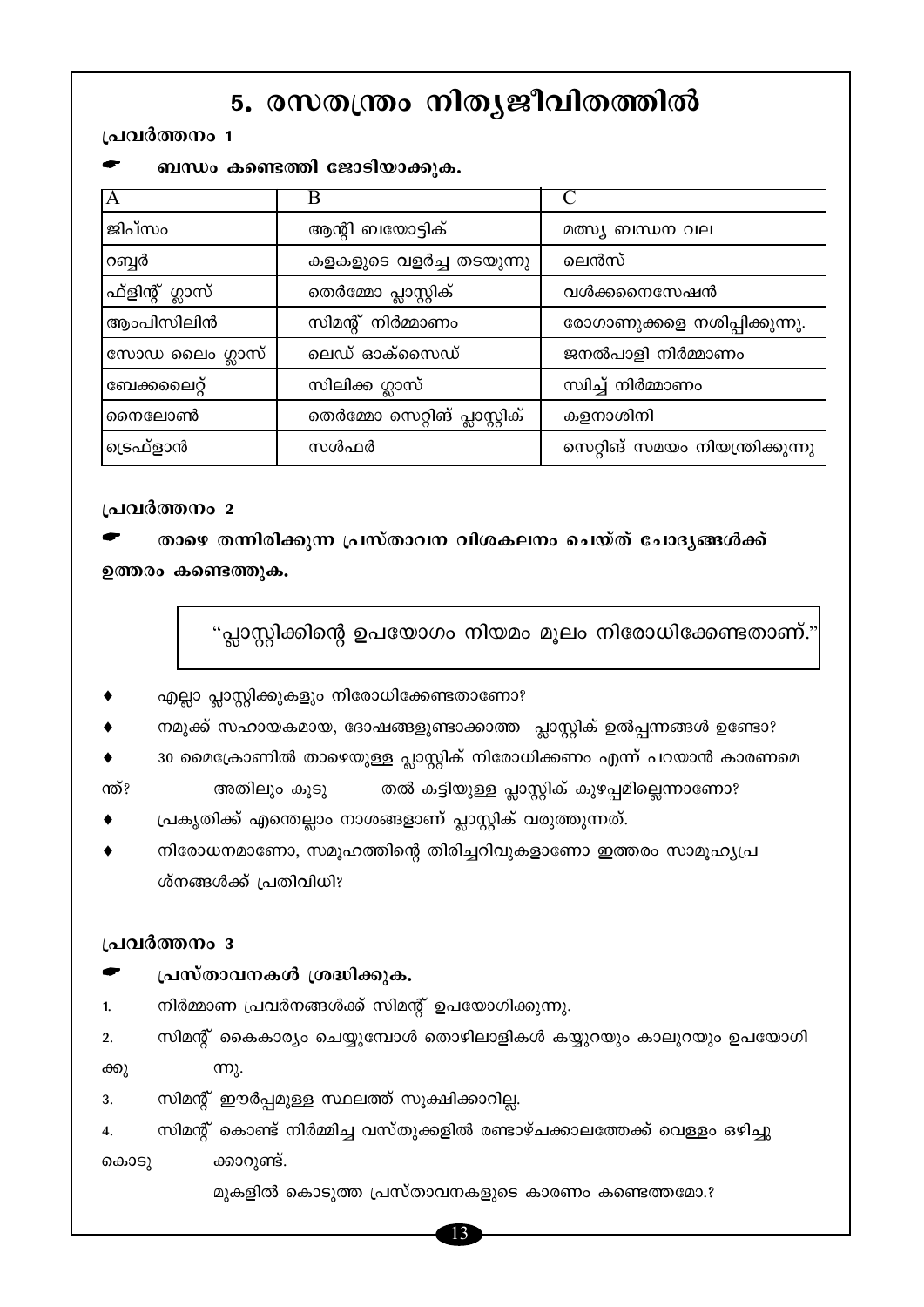കൃഷിയുമായി ബന്ധപ്പെട്ട ചില വസ്തുക്കളാണ് താഴെ തന്നിരിക്കുന്നത്.

എല്ലുപൊടി, ഫ്യുറഡാൻ, പൊട്ടാസ്യം നൈട്രേറ്റ്, ബെയ്ഗൺ, ട്രെഫ്ളാൻ, അമോണിയും ഫോസ്ഫേറ്റ്, യൂറിയ, സെവിൻ, കാൽസ്യം സയനമൈഡ്.

ഇവയെ ഉപയോഗത്തിന്റെ അടിസ്താനത്തിൽ മൂന്നായി തരം തിരിക്കാമോ.?

### പ്രവർത്തനം 5

താഴെ പറയുന്ന ഉപകരണങ്ങൾ നിർമ്മിക്കാനുപയോഗിക്കുന്ന ഗ്ലാസ് തെരെഞ്ഞെടുക്കുക.

| ഉപകരണം                 | നിർമ്മിക്കാൻ ഉപയോഗിക്കുന്ന ഗ്ലാസ് |
|------------------------|-----------------------------------|
| ജനൽ പാളി               |                                   |
| പ്രിസം                 |                                   |
| വാഹനങ്ങളുടെ വിൻഡ്ഷീൽഡ് |                                   |
| ലബോറട്ടറി ഉപകരണം       |                                   |
| കണ്ണട                  |                                   |
| ബൾബ്                   |                                   |
| ഹെൽമെറ്                |                                   |

### പ്രവർത്തനം 6

മനുഷ്യ നിർമ്മിതവും പ്രകൃതിദത്തവും വേർതിരിക്കുക.

വാഴനാര്, നൈലോൺ, സിൽക്ക്, കമ്പിളി, സെല്ലുലോയ്ഡ്, റയോൺ, റബ്ബര് ടെഫ്ളോൺ, കയർ (ചകിരി), പരുത്തി, പോളിസ്റ്റർ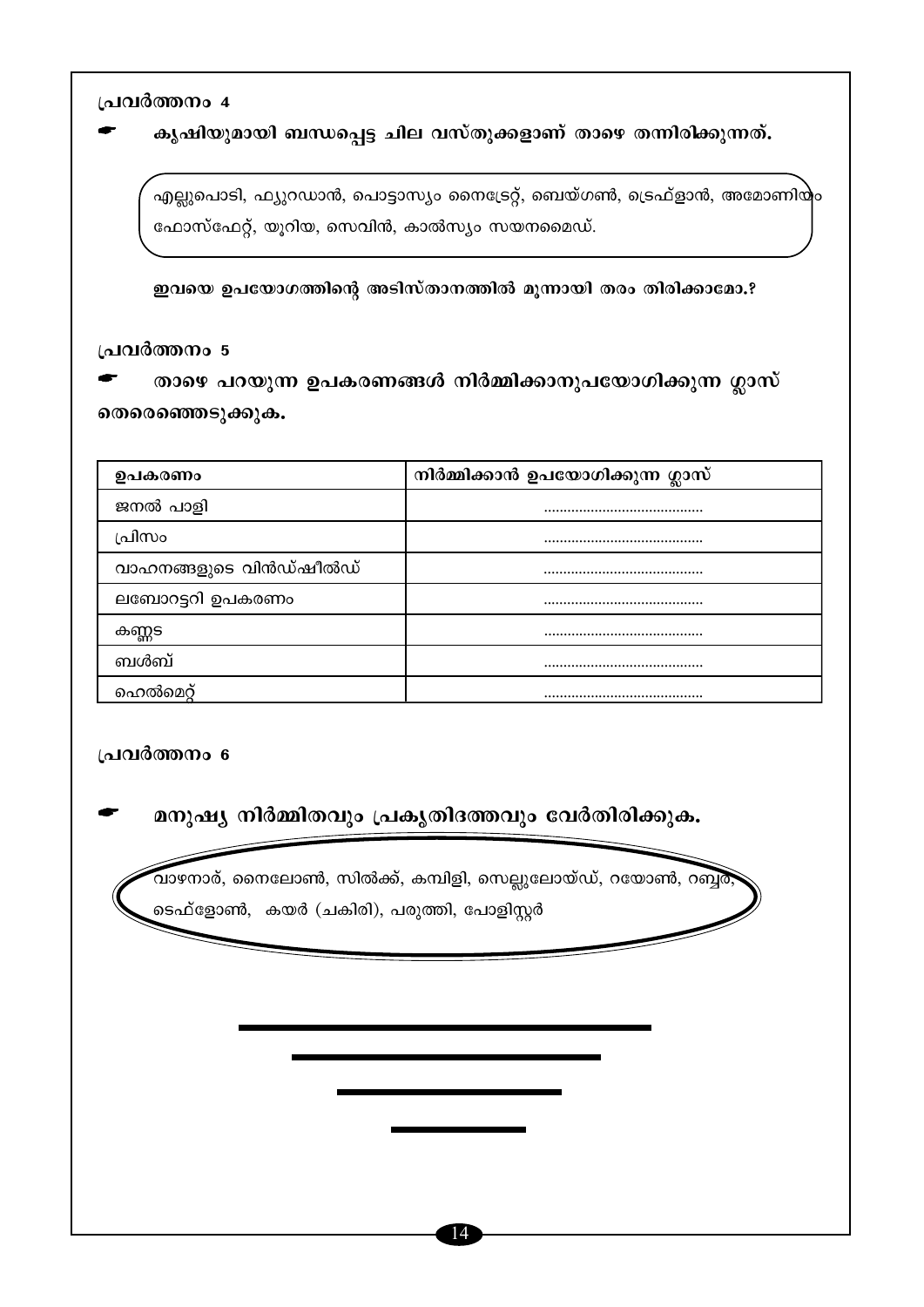|       | 6. ഓർഗാനിക് കെമിസ്ട്രി.                                              |
|-------|----------------------------------------------------------------------|
|       | പ്രവർത്തനം 1                                                         |
|       | IUPAC നാമം എഴുതുക.                                                   |
| I.    | $CH_3$ - $CH_2$ - $CH$ - $CH_3$                                      |
|       | CH <sub>3</sub>                                                      |
| സൂചന: |                                                                      |
| 1.    | ശാഖയ്ക്ക് ഏറ്റവും ചെറിയ സംഖ്യ കിട്ടത്തക്ക രീതിയിൽ നമ്പരിടുക.         |
|       | പേര് നൽകുന്ന വിധം                                                    |
|       | ശാഖയുടെ സ്ഥാനം+ഹൈഫൺ+ശാഖയുടെ പദമൂലം+ഇൽ+പ്രധാന ചെയിനിന്റെ പദ           |
|       | മൂലം+എയ്ൻ                                                            |
|       | ഉത്തരം: 2-മെഥിൽബ്യൂട്ടെയ്ൻ്                                          |
| П.    | $CH_3$ - $CH$ - $CH_2$ - $CH$ - $CH$ - $CH_3$                        |
|       | $CH_3$ $CH_3$ $CH_3$                                                 |
|       |                                                                      |
| സൂചന  |                                                                      |
| 1.    | ഒന്നിലധികം ശാഖകൾ ഉണ്ടെങ്കിൽ ശാഖകളുടെ സ്ഥാനസംഖ്യകളുടെ തുക ചെറിയ       |
|       | സംഖ്യ കിട്ടുന്ന നമ്പർ ക്രമം ഉപയോഗിക്കണം.                             |
|       | ഇടത്തുനിന്ന് വലത്തേയ്ക്ക് എണ്ണിയാൽ 2+4+5=11<br>ഉദാ:                  |
|       | വലത്തുനിന്ന് ഇടത്തേയ്ക്ക് എണ്ണിയാൽ 2+3+5=10                          |
| 2.    | ശാഖയുടെ സ്ഥാന സംഖ്യയും ശാഖയുടെ എണ്ണവും (ഡൈ, ട്രൈ,)                   |
|       | ചേർത്ത്വേണം പേര് നൽകുവാൻ.                                            |
|       | 2,3,5 - ട്രൈമെഥിൽഹെക്സെയ്ൻ<br><b>ഉത്തരം:</b>                         |
| Ш.    | СНЗ - СН- СН - СН2- СНЗ                                              |
|       | $CH, CH,CH_3$                                                        |
| സൂചന. |                                                                      |
| 1.    | മെഥിൽ, എഥിൽ, പ്രൊപ്പിൽ എന്നിങ്ങനെ വ്യത്യസ്ത ഇനം ശാഖകൾ ഒന്നിച്ചു വരിക |
|       | യാണെങ്കിൽ ഇംഗ്ലിഷ് അക്ഷരമാലയിലെ ആൽബബെറ്റിക് ഓർഡറിൽ ശാഖകളെ പറയണം.     |
|       |                                                                      |
|       | 3-എഥിൽ-2-മെഥിൽപെന്റേയ്ൻ`<br>ഉത്തരം:                                  |
|       |                                                                      |
|       |                                                                      |
| IV.   | $CH3$ -CH <sub>2</sub> -CH = CH <sub>2</sub>                         |
| സൂചന. |                                                                      |
| 1.    | ദ്വിബന്ധനത്തിന് ചെറിയ സംഖ്യകിട്ടത്തക്ക രീതിയിൽ നമ്പരിടണം.            |
| 2.    | പേര് നൽകുന്ന വിധം                                                    |
|       | ദ്വിബന്ധനത്തിന്റെ സ്ഥാനം+ഹൈഫൺ+പദമൂലം+ഈൻ                              |
|       | 1 ബ്യൂട്ടീൻ<br>ഉത്തരം:                                               |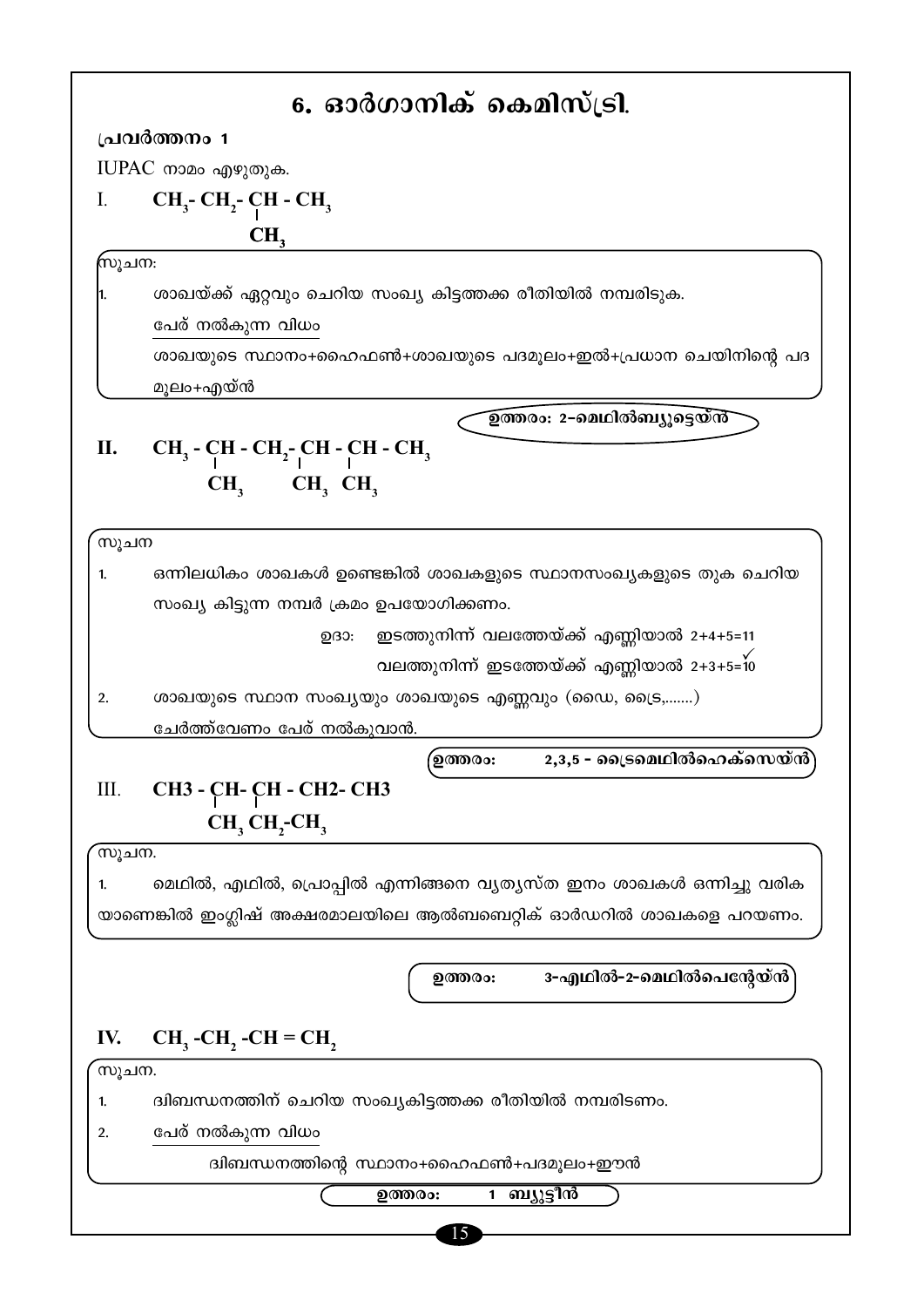| V.        | $CH3$ - CH - CH2 - C=CH                                                                                      |
|-----------|--------------------------------------------------------------------------------------------------------------|
|           | CH <sub>3</sub>                                                                                              |
| സൂചന.     |                                                                                                              |
| 1.        | ദ്വിബന്ധനമോ, ത്രിബന്ധനത്തിനോടൊപ്പം ശാഖവരികയാണെങ്കിൽ ബന്ധനത്തിന്                                              |
|           | ചെറിയ സംഖ്യ കിട്ടത്തക്ക രീതിയിൽ നമ്പറിടണം. എന്നാൽ പേര് നൽകുമ്പോൾ ശാഖ                                         |
|           | യുടെ സ്ഥാനവും പേരും ആദ്യം പറയണം<br>4-മെഥിൽ-1-പെന്റൈൻ<br>ഉത്തരം                                               |
| VI.       | $CH3$ -CH-CH <sub>2</sub> -CH <sub>3</sub>                                                                   |
|           | $CH, -CH,$                                                                                                   |
|           | $CH_3$ -CH-CH <sub>2</sub> -CH <sub>3</sub><br>CH <sub>2</sub> -CH <sub>3</sub><br>ഉത്തരം : 3-മെഥിൽപെന്റേയ്ൻ |
|           | VII. $CH_2$ - $CH_2$ - $CH_3$                                                                                |
|           | ബ്യുട്ടേയ്ൻ<br>ഉത്തരം:<br>CH <sub>3</sub>                                                                    |
|           | VIII. CH <sub>3</sub> - CH <sub>2</sub> - CH <sub>2</sub> - OH<br>1 പ്രൊപ്പനോൾ<br>ഉത്തരം:                    |
| സൂചന.     |                                                                                                              |
|           | ഫങ്ഷണൽ ഗ്രൂപ്പ് വന്നാൽ പേര് നൽകുന്ന വിധം                                                                     |
| $1.-OH$   |                                                                                                              |
|           | Alkane - $e + o1 \rightarrow$ Alkanol                                                                        |
|           | Eg: Ethane - e + ol $\rightarrow$ Ethanol [CH <sub>3</sub> -CH <sub>3</sub> -OH]                             |
| $2.-CO-$  |                                                                                                              |
|           | Alkane - $e + on \rightarrow$ Alkanon                                                                        |
|           | Eg: Propane - $e + on \rightarrow$ Propanon [CH <sub>3</sub> -CO-CH <sub>3</sub> ]                           |
| $3.-CHO$  | Alkane - $e + a1 \rightarrow$ Alkanal                                                                        |
|           | Eg: Propane - $e + al \rightarrow$ Propanal [CH <sub>3</sub> -CH <sub>2</sub> -CHO]                          |
| 4. - COOH |                                                                                                              |
|           | Alkane - $e + oic \text{ acid} \longrightarrow$ Alkanoic acid                                                |
|           | Eg: Propane - e + oic acid $\rightarrow$ Propanoic acid [CH <sub>3</sub> -CH <sub>2</sub> -COOH]             |
| $5.-O-$   |                                                                                                              |
|           | ചെറിയ ഗ്രൂപ്പിന്റെ പദമൂലം+ഓക്സി+വലിയ ഗ്രൂപ്പിന്റെ പദമൂലം+എയ്ൻ                                                |
|           | ഉദാ $\cdot$ CH <sub>3</sub> -O- CH <sub>2</sub> -CH <sub>3</sub> (മെഥോക്സിഎഥേയ്ൻ)                            |
|           | (CHO,CO, COOH എന്നീ ഫങ്ഷണൽ ഗ്രൂപ്പ് വന്നാൽ ഇതിലെ "C"യും പദമൂലമായി                                            |
|           | പരിഗണിക്കണം. )                                                                                               |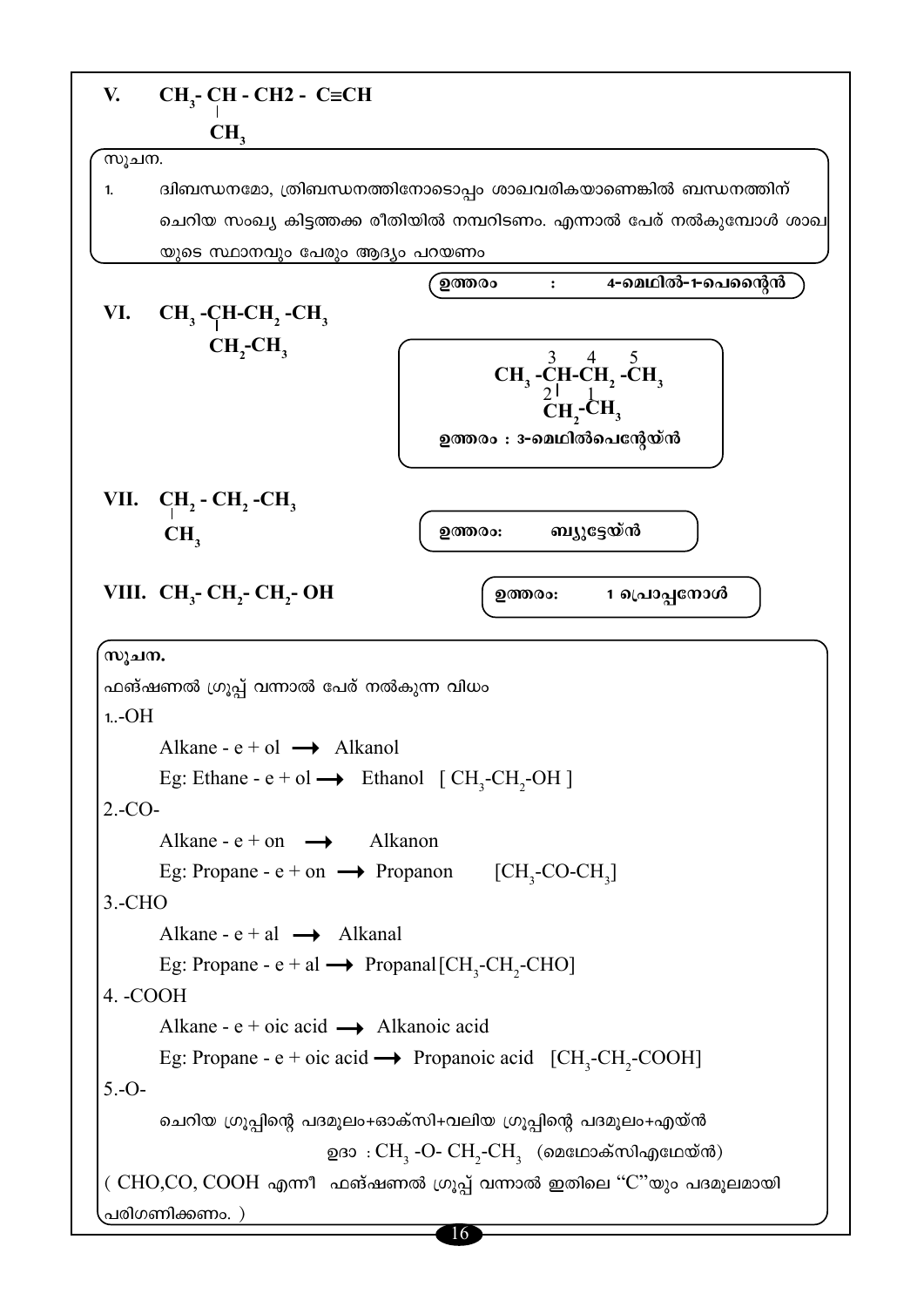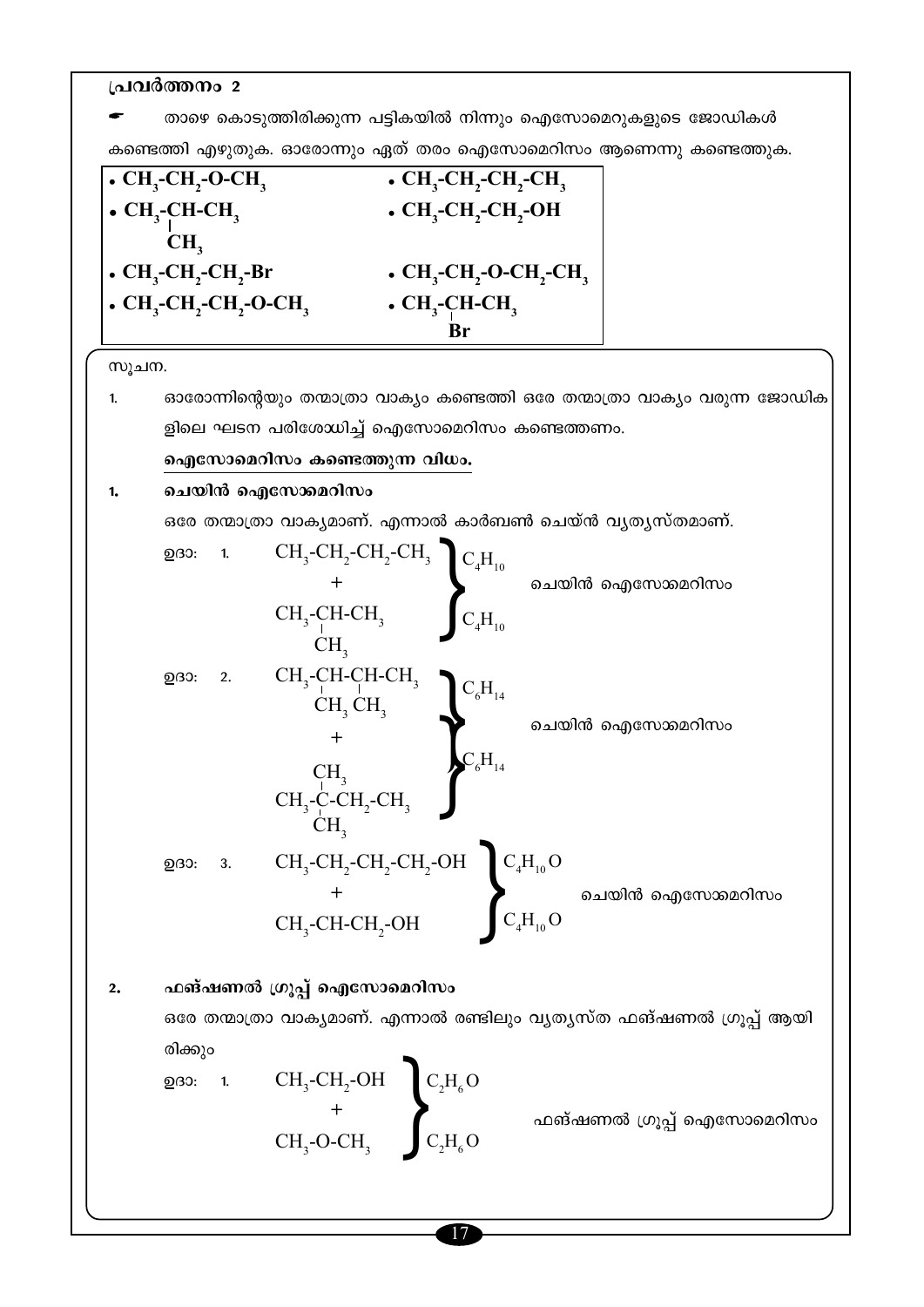$$
\begin{array}{lllllllllll} & \text{QG3:} & \text{CH}_3\text{-CH}_2\text{-CHO} & \text{C}_3\text{H}_6\text{O} & & \text{adjointedimod (0)} & \text{adjointedomoolon} \\ & & \text{G}_4\text{-CO-CH}_3 & \text{G}_3\text{H}_6\text{O} & & \text{adjointedomoolon} \\ & & \text{G}_5\text{-CO-CH}_3 & \text{G}_3\text{H}_6\text{O} & & \text{adjointedomoolon} \\ & \text{G}_6\text{O} & \text{O}_6\text{O}_6\text{O}_6\text{O}_6\text{O}_6\text{O}_6\text{O}_6\text{O}_6\text{O}_6\text{O}_6\text{O}_6\text{O}_6\text{O}_6\text{O}_6\text{O}_6\text{O}_6\text{O}_6\text{O}_6\text{O}_6\text{O}_6\text{O}_6\text{O}_6\text{O}_6\text{O}_6\text{O}_6\text{O}_6\text{O}_6\text{O}_6\text{O}_6\text{O}_6\text{O}_6\text{O}_6\text{O}_6\text{O}_6\text{O}_6\text{O}_6\text{O}_6\text{O}_6\text{O}_6\text{O}_6\text{O}_6\text{O}_6\text{O}_6\text{O}_6\text{O}_6\text{O}_6\text{O}_6\text{O}_6\text{O}_6\text{O}_6\text{O}_6\text{O}_6\text{O}_6\text{O}_6\text{O}_6\text{O}_6\text{O}_6\text{O}_6\text{O}_6\text{O}_6\text{O}_6\text{O}_6\text{O}_6\text{O}_6\text{O}_6\text{O}_6\text{O}_6\text{O}_6\text{O}_6\text{O}_6\text{O}_6\text{O}_6\text{O}_6\text{O}_6\text{O}_6\text{O}_6\text{O}_6\text{O}_6\text{O}_6\text{O}_6\text{O}_6\text{O}_6\text{O}_6\text{O}_6\text{O}_6\text{O}_6\text{O}_6\text{O}_6\text{O}_6\text{O}_6\text{O}_6\text{O}_6\text{O}_6\text{O}_6\text{O}_6\
$$

 $\blacktriangleright$ 

മെറ്റാമെറിസം  $\boldsymbol{4}$ .

> ഒരേ തന്മാത്രാ വാകൃവും, രണ്ടിലും ഈഥർ ഫങ്ഷണൽ ഗ്രൂപ്പുമാണ്. എന്നാൽ ഈഥർ ഫങ്ഷണൽ ഗ്രൂപ്പിന്റെ സ്ഥാനത്തിൽ വ്യത്യാസമുണ്ട്.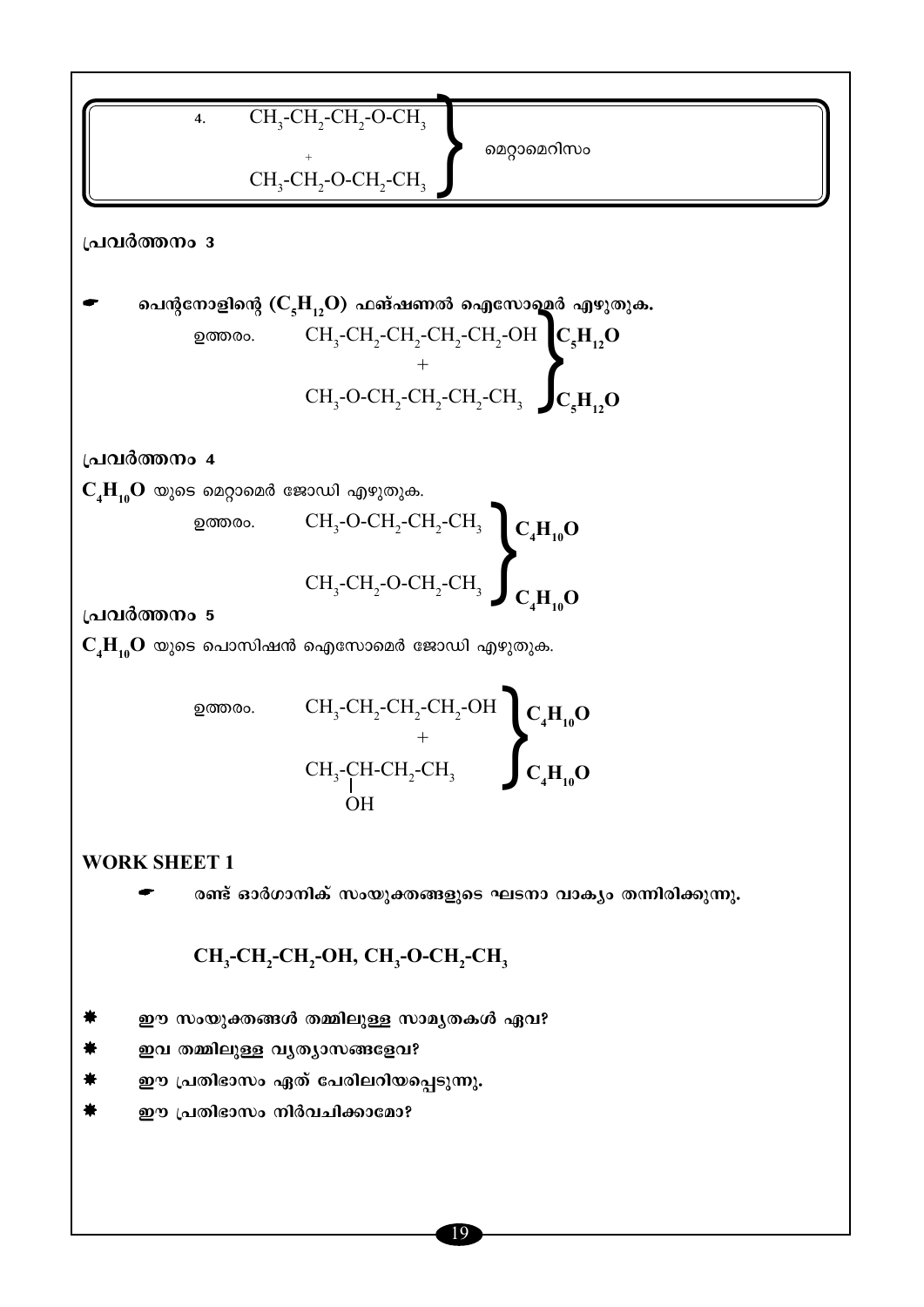# **WORK SHEET 2**

ഒരു ഹൈഡ്രോകാർബണിന്റെ ഘടന നൽകിയിരിക്കുന്നു ഇത് സുക്ഷമമായി പരിശോ ധിച്ച് ചോദ്യങ്ങൾക്കുത്തരം എഴുതുക.

# $\substack{\text{CH}_3$-CH}_2$-CH-CH-CH_3$\\CH_3$-CH_3$$

- പ്രധാന ചെയിനിലുള്ള കാർബൺ ആറ്റങ്ങളുടെ എണ്ണമെത്ര?
- പദമൂലം ഏത്?
- കാർബൺ- കാർബൺ ബന്ധനം ഏത് തരത്തിൽ പെടുന്നു.
- എത്ര ശാഖകൾ ഉണ്ട്?
- ശാഖകൾ ഏത് ഇനത്തിൽ പെടുന്നു? (മെഥിൽ, എഥിൽ,......)
- ഏതൊക്കെ കാർബൺ ആറ്റങ്ങളിലാണ് ശാഖകൾ ഉള്ളത്? ₩
- ഈ സംയുക്തത്തിന്റെ IUPAC നാമം എന്ത്?

### **WORK SHEET 3**

 $C_{\xi}H_{12}O$  എന്ന തന്മാത്രാ വാക്യം ഉപയോഗിച്ച് ചെയ്ൻ ഐസോമെർ, ഫങ്ഷണൽ ഐസോമെർ, പൊസിഷൻ ഐസോമെർ, മെറ്റാമർ എന്നിവയ്ക്ക് ജോഡികൾ കണ്ടെ ത്താമോ?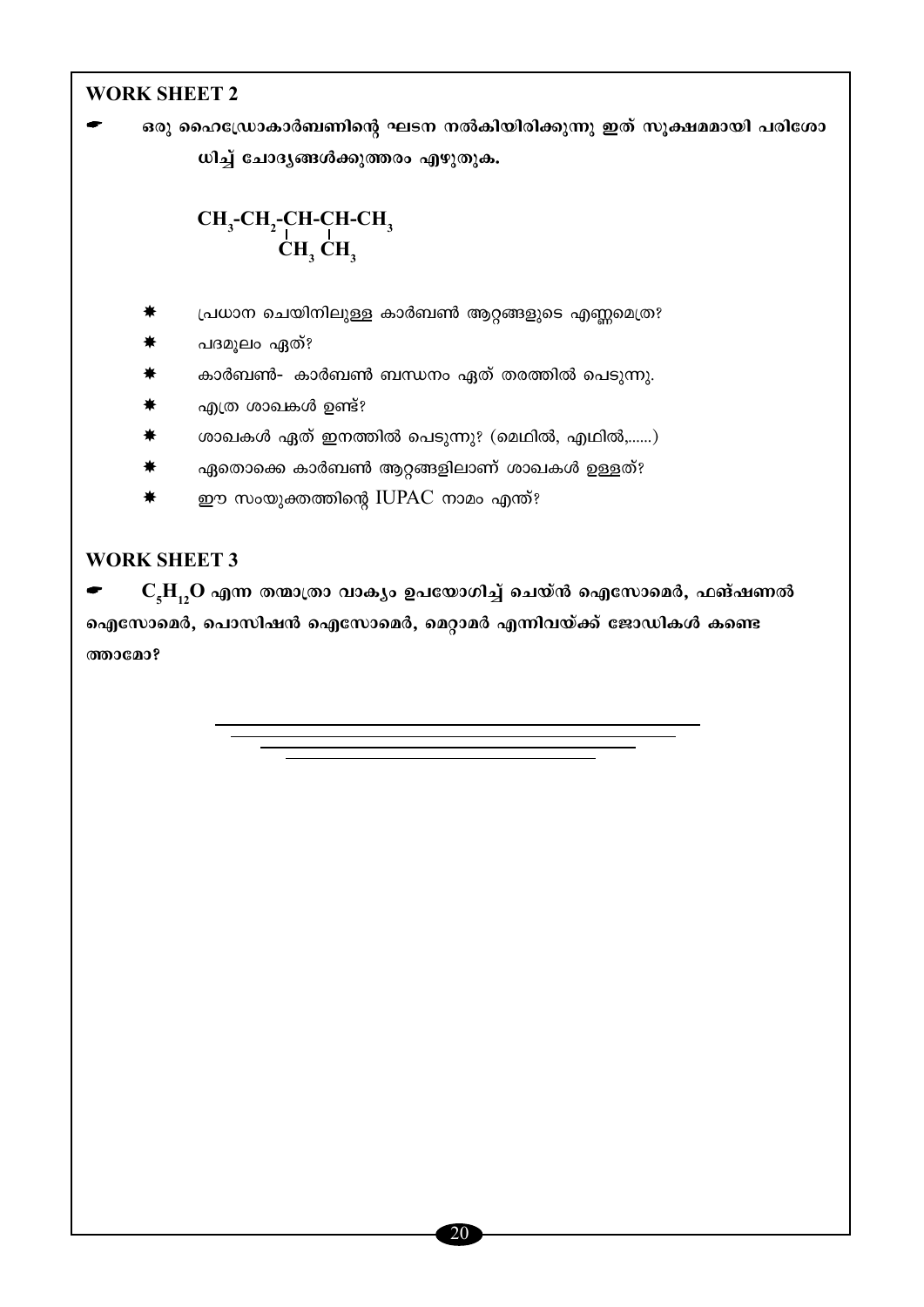**G** <del>do</del> G ?

- വിക്കും? അഭികാരങ്ങളുടെയും ഉത്പ്പന്നങ്ങളുടെയും ആറ്റങ്ങളുടെ എണ്ണം തുല്യമായിരി
- എങ്കിൽ പ്രൊപ്പെയ്നെ വായുവിന്റെ അസാന്നിധ്യത്തിൽ ചൂടാക്കിയാൽ എന്ത് സംഭ
- ചൂട് കൂടിയാൽ തന്മാത്രക്ക് എന്തു സംഭവിക്കും?
- വായുവിന്റെ അസാന്നിദ്ധ്യത്തിൽ ചൂടാക്കിയാൽ ജ്വലനം നടക്കുമോ?

എന്നാൽ

ല്ലാമാണ്?

എങ്കിൽ പ്രൊപ്പെയ്ൻ വായുവിൽ ചൂടാക്കിയാൽ ലഭിക്കുന്ന ഉത്പ്പന്നങ്ങൾ ഏതെ

 $H + O2 \longrightarrow ?$ 

- $C + O2 \longrightarrow ?$
- എങ്കിൽ
- ഈ പ്രവർത്തനം ജ്വലനമല്ലേ?
- ത്തിൽ പ്രവർത്തിക്കുക?
- വായുവിൽ ചൂടാക്കുമ്പോൾ ഏതുമൂലകമായിരിക്കും പ്രൊപ്പെയ്നുമായി വേഗ
- ഏതെല്ലാം മൂലകങ്ങളാണുള്ളത്?
- പ്രൊപ്പെയ്നെ രാസസൂത്രം?

സംഭവിക്കും?

<sup>്ത്ര</sup> പ്രൊപ്പെയ്നെ വായുവിലും വായുവിന്റെ അസാന്നിദ്ധ്യത്തിലും ചൂടാക്കിയാലും എന്തു

# പ്രവർത്തനം 2

നെ?

(തുടർന്നുള്ള ആദേശ പ്രവർത്തനങ്ങളും എഴുതിക്കണം)

$$
\begin{array}{cccc}\nH & H & H & H \\
H & \downarrow & \downarrow & \downarrow \\
H & H & H & H & \n\end{array} \rightarrow H \rightarrow \begin{array}{cccc}\nH & H & H & H \\
\downarrow & \downarrow & \downarrow & \downarrow \\
H & H & H & H & \n\end{array} \rightarrow H \rightarrow \begin{array}{cccc}\nC & \downarrow & \downarrow & \downarrow \\
\downarrow & \downarrow & \downarrow & \downarrow \\
H & H & H & \n\end{array} \rightarrow \begin{array}{cccc}\nC & \downarrow & \downarrow & \downarrow \\
\downarrow & \downarrow & \downarrow & \downarrow \\
\downarrow & \downarrow & \downarrow & \downarrow \\
H & H & H & \n\end{array}
$$

\n- @m1 ഘട്ടം ഘട്ടമായി നടക്കുന്ന ആദേശ പ്രവർത്തനം എഴുതാമോ........
\n- H H H H H H H-C-C-H + Cl<sub>2</sub> → H - C — C - C H + HCl. 
$$
\frac{Cl_2}{L_1}
$$
........
\n

പ്രൊപ്പെയ്ൻ പൂരിതമോ അപൂരിതമോ?

പ്രൊപ്പെയ്ന്റെ ഒരു തന്മാത്രയിലെ കാർബൺ ആറ്റങ്ങൾ എത്രയാണ്?

#### <u>മാർഗാനിക് സംസ്വക്തങ്ങൾ</u> <u>രാസ ച്രവർത്തനങ്ങൾ</u>  $\overline{7}$

<sup>്ളా</sup> പ്രൊപ്പെയ്ൻ ക്ലോറിനുമായി ആദേശരാസപ്രവർത്തനത്തിൽ ഏർപ്പെടുന്നത് എങ്ങി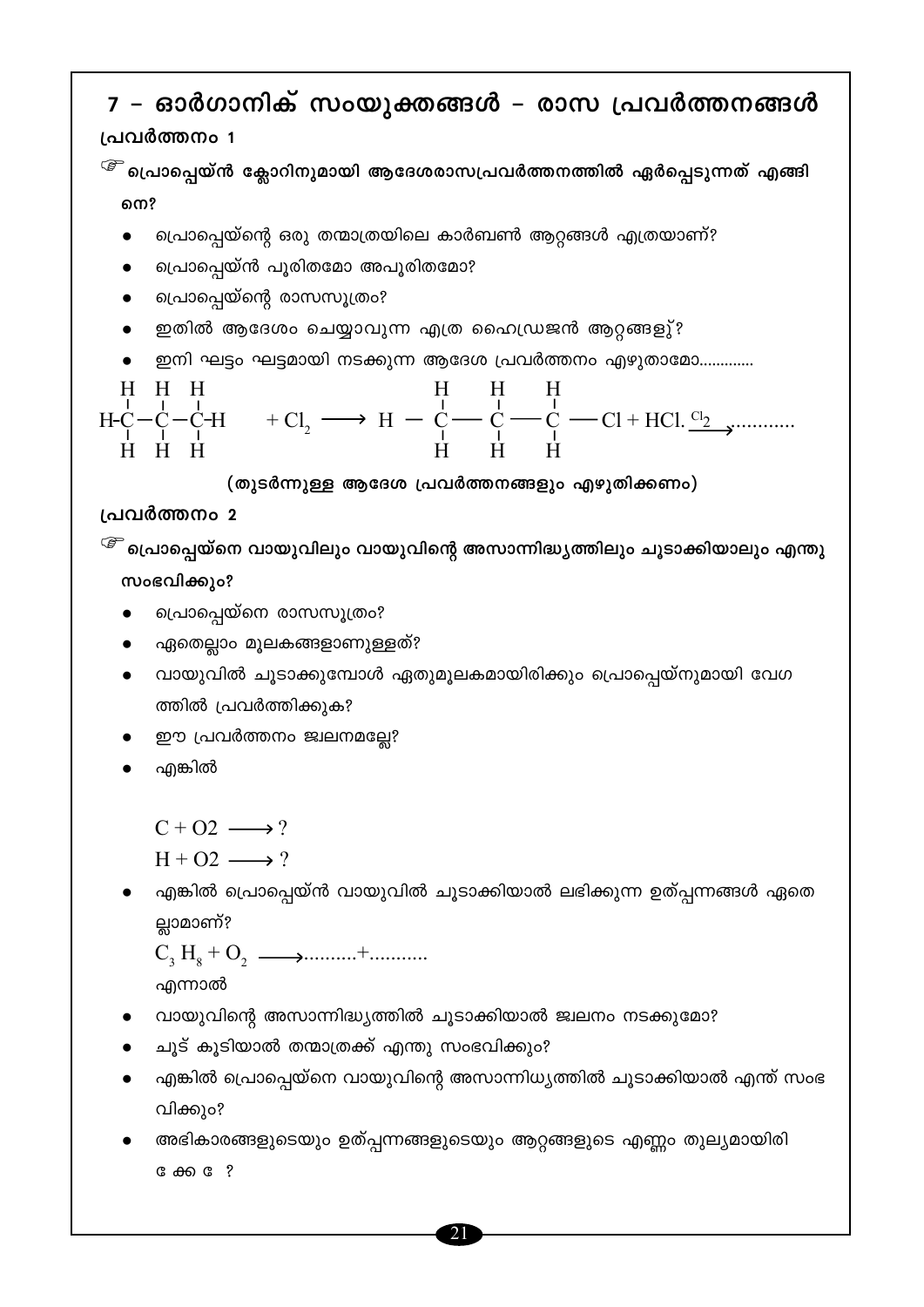$n = \omega$ ത്രകളുടെ എണ്ണാ

$$
CH_{2} = CH + CH_{2} = CH \longrightarrow \left\{ CH_{2} - CH - CH_{2} - CH \right\}
$$
\n
$$
CH_{2} = CH + CH_{2} = CH \longrightarrow \left\{ CH_{2} - CH - CH_{2} - CH \right\}
$$
\n
$$
CH_{2} = CH + CH_{2} = CH + CH_{2} = CH + \dots \longrightarrow \dots \longrightarrow \dots
$$
\n
$$
CH_{2} = CH + CH_{2} = CH + CH_{2} = CH + \dots \longrightarrow \dots \longrightarrow \dots
$$
\n
$$
CH_{2} - CH - CH_{2} - CH - CH_{2} - CH \longrightarrow \text{Cl}
$$
\n
$$
\left\{ CH_{2} - CH - CH_{2} - CH \right\} \longrightarrow \left\{ CH_{2} - CH \right\}
$$
\n
$$
CH_{2} = CH \longrightarrow \left\{ CH_{2} - CH \right\}
$$
\n
$$
CH_{2} = CH \longrightarrow \left\{ CH_{2} - CH \right\}
$$
\n
$$
CH_{2} = CH \longrightarrow \left\{ CH_{2} - CH \right\}
$$
\n
$$
CH_{2} = CH \longrightarrow \left\{ CH_{2} - CH \right\}
$$

- ര് വിനൈൽ ക്ലോറൈഡ് തന്മാത്രകൾ പ്രവർത്തനത്തിൽ ഏർപ്പെട്ടാൽ എന്തു
- വിനൈൽ ക്ലോറൈഡിന്റെ രാസസൂത്രം എഴുതാമോ?
- അപ്പോൾ  $\rm PVC$ യിലെ മോണോമെർ ഏതാണ്?
- പോളി എന്നവാക്കിന്റെ അർത്ഥം?

ലഭിക്കും? എഴുതി നോക്കൂ.

# $\widehat{\mathscr{C}}$  PVC (പോളിവിനൈൽ ക്ലോറൈഡ്) രൂപപ്പെടുന്നത് എങ്ങിനെ?

### പ്രവർത്തനം 4

 $CH \equiv CH + C1_2 \longrightarrow$  .....................? +Cl<sub>2</sub>  $\longrightarrow$  ..................?

• ഇത്തരം രാസറപവർത്തനങ്ങൾക്ക് എന്ത് പേര് നൽകാം?

$$
CH_2 = CH_2 + H_2 \longrightarrow
$$

- ച്ചേരാൻ സാധ്യമല്ലേ? • എങ്കിൽ എഥീൻ ഹൈഡ്രജനുമായി പ്രവർത്തിച്ചാൽ ലഭിക്കുന്നത് എന്താണ്?
- അതുകൊ് കാർബൺ ആറ്റങ്ങളുമായി ഇനിയും ഹൈഡ്രജൻ ആറ്റങ്ങൾക്ക് കൂടി
- കാർബൺ ആറ്റങ്ങൾക്കിടയിലുള്ള രാസബന്ധം ഏതാണ്?
- ഈ സംയുക്തം പൂരിതമോ അപൂരിതമോ?
- എഥീന്റെ ഘടന എന്താണ്?

# <sup>്ത്ര</sup> എഥീൻ ഹൈഡ്രജൻ തന്മാത്രയുമായി പ്രവർത്തിക്കുന്നത് എങ്ങിനെ?

# പ്രവർത്തനം 3

CH<sub>3</sub> - CH<sub>2</sub> - CH<sub>3</sub> 
$$
\longrightarrow
$$
  $\mathbb{C}_2$ H<sub>4</sub>+............?

അപ്പോൾ ദ്വിബന്ധനം വരുമല്ലോ?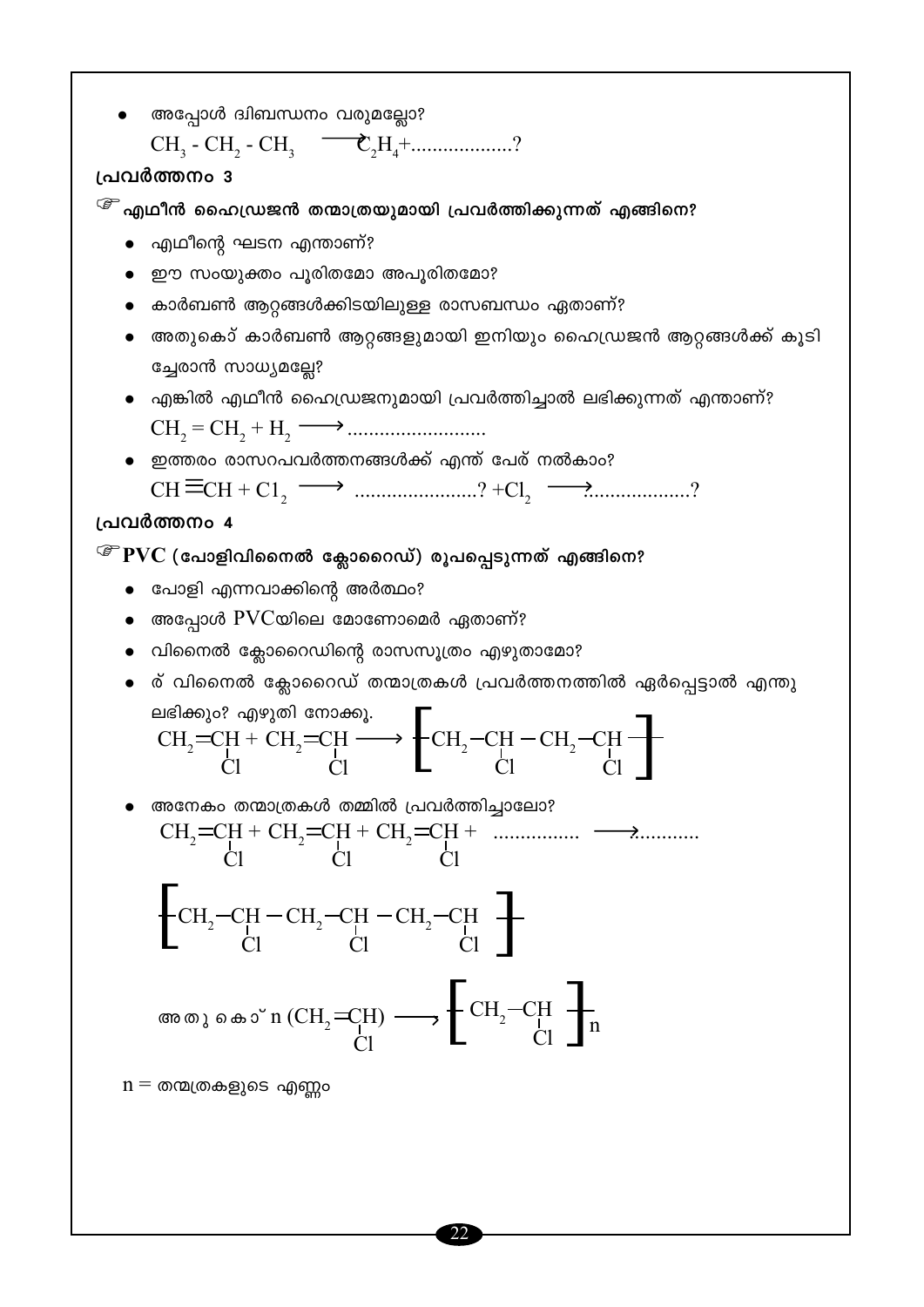- <sup>്ള്</sup> റെക്ടിഫൈഡ് സ്പിരിട്ട് ഉാക്കുന്നത് എങ്ങിനെ?
	- ആൽക്കഹോളിന്റെ ഫംങ്ഷനൽ ഗ്രൂപ്പ്? CH<sub>3</sub> - CH<sub>2</sub> - OHന്റെ IUPACനാമമെന്ത്?
	- എഥനോൾ നിർമ്മിക്കാനുള്ള ചില നാടൻ രിതികൾ നിങ്ങൾക്ക് അറിയാമല്ലോ?
	- ഇവിയെല്ലാം നടക്കുന്ന രാസപ്രവർത്തനം ഫെർമെന്റേഷൻ അല്ലേ?
	- എങ്കിൽ പഞ്ചസാര ലായനിയിൽ നിന്ന് എഥനോൾ ഉത്പ്പാദിപ്പിക്കാമോ? എങ്ങി നെ?
		- 1. പഞ്ചസാര ലായിനി നേർപ്പിക്കുക.

(10ഗ്രാം പഞ്ചസാര 100മില്ലി ജലത്തിൽ)

- 2. യീസ്റ്റ് ചേർത്ത് സൂക്ഷിക്കുക
- 3. ലഭിക്കുന്നത് 8 10% ആൽക്കഹോളാണ്. ഇതാണ് വാഷ്
- 4. വാഷിനെ അംശീയ സ്വേദനം നടത്തി 95% ആൽക്കഹോൾ (റെക്റ്റിഫൈഡ് സ്പിരിട്ട്) തയ്യാറാക്കുന്നു.
- ഇവിടെ നടക്കുന്ന രാസ പ്രവർത്തനങ്ങൾ
- പഞ്ചസാരയുടെ രാസസൂത്രം?
- യീസ്റ്റിലെ എൻസൈമുകൾ ഏവ?
- പഞ്ചസാര ലായനിയുമായി പ്രവർത്തിക്കുന്ന എൻസൈം?
- കിട്ടുന്ന ഉത്പ്പന്നങ്ങൾ?
- രാസസമവാക്യം എഴുതാമോ?
- രാമത്തെ ഈ ഉത്പ്പന്നങ്ങളുമായി സൈമേസ് എന്ന എൻസൈം പ്രവർത്തി ച്ചാൽ ലഭിക്കുന്നത്?
- രാസസമ വാക്യം എഴുതുക...............
- എന്താണ് അബ്സല്യൂട്ട് ആൽക്കഹോൾ?
- പവർ ആൽക്കഹോൾ ?
- മെഥിലേഷൻ / ഡീനേച്ചറിംങ്?

### പട്ടിക പൂർത്തിയാക്കു................

| ആൽക്കഹോൾ ശതമാനം               | പേര് |
|-------------------------------|------|
| $8 - 10\%$                    |      |
| 95%                           |      |
| 100%                          |      |
| $100\%$ ആൽക്കഹോൾ + പെട്രോൾ    |      |
| ആൽക്കഹോൾ + പിരിഡിൻ/           |      |
| റബ്ബർ ഡിസ്റ്റിലേറ്റ് / മെഥനോൾ |      |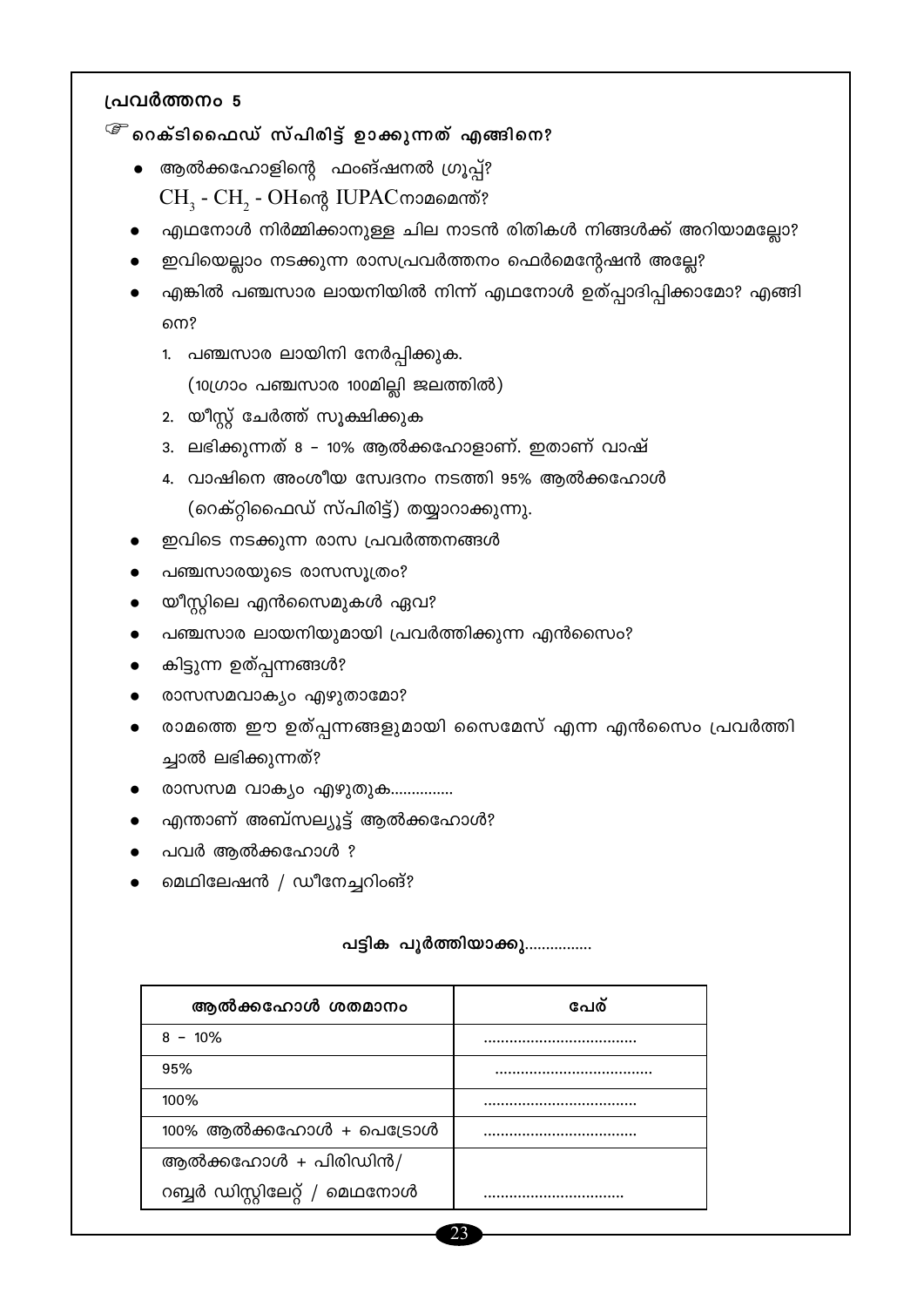$\widehat{\mathscr{E}}$  കാർബോക്സിലിക് ആസിഡുകളുടെ രാസപ്രവർത്തനങ്ങൾ

- വിനാഗിരി പരിചിതമല്ലേ?
- ഓർഗാനിക് ആസിഡുകളുടെ ഫംങ്ഷനൽ ഗ്രൂപ്പ്?
- CH<sub>3</sub> COOHന്റെ IUPACനാമം?
- എഥനോയിക് ആസിഡ് (അസറ്റിക് ആഡിസ്) $Z$ n,  $M$ g,  $Na$  ഇവയുമായി പ്രവർത്തി ക്കുന്നത് എങ്ങിനെ?
- i) Na യുമായുള്ള പ്രവർത്തനം ശ്രദ്ധിക്കൂ............
	- a)  $CH<sub>3</sub>$   $COO(H)$ ലെ മാർക്കു ചെയ്ത $H$ നെ  $Na$  ആദേശം ചെയ്യുന്നു.
	- b) അപ്പോൾ CH3  $COONa+H\omega$ ിട്ടുന്നു. എന്നാൽ  $\boldsymbol{\mathrm{H}}$  ആറ്റമായി നിൽക്കുമോ? അപ്പോൾ

CH<sub>3</sub>- COOH  
CH<sub>3</sub>- COOH 
$$
\rightarrow
$$
 + 2Na  $\longrightarrow$  2CH<sub>3</sub>-COONa + H<sub>2</sub>

ii) ഇതുപോലെ Zn പ്രവർത്തിക്കുമോ..........

ര**് Zn ആറ്റങ്ങൾ വേണമോ.................** പക്ഷേര് ആസിഡുതന്മാത്രകൾ വേ?  $2CH_2$ -COOH + Zn  $\longrightarrow$  (CH, COO), Zn

ഇതുപോലെ Mg യുടെ പ്രവർത്തനം എഴുതുമല്ലോ?

iii) എന്നാൽ  $CH<sub>3</sub>$ -  $COOH$  എഥനോളുമായി പ്രവർത്തിച്ചാൽ

 $C_2H_5$  എഥിൽ,  $CH_3COO$ അസറ്റേറ്റ് / എഥനേറ്റ്

അപ്പോൾ കിട്ടുന്നഎസ്റ്ററിന്റെ പേര്..............?

### പ്രവർത്തനം 7

 $\widehat{\mathscr{E}}$  മൂത്ര സാമ്പിളിൽ ഗ്ലൂക്കോസിന്റെ സാന്നിദ്ധ്യം അറിയാൻ

- സൂക്രോസ്, ലാക്ടോസ്, ഗ്ലൂക്കോസ് മാൾട്ടോസ് തുടങ്ങിയവയിലെല്ലാം അടങ്ങി യിരിക്കുന്ന മൂലകങ്ങൾ?
- ഇത്തരം സംയുക്തങ്ങളുടെ പൊതുവായ പേര്?
- സൂക്രോസ്, ലാക്ടോസ്, ഗ്ലൂക്കോസ് ഇവയിൽ ഏതാണ് മോണോസാക്റൈഡ്? എന്തു കൊ്?
- $\bullet$  ഗ്ലൂക്കോസിന്റെ സാന്നിദ്ധ്യം തിരിച്ചറിയേതിന്റെ ആവശ്യകത എന്ത്?
- വ്യത്യസ്ത ഗാഢതയുള്ള ഗ്ലൂക്കോസ് ലായനിയിൽ ബെനഡിക്റ്റ് ലായനി ചേർത്താൽ നിറത്തിലുള്ള വ്യത്യാസം കത്തെൂ……………..(ചുവപ്പ് നിറത്തിന്റെ തീവ്രതയിലുള്ള വ്യത്യാസം.)
- ഇതുപോലെയുള്ള നിറവ്യത്യാസം മൂത്രസാമ്പിളിൽ ഉാവുകയില്ലേ? ഇത്തരത്തിൽ പ്രമേഹരോഗനിർണ്ണയം നടത്താൻ കഴിയില്ലേ?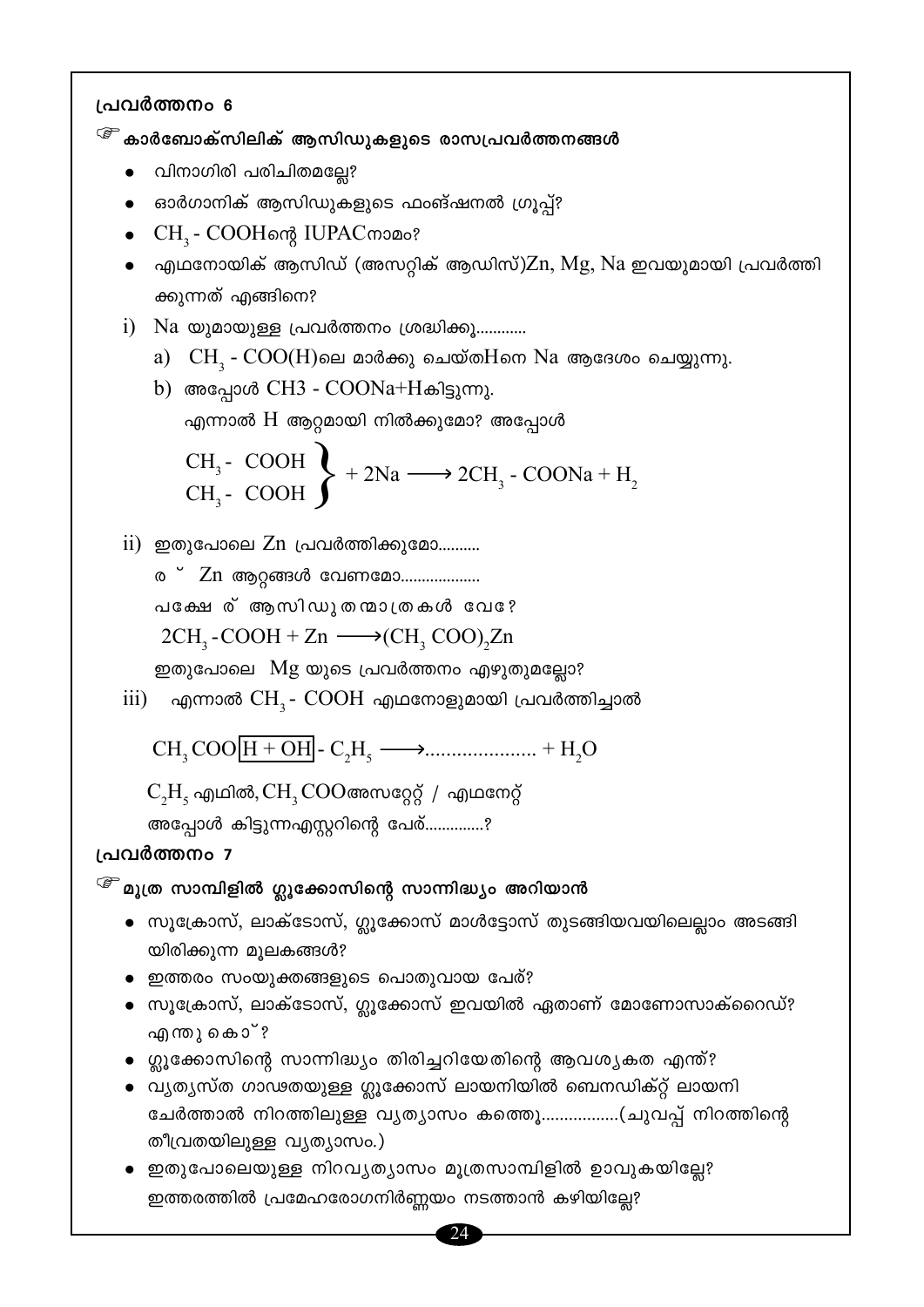| പ്രവർത്തനം 8<br>ఞ<br>വിട്ടുപോയവ പൂരിപ്പിക്കുക.                              |                     |                                       |
|-----------------------------------------------------------------------------|---------------------|---------------------------------------|
| രാസ പ്രവർത്തനം                                                              | ഉൽപ്പന്നം           | രാസപ്രവർത്തനത്തിന്റെ<br>സ്വഭാവം/ പേര് |
| $C_5H_{12}$ + $Cl_2$                                                        | $C_5H_{11}Cl + HCl$ | ആദേശരാസപ്രവർത്തനം                     |
| $C_5H_{10} + Cl_2$                                                          | $C_5H_{10}Cl_2$     |                                       |
| $C_{12}H_{22}O_{11} + H_2O$                                                 |                     | ഹൈഡ്രോളിസിസ്                          |
| $C_{12}H_{22}O_{11} \xrightarrow{\text{grad}\omega\text{d}\alpha\text{sm}}$ |                     | ഫെർമന്റേഷൻ                            |
| $C_6H_{12}O_6+C_6H_{12}O_6$ zymase <sub>&gt;</sub>                          | $C_2H_5OH + CO_2$   |                                       |
| $C_4H_{10} + O_2$                                                           |                     | ജ്വലനം                                |
| $C_4H_{10}$ + Heat                                                          | $C_2H_4 + C_2H_6$   |                                       |
| $C_{24}H_{42}O_{21}+H_2O$                                                   |                     |                                       |
| $CH = C - CH_3 + \dots$                                                     | $CH2=CCI-CH3$       |                                       |
| $n(CH, = CH_2)$                                                             |                     | പോളിമെറൈസേഷൻ                          |
| $CH_3COOH + OH - CH_2CH_3$                                                  |                     | എസ്റ്ററിഫിക്കേഷൻ                      |

 $\widehat{\mathscr{C}}$  വിട്ടുപോയവ പൂരിപ്പിക്കുക.

| ആസിഡ്                                          | ആൽക്കഹോൾ   | എസ്റ്റർ                   |
|------------------------------------------------|------------|---------------------------|
| എഥനോയിക്ആസിഡ്                                  | മെഥനോൾ     | മെഥിൻ എഥനേറ്റ്/അസറ്റേറ്റ് |
|                                                |            | എഥിൻ എഥനേറ്റ്/അസറ്റേറ്റ്  |
| ബ്യൂട്ടനോയിക് ആസിഡ്                            | മെഥനോൾ     |                           |
|                                                | $C_6H_5OH$ | $CH_3COOC_6H_5$           |
| CH <sub>3</sub> COOH                           |            | $CH_3COOC8H17$            |
| $CH_3$ -CH <sub>2</sub> -CH <sub>2</sub> -COOH | $C_2H_5OH$ |                           |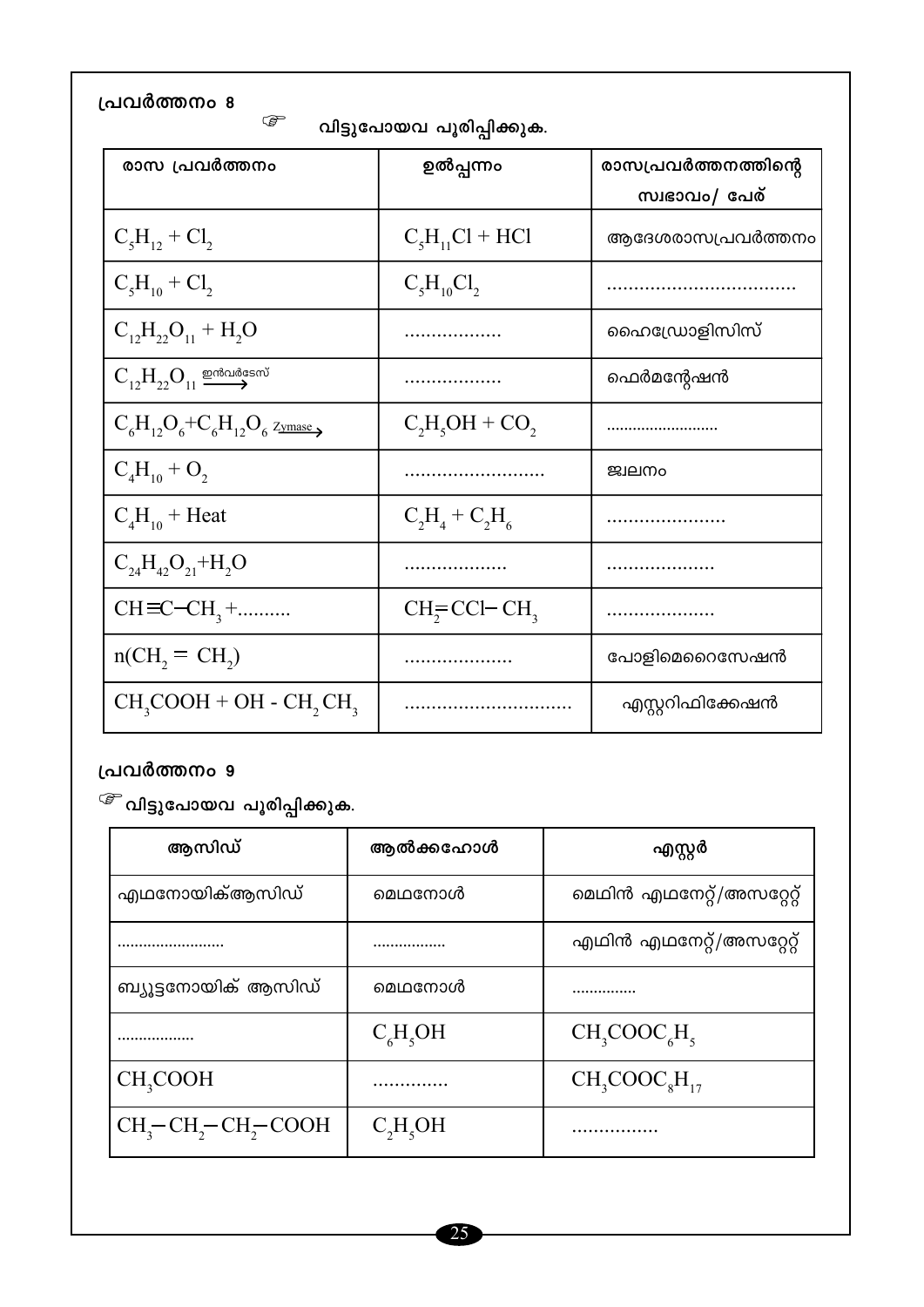### 'സൂചന:−

- ആസിഡ് + ആൽക്കഹോൾ —— എസ്റ്റർ + ജലം
- എസ്റ്ററിന്റെ പേരിലെ ആദ്യപകുതി ആൽക്കഹോളിനെയും രാം പകുതി ആസി ഡിനെയും സൂചിപ്പിക്കുന്നു.
- എസ്റ്ററിന്റെ രാസസൂത്രത്തിലെ ആദ്യപകുതി ആസിഡിനെയും രാം പകുതി ആൽക്കഹോളിനെയും സുചിപ്പിക്കുന്നു.
- ആൽക്കഹോളിലെ  $OH$  ഉം ആസിഡിലെ  $H$  ഉം സംയോജിച്ച് ജലമുാകുന്നു.

### പ്രവർത്തനം 10

 $\widehat{\mathscr{E}}$  ഏതാനും ഹൈഡ്രോ കാർബണുകളുടെ രാസസൂത്രം താഴെ തന്നിരിക്കുന്നു.

# $\left({\rm CH}_4, {\rm C}_3 {\rm H}_8, {\rm C}_2 {\rm H}_2, {\rm C}_2 {\rm H}_4, {\rm C}_4 {\rm H}_6\right)$

- ത്രിബന്ധനമുള്ള സംയുക്തങ്ങളേവ?
- ദ്വി ബന്ധനമുള്ള സംയുക്തങ്ങളേവ?
- ഏകബന്ധമുള്ള സംയുക്തങ്ങളേവ?
- $\bullet \;\; \mathrm{Cl},$  മായി ആദേശരാസപ്രവർത്തനത്തിൽ ഏർപ്പെടാൻ കഴിയുന്ന സംയുക്തങ്ങളേ  $QI$ ?
- താപീയവിഘടനത്തിന് വിധേയമാകുന്ന സംയുക്തങ്ങളേവ?
- പോളിമറൈസേഷന് വിധേയമാകുന്ന സംയുക്തമേത്?
- ി. H,മായി അഡീഷൻ പ്രവർത്തനത്തിനു വിധേയമാകുന്ന സംയുക്തങ്ങളേവ?
- ഇവയുടെയെല്ലാം ജ്വലനഫലമായി ഉാകുന്ന ഉൽപ്പന്നങ്ങൾ ഏവ?

### സൂചന

ആൽക്കോയ്നുകളുടെ പൊതുവാക്യം  $\mathrm{C_{_{n}}H_{_{2n-2}}}$ ആൽക്കീനുകളുടെ പൊതുവാക്യം  $\rm C_{_{n}}\rm H_{_{2n}}$ ആൽക്കൈനുകളുടെ പൊതുവാകൃം  $C_{\rm n}H_{\rm 2n-2}$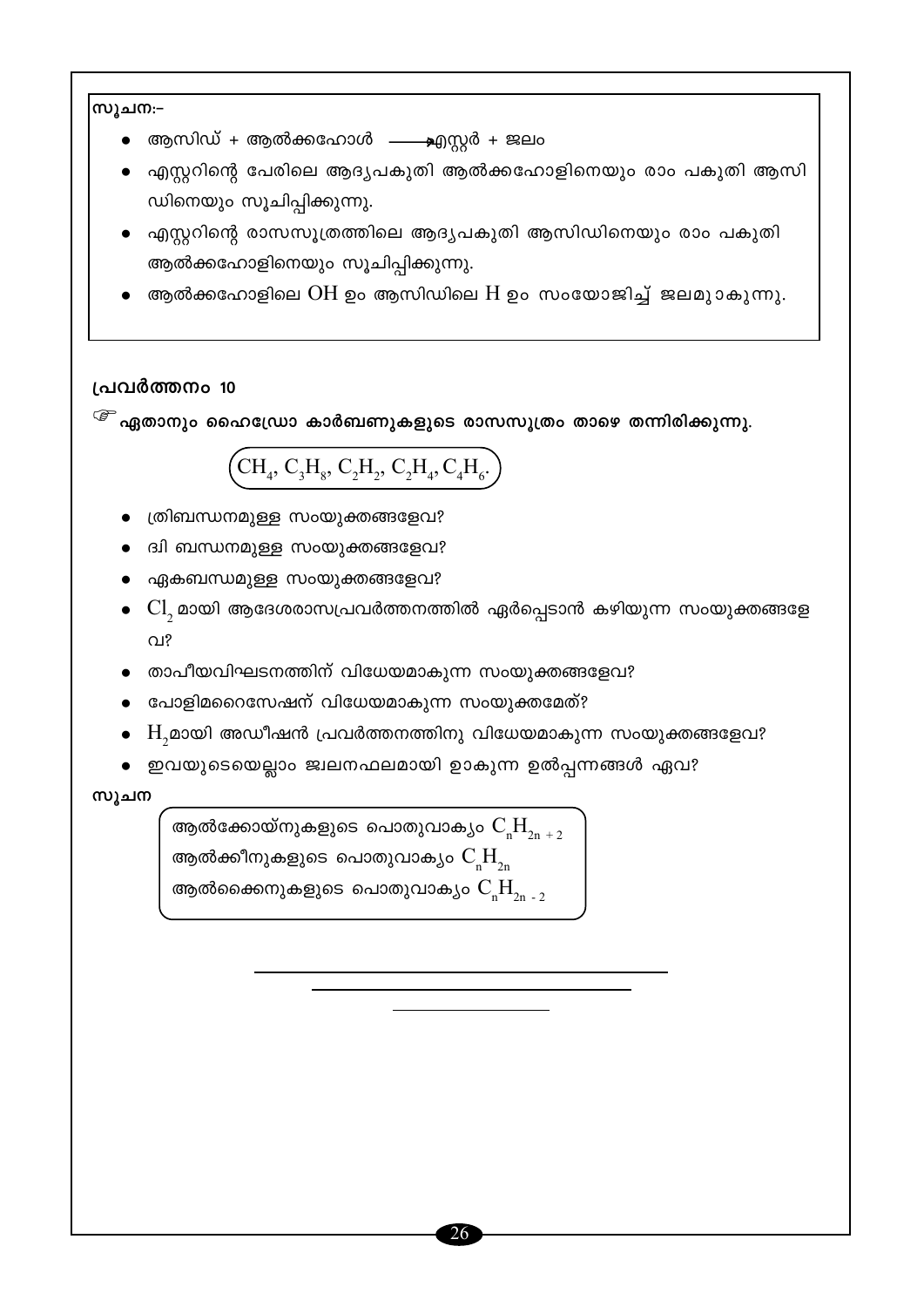# 8.ലോഹ നിഷ്കർഷണം

പ്രവർത്തനം-1

 $\widehat{\mathscr{E}}$  ചില ലോഹങ്ങളുടെ അയിരുകളുടെ പേര് താഴെ തന്നിരിക്കുന്നു. അവയുടെ സാന്ദ്രണ

ത്തിന് ഉപയോഗിക്കുന്ന മാർഗ്ഗവും അത് തിരഞ്ഞെടുക്കാനുളള കാരണവും കത്തെുക.

| അയിര്             | സാന്ദ്രണ രീതി | കാരണം |
|-------------------|---------------|-------|
| ഹെമറ്റൈറ്റ്       |               |       |
| ബോക്സൈറ്റ്        |               |       |
| സിങ്ക് ബ്ലെൻഡ്    | .             |       |
| കോപ്പർ പിറൈറ്റിസ് |               |       |

### പ്രവർത്തനം-2

 $\widehat{\mathscr{E}}$  ഓരോ ആവശ്യത്തിനും വേ വസ്തു ബോക്സിൽ നിന്ന് തിരഞ്ഞെടുക്കുക.

- a. രക്ത സമ്മർദ്ദമുള്ള രോഗിക്ക്
- $b_{-}$ മണ്ണിലെ അമ്ലത്വം കുറയ്ക്കൽ
- പ്രതിമ, ബാൻഡേജ് നിർമ്മാണം C.
- $d.$ സിമന്റിന്റെ സെറ്റിംഗ് സമയം നിയന്ത്രിക്കൽ
- $e<sub>1</sub>$ ഫോം ഫയർ അഗ്നിശമിനിയിൽ
- f. തെങ്ങിന്റെ മയടപ്പ് രോഗം ചെറുക്കാൻ

തുരിശ് പ്ലാസ്റ്റർ ഓഫ് പാരീസ് ആലം ഇന്തുപ്പ് കുമ്മായം ജിപ്സം

### പ്രവർത്തനം-3

 $\widehat{\mathscr{E}}$  ചില ലോഹങ്ങളുടെ സവിശേഷത താഴെ തരുന്നു. ലോഹസംസ്കരണത്തിനുള്ള മാർഗ്ഗം

### കത്തെ മോ?

| ലോഹം | സവിശേഷത                             | ലോഹസംസ്കരണ മാർഗ്ഗം |
|------|-------------------------------------|--------------------|
|      | എളുപ്പം ഉരുകുന്ന ലോഹം               |                    |
|      | താഴ്ന്ന ഇലക്ട്രോ പോസിറ്റീവ് സ്വഭാവം |                    |
|      | എളുപ്പം ബാഷ്പമാകുന്നു               |                    |

### പ്രവർത്തനം-4

 $\widehat{\mathscr{E}}$  ബ്ലാസ്റ്റ് ഫർണസിൽ നടക്കുന്ന ചില രാസ പ്രവർത്തനങ്ങൾ താഴെ തന്നിരിക്കുന്നു.  $CaCO<sub>3</sub> \rightarrow CaO + CO<sub>2</sub>$ 

 $FeO + CO \rightarrow Fe + CO<sub>2</sub>$ 

 $C + CO<sub>2</sub> \rightarrow CO$ 

 $CaO + SiO<sub>2</sub> \rightarrow CaSiO<sub>3</sub>$ 

ഇതിൽ നിന്ന് നിരോക്സീകാരി, ഗാങ്, ഫ്ളക്സ്, സ്ലാഗ് ഇവ ഏതെന്ന് എടുത്തെഴുതുക.  $1.$ 

2. അയിരിന്റെ നിരോക്സീകരണം കാണിക്കുന്ന പ്രവർത്തനം ഏത്?

3. യ്ലാഗ് ഉ∙കുന്ന പ്രവർത്തനം ഏത്?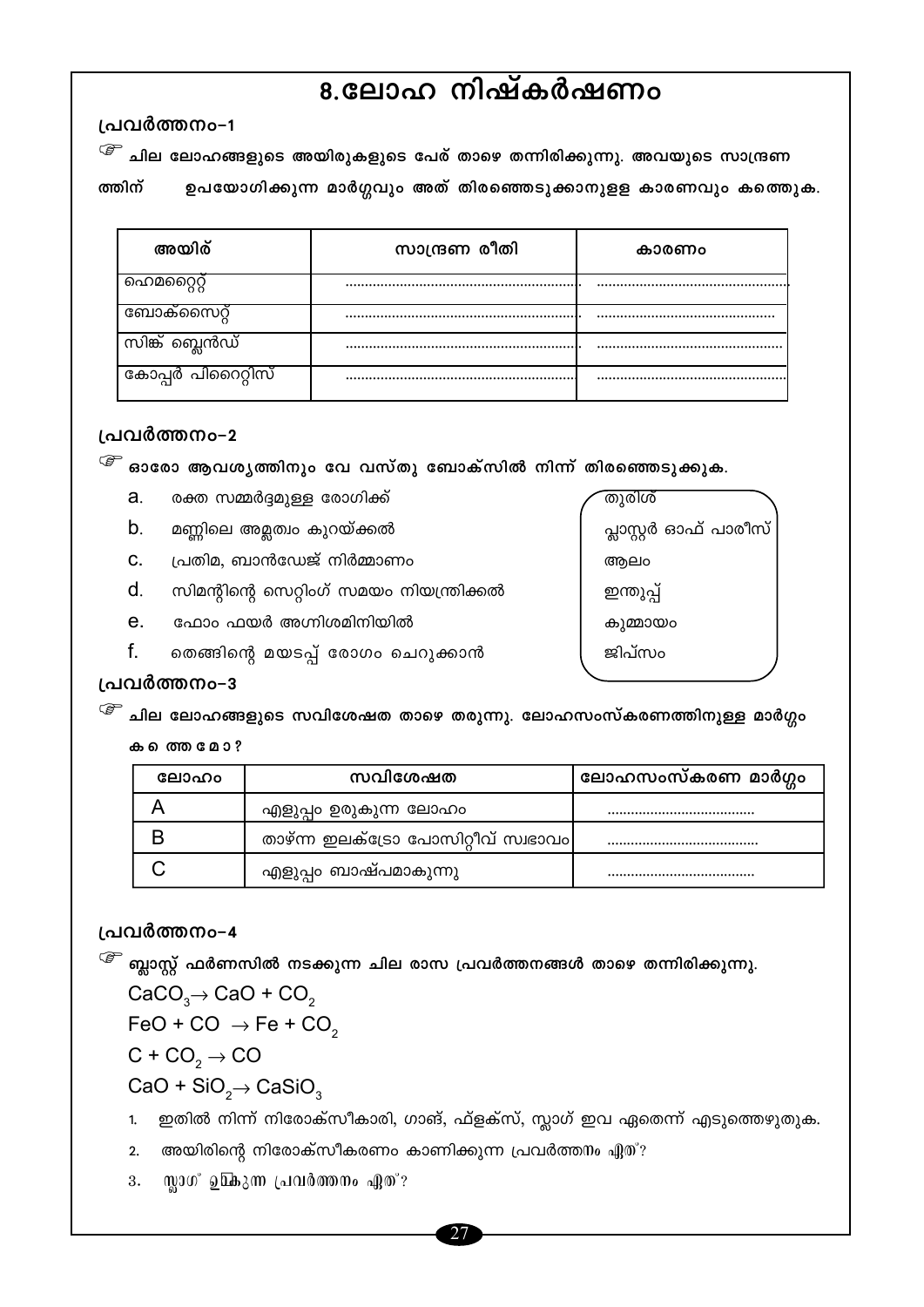$Mn_2$  O<sub>3</sub>+ Al  $\rightarrow$  Mn + Al<sub>2</sub> O<sub>3</sub>

- $\bullet$  **grades** meyalmlwomlong work apm??
- $\bullet$  കോക്ക് ഉപയോഗിക്കാതെ അലൂമിനിയം ഉപയോഗിച്ചത് എന്തു കൊ്-?

### പ്രവർത്തനം-6

<sup>737</sup> താഴെ പറയുന്ന ലോഹങ്ങളെ, ശുദ്ധീകരിച്ച അയിരിൽ നിന്നും നിർമ്മിക്കുന്ന മാർഗ്ഗം എഴുതുക?

| @00 <sub>0</sub> | ലോഹ കർമ്മം |
|------------------|------------|
| പൊട്ടാസ്യം       |            |
| ക്രോമിയം         |            |
| ടങ്സ്റ്റൺ        |            |
| ലെഡ്             |            |

### പ്രവർത്തനം-7

 $2.$ 

3.

4.

5.

 $Cu \rightarrow Cu^{2+} + 2e^{-}$ 

എന്ത് മാറ്റമാണുാകുക?

 $\widehat{\mathscr{E}}$  കോപ്പറിന്റെ ശുദ്ധീകരണ മാർഗ്ഗത്തിന്റെ ചിത്രമാണ് താഴെ തന്നിരിക്കുന്നത്.



ഇതിൽ ആനോഡായി എടുത്ത പദാർത്ഥം ഏത്?

എങ്കിൽ ഏത് ഇലക്ട്രോഡായി ഉപയോഗിക്കണം?

ആനോഡിൽ നടക്കുന്ന പ്രവർത്തനം താഴെ തരുന്നു.

ഈ പ്രവർത്തനത്തിന് ശുദ്ധമായ കോപ്പർ ആവശ്യമാണോ?

ഇലക്ട്രോലൈറ്റായി ഏത് ലായനിയാണ് തെരഞ്ഞെടുക്കുക.

എങ്കിൽ കാഥോഡിൽ നടക്കുന്ന പ്രവർത്തനം എഴുതാമോ?

മാലിന്യങ്ങൾ അടങ്ങിയ കോപ്പർ ശുദ്ധീകരിക്കുന്നതിനുളള ഈ മാർഗ്ഗം ഏത്?  $1<sub>1</sub>$ 





6. രാസ പ്രവർത്തനം തീരാനാകുമ്പോഴേക്കും ആനോഡിലും കാഥോഡിനും വലിപ്പിൽ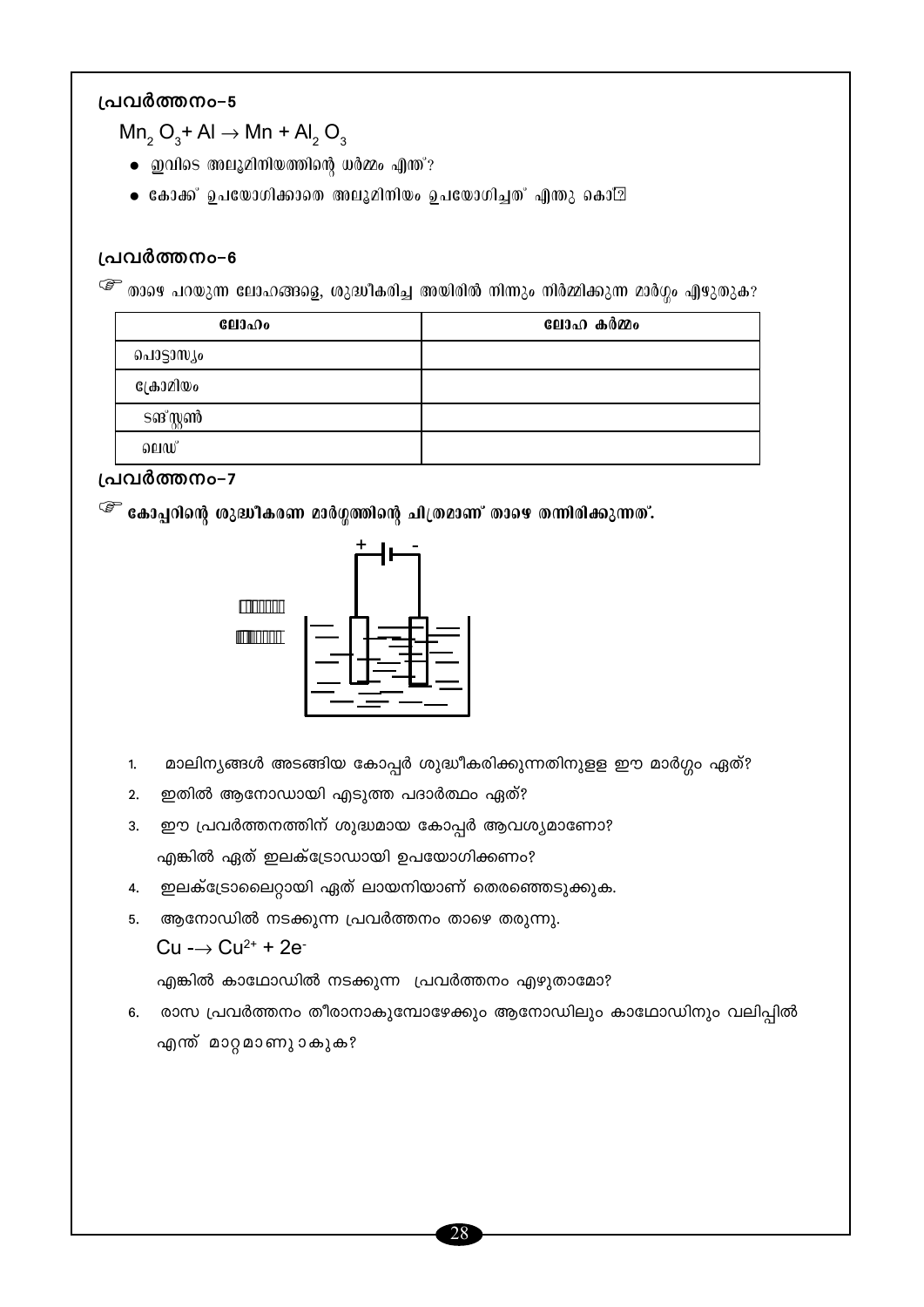<sup>്ത്ര</sup> താഴെ തന്നിരിക്കുന്നവയുടെ ഉപയോഗത്തിന് ഏത് തരം സ്റ്റീലാണ് നിങ്ങൾ തെരഞ്ഞെടു ക്കുക. അതിലെ കാർബണിന്റെ അളവ് എത്ര?

| ഉപയോഗം               | സ്റ്റീലിന്റെ പേര് | കാർബണിന്റെ അളവ് |
|----------------------|-------------------|-----------------|
| ശാസ്ത്രക്രിയാ ഉപകരണം |                   |                 |
| കൃഷിയായുധങ്ങൾ        |                   |                 |
| റെയിൻ പാളം           |                   |                 |

# പ്രവർത്തനം-9

<sup>്ട്ട്</sup> എ, ബി. സി എന്നീ സ്റ്റീൽ കമ്പികളെ വിവിധ രീതിയിൽ താപോപചാരത്തിന് വിധേയമാക്കി യപ്പോൾ ലഭ്യമായ സവിശേഷതകൾ പട്ടികപ്പെടുത്തിയിരിക്കുന്നു. പട്ടിക പരിശോധിച്ച് പട്ടി കയിലെ വിട്ടു പോയവ പൂരിപ്പിക്കുക.

| സ്റ്റീൽ | സ്വാഭാവം                          | താപോപചാര രീതിയുടെ പേര് |
|---------|-----------------------------------|------------------------|
| എ       | വളച്ചപ്പോൾ പൊട്ടിപ്പോയി           |                        |
| ബി      | സ്പിംങിന്റെ സ്വാഭാവം കാണിക്കുന്നു |                        |
| സി      | വളച്ചപ്പോൾ വളഞ്ഞു                 |                        |
|         | തന്നെയിരിക്കുന്നു                 |                        |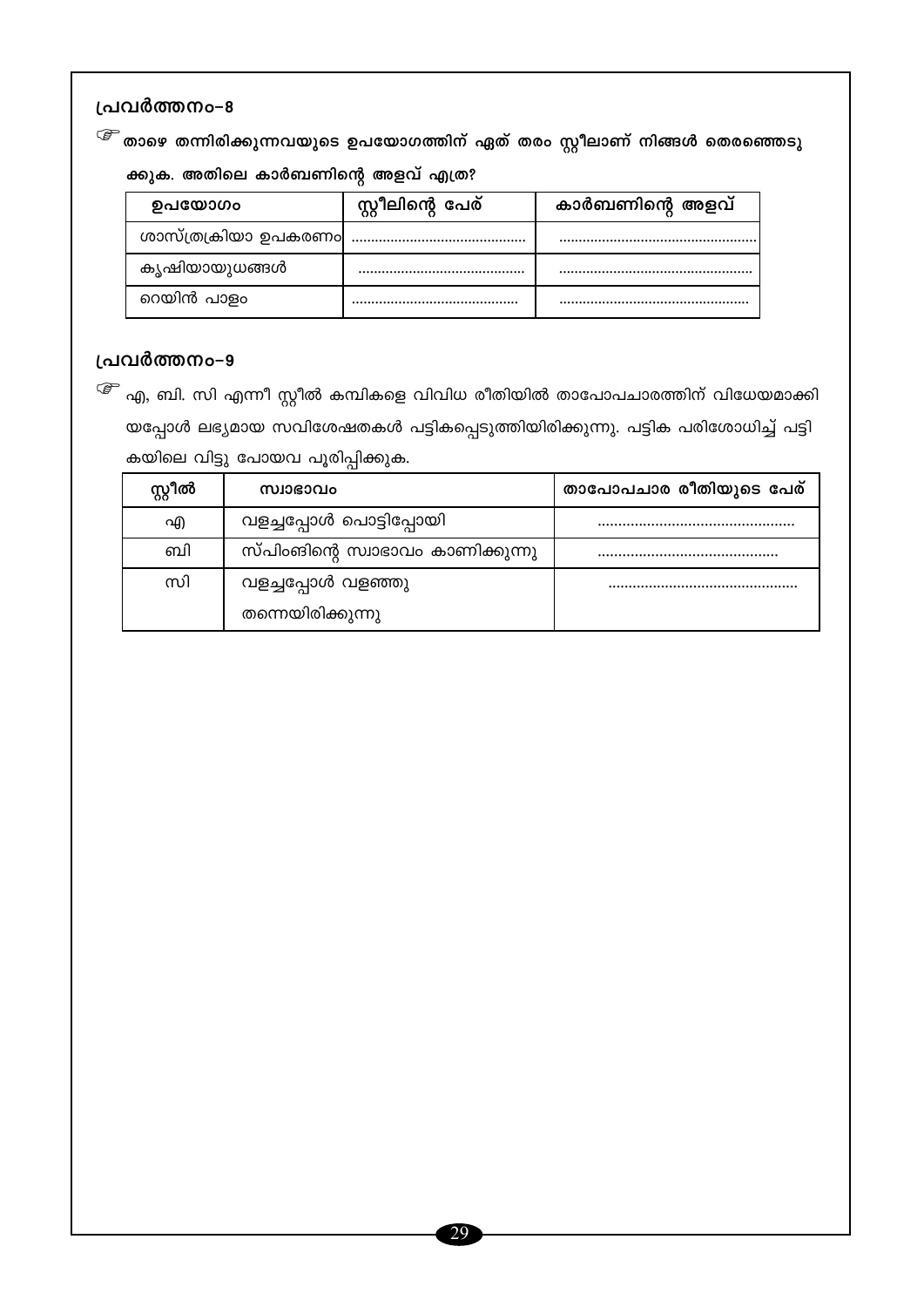# 9. നൈട്രജനും ഫോസ്ഫാറ്റ

### $\overline{a}$ പവർത്തനം : 1

ഹേബർ പ്രക്രിയയിൽ അമോണിയ നിർമ്മിക്കുമ്പോൾ നടക്കുന്ന രാസ പ്രക്രിയയുടെ രാസ സമവാകൃമാണ് താഴെ തന്നിരിക്കുന്നത്.

 $N_2 + 3H_2 \xrightarrow{\longrightarrow} 2NH_1 + \omega$ 

ഈ സമവാക്യം പരിശോധിച്ച് ചോദ്യങ്ങൾക്ക് ഉത്തരമെഴുതുക.

- മർദ്ദം കൂട്ടിയാൽ എന്ത് സംഭവിക്കും. ? കാരണം വിശദീകരിക്കുക.
- ഊഷ്മാവ് കൂട്ടിയാൽ എന്ത് സംഭവിക്കും. ? എന്തുകൊണ്ട് .?
- $\bullet$  കൂടുതൽ അളവിൽ അമോണിയ ലഭിക്കാൻ വേണ്ട സാഹചര്യങ്ങൾ ഏവ. ?

#### സുചന :

- അമോണിയയുടെ വ്യാവസായിക നിർമ്മാണത്തെ നിയന്ത്രിക്കുന്നത് ലേ –ഷാറ്റ്ലിയർ തത്വമാണ്.
- ലേ ഷാറ്റ്ലിയർ തത്വം പ്രകാരം സംതുലനാവസ്ഥയിലുള്ള വ്യൂഹത്തിൽ ഗാഡത, ഊഷ്മാവ്, മർദ്ദം, എന്നിവയിലുള്ള മാറ്റം ഇല്ലായ്മചെയ്യാൻ വ്യൂഹം സ്വയം ഒരു പുനർക്രമീകരണം നടത്തും.
- ഈ രാസപ്രവർത്തനത്തിൽ അഭികാരതന്മാത്രകളുടെ ആകെ എണ്ണം 1+3=4 ഉം ഉൽഷന്ന തന്മാത്രകളുടെ ആകെ എണ്ണം 2 ഉം ആണ്. അതിനാൽ പുരോ പ്രവർത്തനം വഴി വ്യാപ്തം കുറയുന്നു. തന്മൂലം മർദ്ദവും.
- ഈ വ്യൂഹത്തിൽ മർദ്ദം കൂട്ടിയാൽ ലേ ഷാറ്റ്ലിയർ തത്വമനുസരിച്ച് വ്യൂഹം മർദ്ദം കുറ യ്ക്കാൻ ശ്രമിക്കും. തൽഫലമായി വ്യാപ്തം കുറയുന്ന പ്രവർത്തനമായ പുരോപ്രവർത്തനനി രക്ക് വർദ്ധിക്കുന്നു. കൂടുതൽ ഉൽഷന്നമുണ്ടാകുന്നു.
- $\bullet$  ഈ രാസപ്രവർത്തനത്തിൽ താപം ഉൽഷന്നമായി ലഭിക്കുന്നതിനാൽ ഇതൊരുതാപമോചക പ്രവർത്തനമാണ്.
- അതിനാൽ ഊഷ്മാവ് കൂട്ടിയാൽ വ്യൂഹം ലേ ഷാറ്റ്ലിയർ തത്വമനുസരിച്ച് ഊഷ്മാവ് കുറയ്ക്കാൻ ശ്രമിക്കുന്നു. താപശോഷക പ്രവർത്തനം നടന്നാലാണ് ഊഷ്മാവ് കുറയുക. ഇവിടെ താപശോഷക പ്രവർത്തനം പാശ്ചാത് പ്രവർത്തനമായതിനാൽ ഊഷ്മാവ് കൂട്ടി യാൽ പാശ്ചാത് പ്രവർത്തനനിരക്ക് കൂടുന്നു.
- $\bullet$  കൂടുതൽ അളവിൽ അമോണിയ ലഭിക്കാൻ പുരോപ്രവർത്തനനിരക്ക് വർദ്ധിക്കുകയാണ് വേണ്ടത്. അതിനായി:-
- 1. അഭികാരകങ്ങളുടെ ഗാഡത വർദ്ധിപ്പിക്കുക
- 2. മർദ്ദം വർദ്ധിപ്പിക്കുക.
- 3. ഊഷ്മാവ് കുറയ്ക്കുക
- 4. രാസ പ്രവർത്തനത്തിന്റെ തുടക്കത്തിൽ ഉൽപ്രേരകമായ ഇരുമ്പ് ഉപയോഗിക്കുക.

 $30<sup>°</sup>$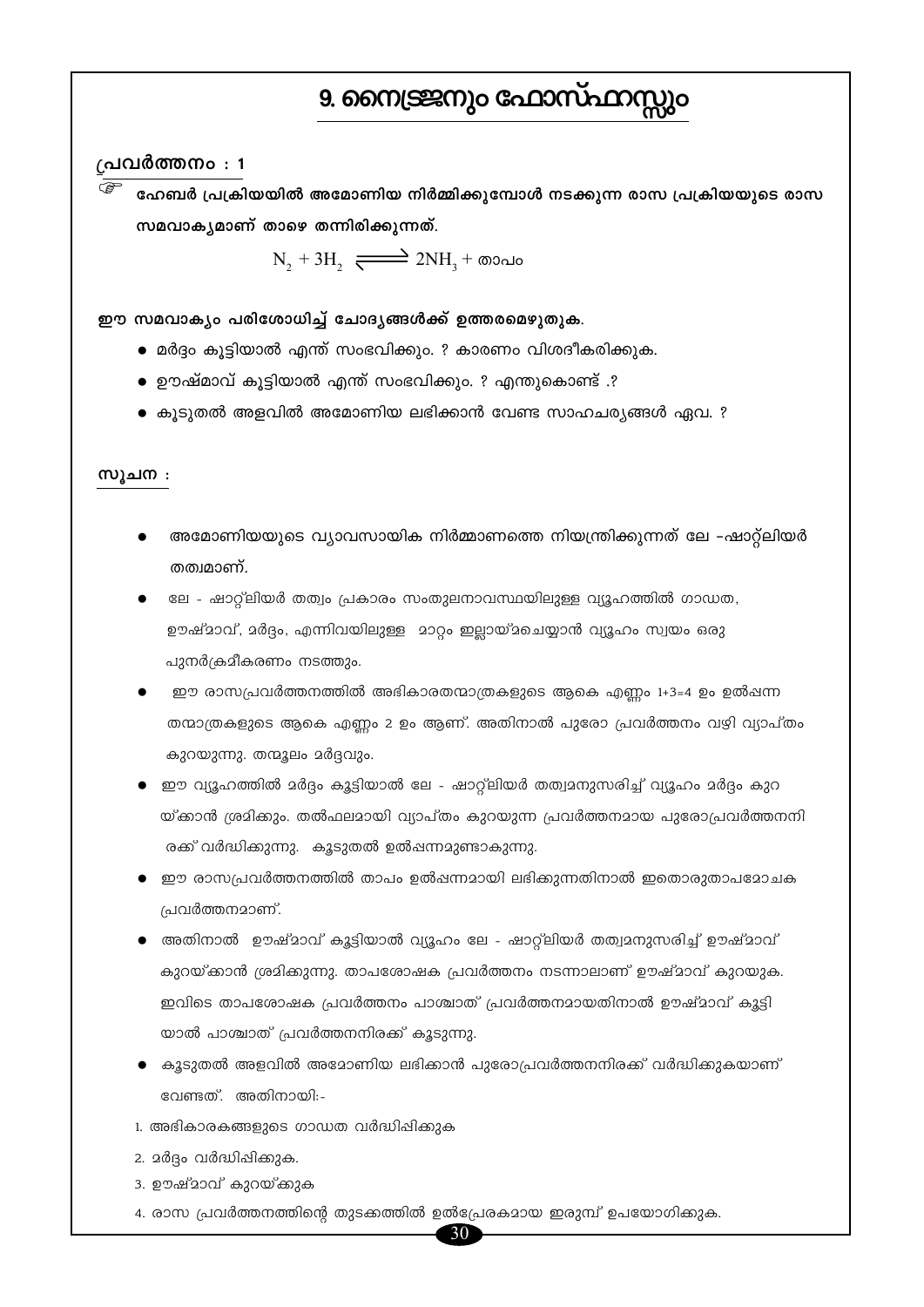$\mathbb{G}$ സമ്പർക്കപ്രക്രിയ ( കോൺട്രാക്ട് പ്രക്രിയ ) വഴി സൾഫ്യൂരിക്കാസിഡ് നിര്മ്മിക്കുമ്പോൾ താഴെ പറയുന്ന രാസപ്രവർത്തനം നടക്കുന്നു.

 $2\text{SO}_2 + \text{O}_2 \rightleftharpoons 2\text{SO}_3 + \text{mod}$ 

1. ഏത് തത്വമാണ് ഇതിൽ ഉപയോഗിച്ചിരിക്കുന്നത്. ?

2. ഈ പ്രവർത്തനത്തിൽ ഊഷ്മാവ് വർദ്ധഷിച്ചാൽ സംതുലന വ്യൂഹത്തിന് എന്ത് സംഭവിക്കു m2.

3. ഈ പ്രവർത്തനത്തിൽ മർദ്ദം വർദ്ധിപ്പിച്ചാൽ സംതുലന വ്യൂഹത്തിന് എന്ത് സംഭവിക്കുന്നു. ?

സൂചന $: q.no : 1 - \omega$  നൽകിയത് തന്നെ.

### പ്രവർത്തനം : 3

ഉഭയ ദിശാ പ്രവർത്തനത്തെ സൂചിപ്പിക്കുന്ന രാസ സമവാക്യമാണ് താഴെ കൊടുത്തിരിക്കു ന്നത്.

 $2SO_1 + O_2$   $\longrightarrow$   $2SO_3 + \omega$ 

- 1. അഭികാരകങ്ങളുടെ ആകെ വ്യാപ്തമാണോ, ഉല്പന്നങ്ങളുടെ ആകെ വ്യാപ്തമാണോ കൂടുതൽ ?
- 2. മർദ്ദം കുറക്കുന്നത് ഏത് ദിശയിലേക്കുള്ള പ്രവർത്തനത്തിന്റെ വേഗതക്കാണ് അനുകൂ ലമാവുക, ? എന്തുകൊണ്ട് ?
- 3. പുരോപ്രവർത്തനത്തിന്റെ വേഗതകൂട്ടാൻ ഊഷ്മാവിൽ എന്ത് മാറ്റം വരുത്തണം ?

#### സൂചന :

- അഭികാരകങ്ങളുടെ ആകെ എണ്ണം $2 + 1 = 3$
- ഉല്പന്നങ്ങളുടെ ആകെ എണ്ണം = 2
- മർദ്ദം കുറഞ്ഞാൽ മർദ്ദം കൂട്ടുന്നതിനായി വ്യാപ്തം കൂടുന്ന പശ്ചാത് പ്രവർത്തന നിരക്ക് കൂടുന്നു.

### പ്രവർത്തനം : 4

<sup>്ള്</sup> വിട്ട ഭാഗം പൂരിപ്പിക്കുക.

 $P_4 + \dots + P_5$  $\ldots$  + 6H<sub>2</sub>O  $\longrightarrow$  4H<sub>3</sub>PO<sub>4</sub>

സുചന :

ഫോസ്ഫറസ് ഓക്സിജനുമായി കൂടിച്ചേർന്നാണ് (ജ്വലനം നടന്ന്) ഫോസ്ഫറസ് പെന്റോക്സൈഡ് ഉണ്ടാകുന്നത്.

 $P_4 + 5O_2 \longrightarrow 2P_2O_5$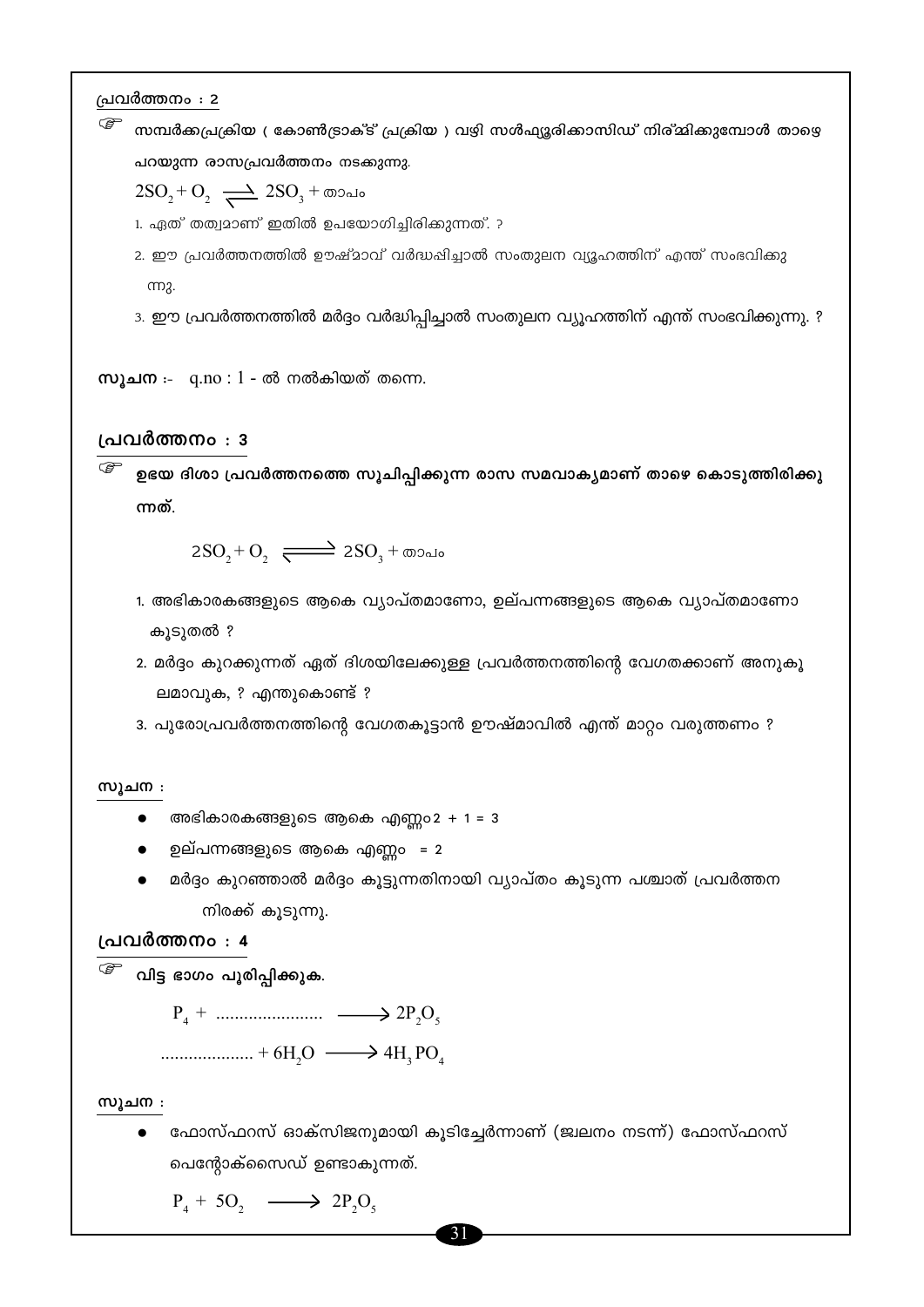ഫോസ്ഫറസ് പെന്റോക്സൈഡ് ജലത്തിൽ ലയിക്കുമ്പോൾ ഫോസ്ഫോറിക് ആസിഡ് ഉണ്ടാകുന്നു.

 $P_2O_5 + 6H_2O \longrightarrow 4H_1PO_4$ 

### പ്രവർത്തനം : 5

ഒരു ഉഭയദിശ പ്രവർത്തനത്തിന്റെ സംതുലനാനസ്ഥക്ക് യോജിക്കാത്ത പ്രസ്താവന തെര ഞ്ഞെടുത്തെഴുതുക.

1. ഇരു ദിശകളിൽ നിന്നും പ്രാപിക്കാൻ കഴിയും.

- 2. അഭികാരങ്ങളുടെയും ഉല്പന്നങ്ങളുടെയും മാസിൽ വ്യത്യാസമില്ല.
- 3. ഉഭയദിശ പ്രവർത്തനത്തിൽ മാത്രം കാണുന്നു.
- 4. സംതുലനാവസ്ഥക്ക് ശേഷം പ്രവർത്തനം നടക്കുന്നില്ല.

### സൂചന :

സംതുലനാവസ്ഥക്ക് ശേഷം പുരാപശ്ചാത് പ്രവർത്തനങ്ങൾ തുല്യനിരക്കിൽ നടക്കു ന്നതിനാൽ (4) എന്ന ചോയ്സ് തെറ്റാണ്.

### പ്രവർത്തനം : 6

സംതുലനാവസ്ഥയിലുള്ള ഒരു ഉഭയദിശാ പ്രവർത്തനമാണ് താഴെ കൊടുത്തിരിക്കുന്നത്.  $2CO + O_2 \rightleftharpoons 2CO$ 

1. ഓക്സിജന്റെ ഗാഢത വർദ്ധിപ്പിച്ചാൽ എന്ത് സംഭവിക്കും ? എന്തുകൊണ്ട് ?

### സുചന :

അഭികാരകത്തിന്റെ ഗാഢത വർദ്ധിപ്പിച്ചാൽ ലേ – ഷാറ്റ്ലിയൻ തത്വമനുസര്ച്ച് വ്യൂഹം അഭികാരക ഗാഢത കുറക്കാൻ ശ്രമിക്കും. ഇതിനായി അഭികാരകങ്ങൾ ഉപയോഗിക്ക പ്പെടുന്ന പുരോപ്രവർത്തനം ത്വരിതപ്പെടുത്തും.

### പ്രവർത്തനം : 7

- 1.  $2\text{SO}_{2} + \text{O}_{2} \rightleftharpoons 2\text{SO}_{3} + \text{mod}$
- 2.  $2NH_3$  +  $\omega_{\text{2d}}$  =  $\rightarrow N_2$  +  $3H_2$
- 3.  $H_2 + I_2$   $\rightleftharpoons$  2HI +  $\omega$ Dalo
- (a) താപമോചക പ്രവർത്തനങ്ങളും താപശോഷക പ്രവർത്തനങ്ങളും ഏവ ?
- (b) താപ നിലയിലെ വർദ്ധനവ് ഇവയിൽ ഏത് രാസപ്രവർത്തനത്തിന്റെ പുരോ പ്രവർത്തന വേഗ തയെയാണ്കൂട്ടുക, എന്തുകൊണ്ട് ?
- (c) മർദ്ദത്തിന് സ്വാധീനമില്ലാത്ത പ്രവർത്തനമേത് ? എന്തുകൊണ്ട് ?
- (d) മർദ്ദം കൂടിയാൽ പുരോപ്രവർത്തന വേഗത കൂടുന്ന പ്രവർത്തനം ഏത് ? എന്തുകൊണ്ട് ?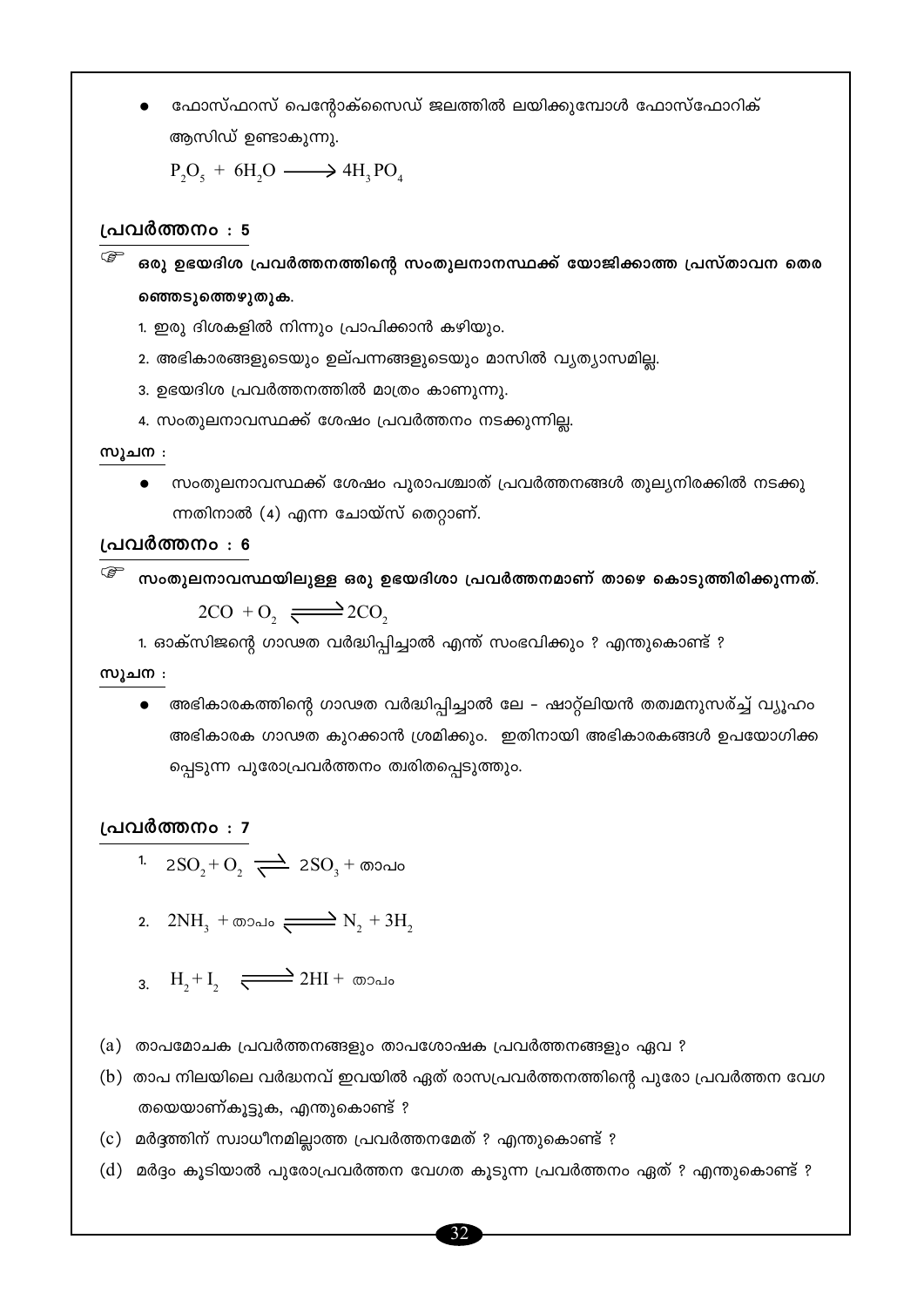സുചന :

- താപം പുറത്ത് വിടുന്നവയാണ് (താപം ഉല്പന്നമായി ലഭിക്കുന്നവ) താപമോചക പ്രവർത്തനം
- താപം സ്വീകരിക്കുന്നവയാണ് (താപം അഭികാരകമായി വരുന്നവ) താപശോഷക പ്രവർത്തനം.
- താപ നിലയിലെ വർദ്ധനവ് ലേ ഷാറ്റ്ലിയൻ തത്വമനുസരിച്ച് താപശോഷക പ്രവർത്തനത്തിന്റെ വേഗത കൂട്ടുന്നു.
- തന്മാത്രകളുടെ എണ്ണം കൂടുമ്പോൾ, വ്യാപ്തം കൂടുന്നു മർദ്ദവും, തന്മാത്രകളുടെ എണ്ണം കുറഞ്ഞാൽ വ്യാപ്തം കുറയുന്നു – മർദ്ദവും.
- $\bullet$  ഒരു രാസ പ്രവർത്തനത്തിൽ അഭികാരക തന്മാത്രകളുടെ ആകെ എണ്ണവും ഉല്പന്ന തന്മാത്രകളുടെ ആകെ എണ്ണവും തുല്യമായിരുന്നാൽ ആ വ്യൂഹത്തിൽ മർദ്ദത്തിന് സ്വാധീനമില്ല.
- മർദ്ദം കൂടിയാൽ വ്യാപ്തം കുറയുന്ന ദിശയിലുള്ള (തന്മാത്രകളുടെ എണ്ണം കുറയുന്ന) രാസ പ്രവർത്തന വേഗത വർദ്ധിക്കുന്നു.

### പ്രവർത്തനം : 8

☞ നൈട്രജൻ ക്രീയാശീലം കുറഞ്ഞ ഒരു മുലകമാണ്. രാസ ബന്ധനത്തിന്റെ അടിസ്ഥാന ത്തിൽ ഇതിന് കാരണം കണ്ടെത്തുക.

സുചന:⊣

ആറ്റോമിക സംഖ്യ 7 ആയ നൈട്രജൻ ദ്വയാറ്റോമിക തന്മാത്രയായാണ് നിലനിൽക്കുന്നത്. നൈട്രജൻ ആറ്റങ്ങൾ തമ്മിലുള്ള ത്രിബന്ധനമാണ് നൈട്രജന് നിഷ്ക്രിയത്വം നൽകുന്നത്.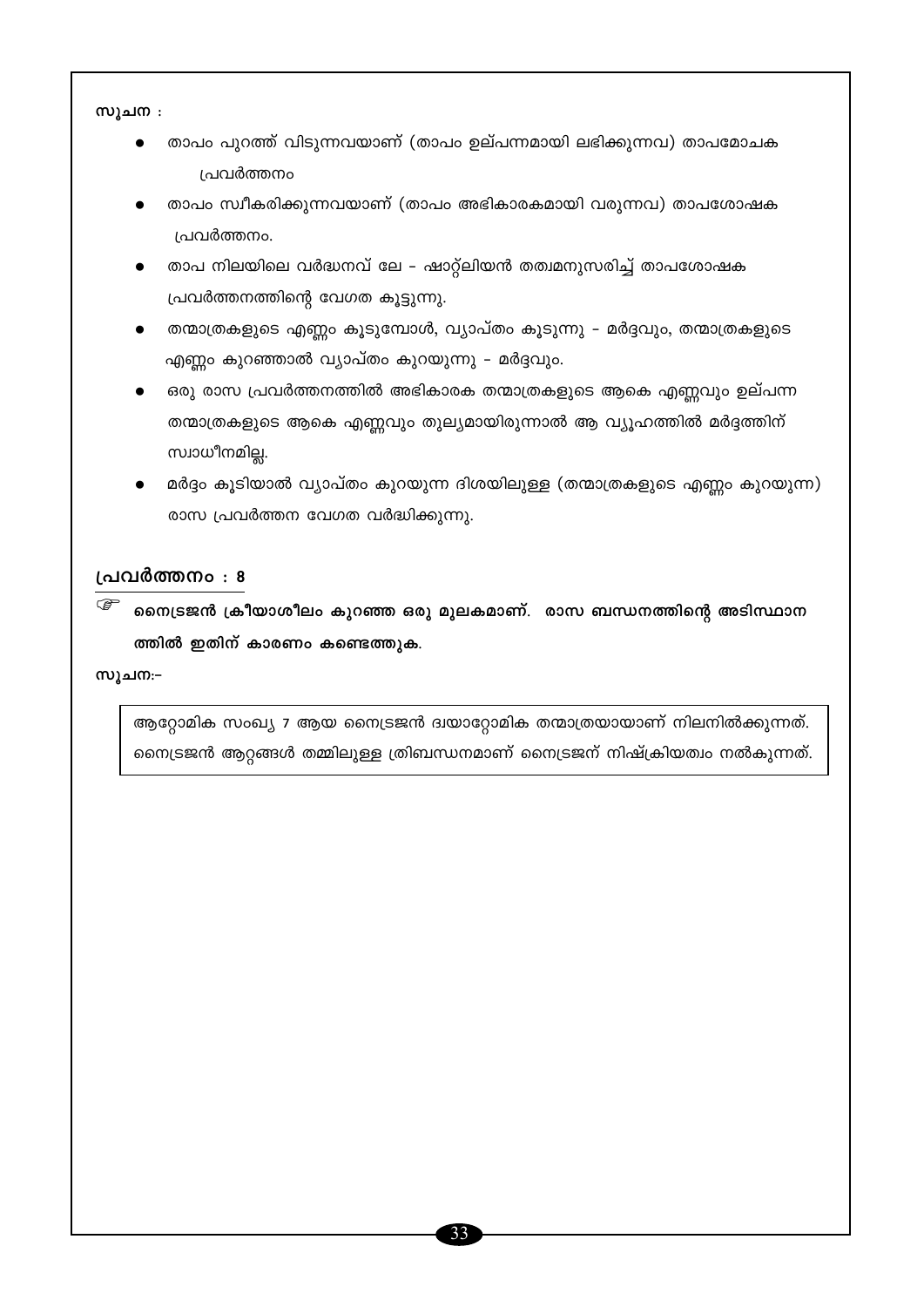# **WORK SHEET 1**

| ١      | അമോണിയയുടെ വ്യാവസായിക നിർമ്മാണത്തിന്റെ രാസസമവാക്യം താഴെ തരുന്നു.                |
|--------|---------------------------------------------------------------------------------|
|        | സമവാക്യം നിരീക്ഷിച്ച് ചോദ്യങ്ങൾക്ക് ഉത്തരം കണ്ടെത്തുക.                          |
|        | $N_2 + 3H_2$ $\longrightarrow 2NH_3 + \omega$                                   |
|        |                                                                                 |
|        | അഭികാരകത്തിലെ നൈട്രജന്റെ വ്യാപ്തം എത്ര ?<br>$\bullet$                           |
|        | അഭികാരകത്തിലെ ഹൈഡ്രജന്റെ വ്യാപ്തം എത്ര ?<br>$\bullet$                           |
|        | എങ്കിൽ അഭികാരകത്തിലെ ആകെ വ്യാപ്തം എത്ര ?<br>$\bullet$                           |
|        | ഉല്പന്നത്തിലെ ആകെ വ്യാപ്തം എത്ര ?<br>$\bullet$                                  |
|        | പുരോ പ്രവർത്തന ഫലമായി വ്യാപ്തത്തിൽ വരുന്ന വ്യത്യാസം എന്ത് ?<br>$\bullet$        |
|        | എങ്കിൽ ഈ രാസ പ്രവർത്തനത്തിൽ മർദ്ദം വർദ്ധിപ്പിച്ചാൽ ഏത് രാസ പ്രവർത്തനം           |
|        | ത്വരിതപ്പെടും ?                                                                 |
|        | ഇതിൽ വ്യാപ്തം കൂടുന്ന പ്രവർത്തനം ഏതിലാണ് ? (പുരോ / പശ്ചാത്)                     |
|        | എങ്കിൽ മർദ്ദം കുറച്ചാൽ ഏത് രാസ പ്രവർത്തനം ത്വരിതപ്പേടും ?                       |
|        | ഈ രാസ പ്രവർത്തനത്തിൽ താപം ഉല്പന്നമായി ലഭിക്കുന്നതിനാൽ പുരോ                      |
|        | പ്രവർത്തനം താപമോചകമോ ?, താപശോഷകമോ ?                                             |
|        | പുരോ പ്രവർത്തനം താപമോചകമെങ്കിൽ പശ്ചാത് പ്രവർത്തനം ഏതായിരിക്കും ?                |
|        | ഊഷ്മാവിലുണ്ടാകുന്ന വർദ്ധനവ് താപശോഷക പ്രവർത്തനത്തെ ത്വരിതപ്പെടുത്തു<br>$\bullet$ |
|        | മെങ്കിൽ ഈ രാസ പ്രവർത്തനത്തിൽ ഊഷ്മാവ് വർദ്ധിപ്പിച്ചാൽ പശ്ചാത്                    |
|        | പ്രവർത്തനം ത്വരിതപ്പെടുമോ ?                                                     |
|        | ഊഷ്മാവ് കുറച്ചാൽ പുരോ പ്രവർത്തനത്തിൽ വരുന്ന മാറ്റം എന്ത് ?                      |
|        | എങ്കിലും 500 ഡിഗ്രി സെൽഷ്യസിലാണ് രാസപ്രവർത്തനം നടത്തുന്നത്. എന്ത്               |
|        | കൊണ്ട്?                                                                         |
|        |                                                                                 |
|        |                                                                                 |
| സൂചന : |                                                                                 |
|        | 1. ഊഷ്മാവിലുണ്ടാകുന്ന വർദ്ധനവ് താപശോഷക പ്രവർത്തനത്തെ ത്വരിതപ്പെടുത്തും.         |
|        | 2. ഊഷ്മാവിലുണ്ടാകുന്ന കുറവ് താപമോചകപ്രവർത്തനത്തെ ത്വരിതപ്പെടുത്തും.             |
|        | 3. മർദ്ദത്തിലുണ്ടാകുന്ന വർദ്ധനവ് വ്യാപ്തം കുറയുന്ന ദിശയിലേക്കുള്ള               |
|        | രാസപ്രവർത്തനം ത്വരിതപ്പെടുത്തും.                                                |

4. മർദ്ദത്തിലുണ്ടാകുന്ന കുറവ് വ്യാപതം കൂടുന്ന ദിശയിലേക്കുള്ള രാസ പ്രവർത്തനം ത്വരിതപ്പെടുത്തും.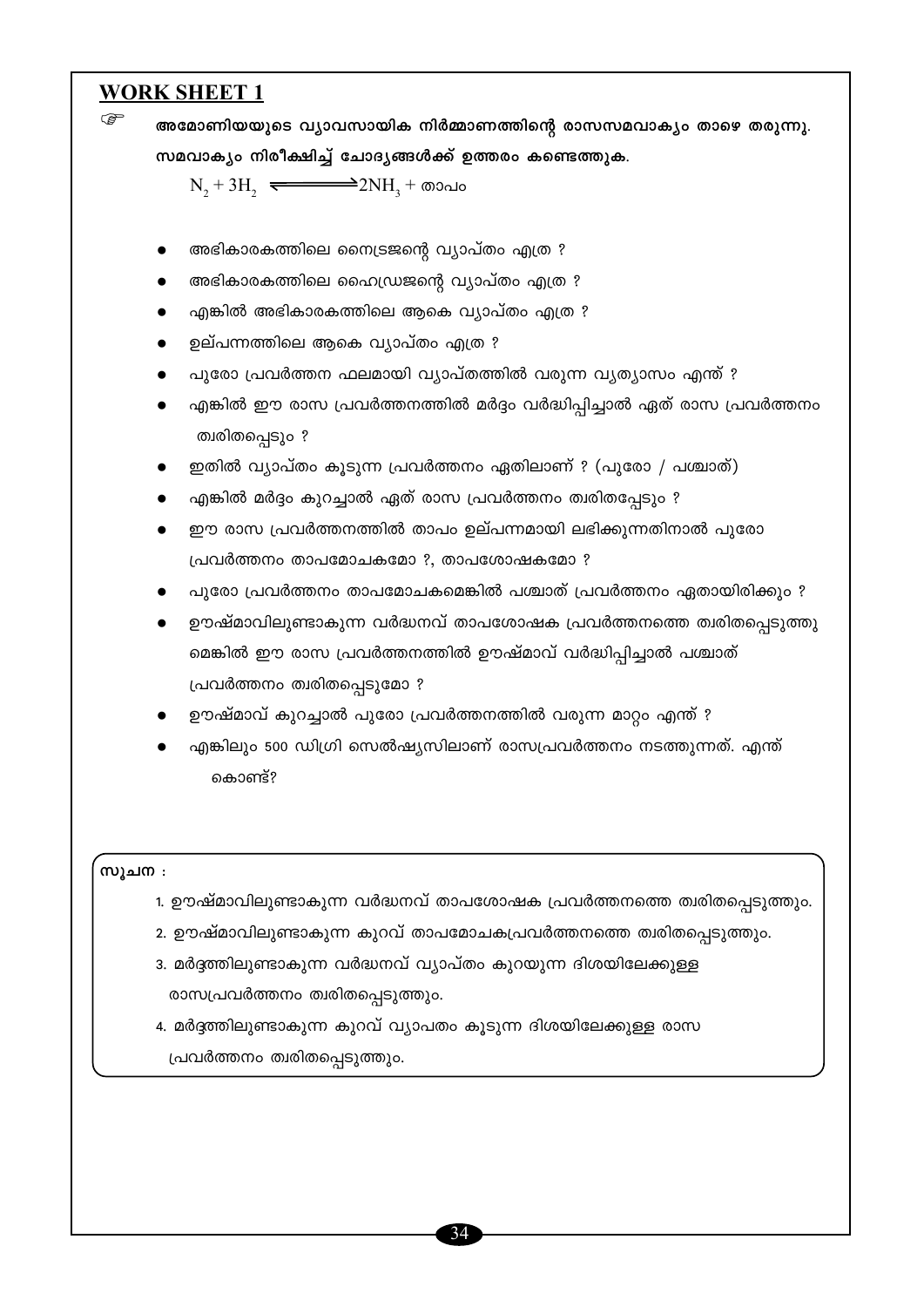# 10 ആസിഡുകൾ

### പ്രവർത്തനം 1.

 $\left< \widehat{\varepsilon}^x \right>$  ചില സംയുക്തങ്ങളുടെ രാസബന്ധനത്തിന്റെ ചിത്രീകരണമാണ് ചുവടെ നൽകിയിരിക്കുന്നത്.



a) ഇവയിൽ ഏകാന്തജോടി ഇലക്ട്രോൺ ഇല്ലാത്ത സംയുകതങ്ങൾ ഏതൊക്കെയാണ്?

b) ചിത്രത്തിൽ നിന്നും ല്യൂവിസ് ആസിഡ്, ല്യൂവിസ് ബേസ് എന്നിവ കണ്ടെത്തിയെഴുതുക?

### സൂചനകൾ:-

- രാസബന്ധനത്തിൽ ഏർപ്പെടാത്ത ഇലക്ട്രോൺ ജോടിയെയാണ് ഏകാന്തജോടി എന്ന് വിളിക്കുന്നത്. അതിനാൽ  $\mathsf{BCl}_3$ ,  $\mathsf{CH}_4$  എന്നിവയിൽ ഏകാന്തജോടി ഇല്ല.
- രാസബന്ധനത്തിലേർപ്പെടുമ്പോൾ ഏകാന്ത ജോടി ഇലക്ട്രോണുകളെ വിട്ടുകൊടുക്കുന്ന തൻമാത്രകളാണ് ല്യൂവിസ് ബേസ്. അതിനാൽ  $NH_{3}$ ഒരു ല്യൂവിസ് ബേസ് ആണ്.
- രാസബന്ധനത്തിലേർപ്പെടുമ്പോൾ ഏകാന്ത ജോടി ഇലക്ട്രോണുകളെ സ്വീകരിക്കുന്ന തൻമാത്രകളാണ് ല്യൂവിസ് ആസിഡുകൾ.  $\mathsf{BCI}_3$  യിലെ ബോറോണിന് അഷ്ടകം പൂർത്തി യല്ലാത്തതിനാൽ അത് ഏകാന്ത ജോടിയെ സ്വീകരിക്കുകയും ല്യൂവിസ് ആസിഡായി പ്രവർത്തിക്കുകയും ചെയ്യുന്നു.

### പ്രവർത്തനം 2.

 $\widehat{\mathscr{E}}$  സൾഫ്യൂരിക്കാസിഡിന്റെ ഒരു രാസപ്രവർത്തന സമവാക്യം നൽകിയിരിക്കുന്നു.

+1 -1 +1 +6 -2 +1 -2 +1  $\circ$  0<br>8 H I + H<sub>2</sub> SO<sub>4</sub> - 4H<sub>2</sub>O + H<sub>2</sub>S + 4 I<sub>2</sub>

 $a)$  H<sub>2</sub>S ൽ S ന്റെ ഓക്സികരണാവസ്ഥ കണ്ടെത്തുക.

 $b)$  ഈ രാസപ്രവർത്തനത്തിൽ ഓക്സീകരണം സംഭവിച്ച പദാർത്ഥമേത്. എന്തുക്കൊണ്ട്?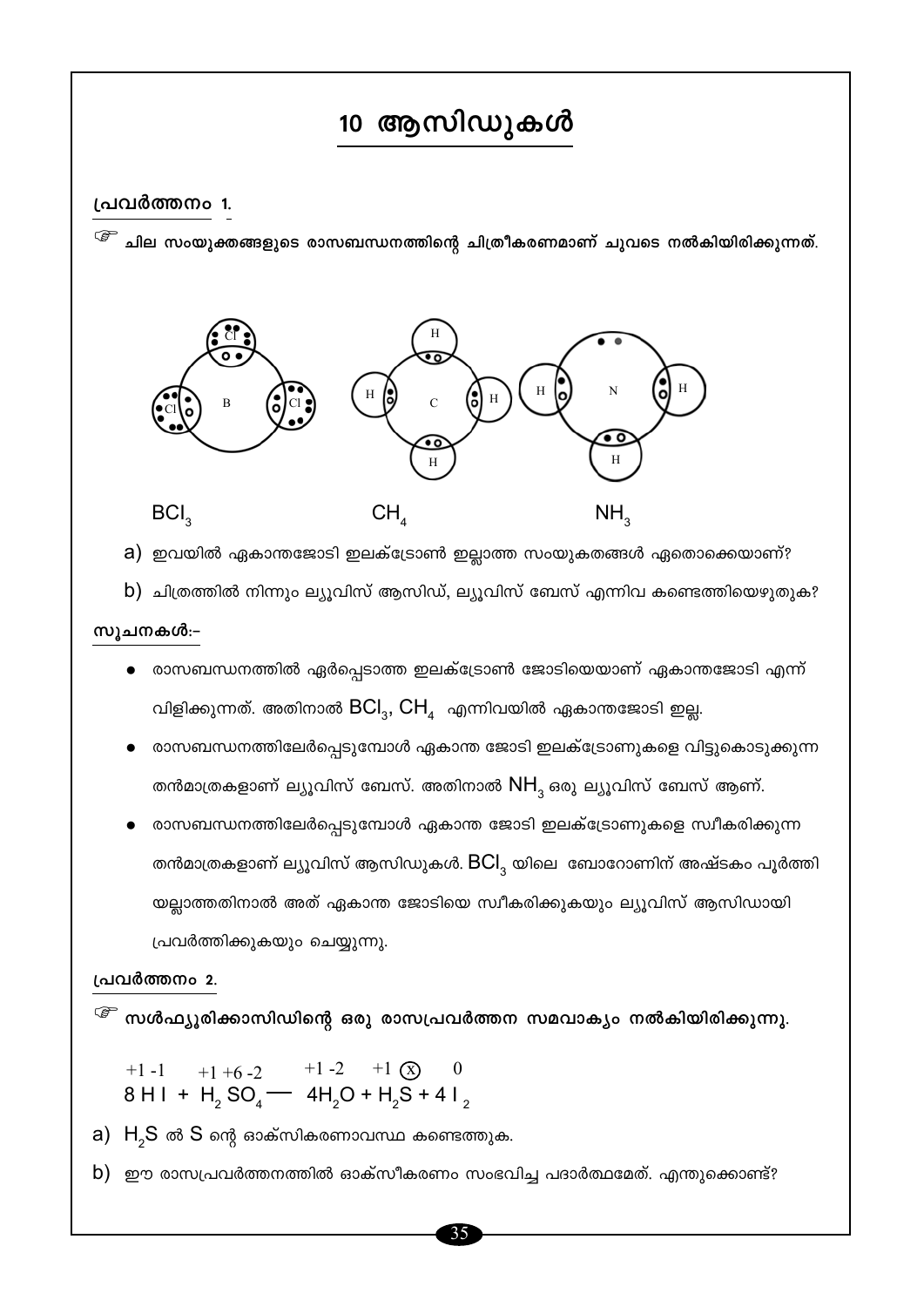### സൂചന:−

 $\bullet$  ഒരു തൻമാത്രയുടെ ആകെ ഓക്സീകരണാവസ്ഥ പൂജ്യം ആയിരിക്കും.  $\mathsf{H}_{_{\mathcal{I}}} \mathsf{S}$  ൽ ഹൈഡ്രജന്റെ ഓക്സീകരണാവസ്ഥ +1 ആയതിനാൽ ഹൈഡ്രജന്റെ ആകെ ഓക്സീകരണാവസ്ഥ +1 X

2 = +2 അതിനാൽ സൾഫറിന്റെ ഓക്സീകരണാവസ്ഥ -2.

- ഓക്സീകരണാവസ്ഥ കുറയുന്നതിനെ നിരോക്സീകരണാവസ്ഥ എന്നും, ഓക്സീകരണാ വസ്ഥ വർദ്ധിക്കുന്നതിനെ ഓക്സീകരണാവസ്ഥ എന്നും പറയുന്നു.
- ഈ രാസപ്രവർത്തനത്തിൽ  $H$  l ലെ അയഡിന് -1 ൽ നിന്നും  $\,$  '0' ലേക്ക് ഓക്സീകരാണ വസ്ഥ കൂടിയതിനാൽ അയഡിന് ഓക്സീകരണം സംഭവിച്ചു എന്നു പറയാം.

### പ്രവർത്തനം 3.

### $\widehat{\mathscr{E}}$  ബന്ധം കണ്ടെത്തി ചേർത്തെഴുതുക.

| അമോണിയം അയോൺ    | ബനഡിക്ട് ലായനി   | തവിട്ട് നിറത്തിലുള്ള അവക്ഷിപ്തം |  |
|-----------------|------------------|---------------------------------|--|
| നൈട്രേറ്റ് അയോൺ | ബേരിയം ക്ലോറൈഡ്  | വെളുത്ത അവക്ഷിപ്തം              |  |
| ഗ്ലൂക്കോസ്      | ഫെറസ് സൾഫേറ്റ് + | പച്ചമുതൽ ചുവപ്പ് വരെ നിറമുള്ള   |  |
|                 | സൾഫ്യൂരിക്കാസിഡ് | അവക്ഷിപ്തം                      |  |
| സൾഫേറ്റ് അയോൺ   | നെസ്ലേഴ്സ് ലായനി | ബ്രൗൺ റിംഗ്                     |  |

### പ്രവർത്തനം 4.

<sup>്ളా</sup> മൂന്ന് വ്യത്യസ്ത മണ്ണ് സാമ്പിളുകളുടെ P<sup>H</sup> മൂല്യം താഴെ കൊടുത്തിരിക്കുന്നു.

| സാപിംൾ              | DH<br>മൂല്യം |
|---------------------|--------------|
| സാംപിൾ $\mathsf{l}$ | 5            |
| സാംപിൾ II           |              |
| സാംപിൾ III          | 10           |

- a) ഇവയെ ആസിഡ് ഗുണമുള്ളത്, നിർവ്വീര്യമായത്. ബേസിക് ഗുണമുള്ളത് എന്ന് തരം തിരിക്കുക. ഇവയിൽ H<sup>+</sup> അയോണിന്റെ ഗാഢത ഏറ്റവും കൂടുതൽ ഏതിലാണ്?
- b) ഇവയിൽ നീല ലിറ്റ്മസിനെ ചുവപ്പിക്കുന്നതും ചുവന്ന ലിറ്റ്മസിനെ നീലയാക്കുന്നതും ഏതൊക്കെ സാമ്പിളുകളാണ് ?
- $\mathbf C$ ) സസ്യങ്ങളുടെ ശരിയായ വളർച്ചക്ക് ഇവയിൽ ഏത് സാംപിളിലാണ് ചുണ്ണാമ്പ് ചേർക്കേണ്ടത്?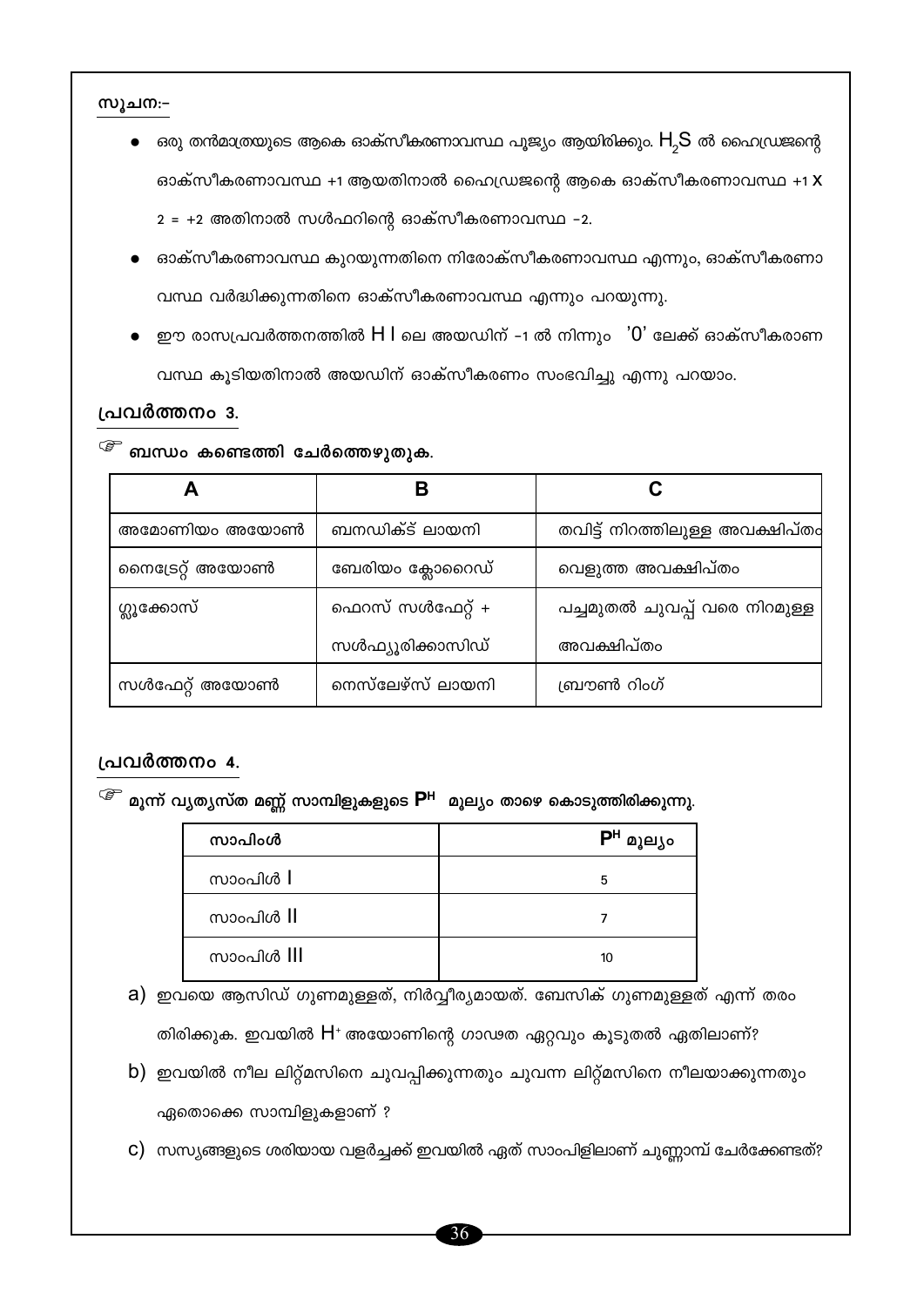### സൂചനകൾ:-

- ലായനികളുടെ P<sup>H</sup> മുല്യം 0 മുതൽ 14 വരെയായാണ് കണക്കാക്കുന്നത്.
- നിർവ്വീര്യലായനിയുടെ P<sup>H</sup>മൂല്യം 7 ആയിരിക്കും. 7-ൽ താഴെ P<sup>H</sup> മൂല്യമുള്ളവ ആസിഡും 7-ൽ കൂടുതൽ P<sup>H</sup> മൂല്യമുള്ളവ ബേസുകളും ആയിരിക്കും.
- ആസിഡുകളുടെ P<sup>H</sup> മൂല്യം 7-ൽ കുറവ് മുതൽ പൂജ്യം വരെ ആയതിനാൽ ഏറ്റവും ശക്തി യേറിയ ആസിഡിന്റെ P<sup>H</sup> മൂല്യം പൂജ്യം ആയിരിക്കും.
- ആസിഡുകളിൽ  $\mathsf{H}^*$  അയോണിന്റെ ഗാഢത കൂടുതലും ബേസുകളിൽ  $\mathsf{OH}^{\text{-}}$  അയോണിന്റെ ഗാഢത കൂടുതലും നിർവ്വീര്യ ലായനിയിൽ  $H^*$ , OH<sup>-</sup> എന്നിവയുടെ ഗാഢത തുല്യവുമാ

യി

- ആസിഡുകൾ നീല ലിറ്റ്മസിനെ ചുവപ്പാക്കുകയും ബേസുകൾ ചുവന്ന ലിറ്റ്മസിനെ നീല യാക്കുകയും ചെയ്യുന്നു.
- ആസിഡ് ഗുണമുള്ള മണ്ണിലാണ് അതിനെ നിർവ്വീര്യമാക്കുന്നതിന് വേണ്ടി ബേസിക് ഗുണ മുള്ള ചുണ്ണാമ്പ് ചേർക്കുന്നത്.

### പ്രവർത്തനം 5.

രിക്കും.

- <sup>്ട്ട്</sup> നൈട്രിക് ആസിഡിന്റെ വ്യാവസായിക നിർമ്മാണത്തിന്റെ രാസസമവാക്യങ്ങൾ താഴെ കൊടു ത്തിരിക്കുന്നു. ചാർട്ട് പൂരുപ്പിക്കുക.
	- a)  $4NH_3 + \dots + \dots + 6H_2O$
	- b) ...............+  $O_2 \longrightarrow 2NO_2$
	- c) .................+................+  $O_2 \longrightarrow 4HNO_3$

### **സൂചന** :-

- $4NH_3 + 5O_2 \longrightarrow 4NO + 6H_2O$
- 2NO +  $O_2 \longrightarrow 2$  NO<sub>2</sub>
- $4NO_2 + 2H_2O + O_2 \rightarrow 4HNO_3$
- അമോണിയയും ഓക്സിജനും തമ്മിൽ ഉൽപ്രേരകമായ പ്ലാറ്റിനത്തിന്റെ സാന്നിധ്യത്തിൽ ചൂടാക്കി നൈട്രിക് ഓക്സൈഡ് ഉണ്ടാക്കുന്നു.
- $NO$  കൂടുതൽ ഓക്സിജനുമായി സംയോജിച്ച് നൈട്രജൻ ഡയോക്സൈഡ് ഉണ്ടാകു

ന്നു.

 $\bullet \;\; \textsf{NO}_2$ , ഓക്സിജന്റെ സാന്നിധ്യത്തിൽ ജലത്തിൽ ലയിപ്പിച്ച് നൈട്രിക് ആസിഡ് ഉണ്ടാകുന്നു.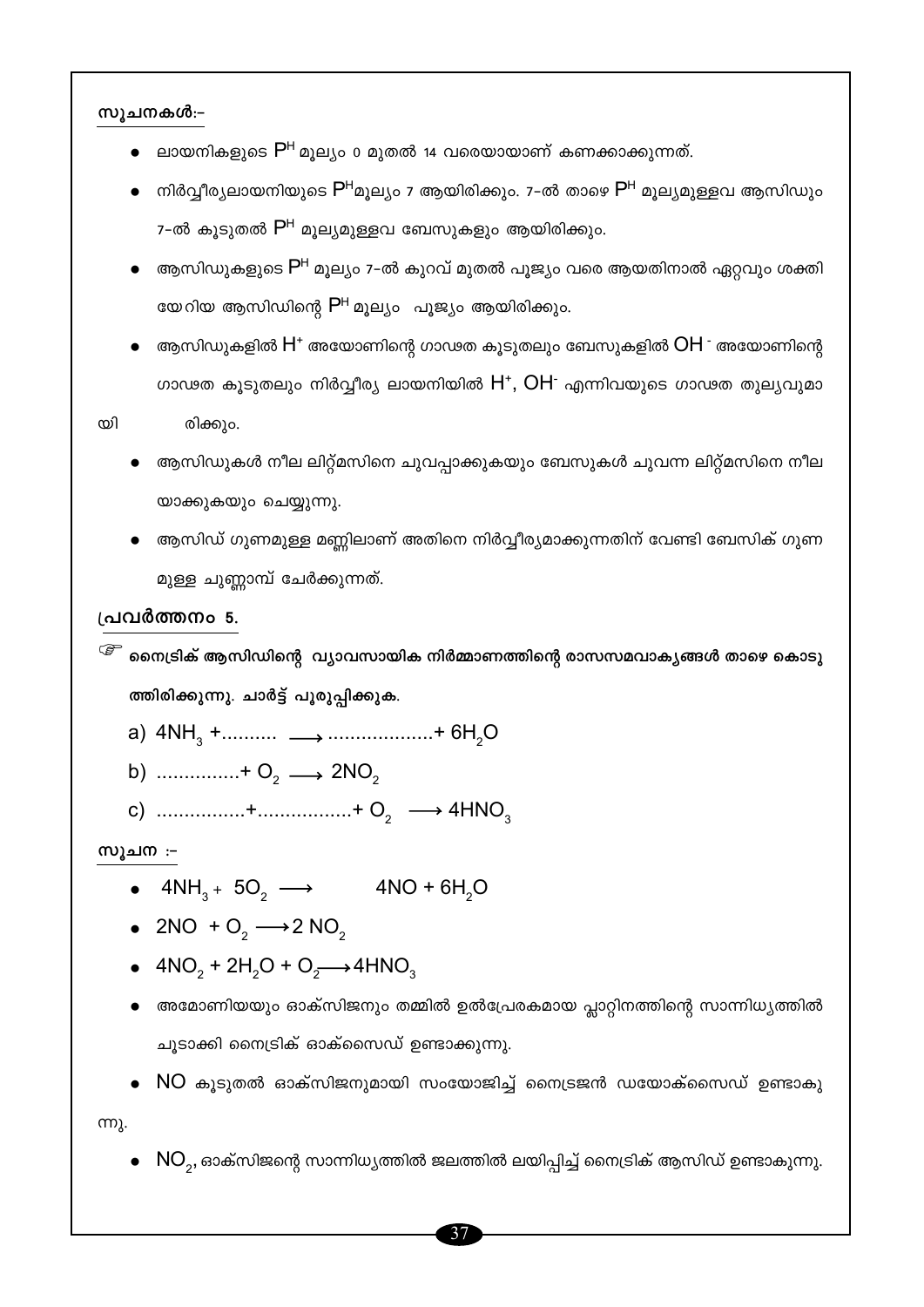പ്രവർത്തനം 6.

<sup>്ള്ச</sup> സൾഫ്യൂരിക്കാസിഡിന്റെ ചില രാസപ്രവർത്തനങ്ങളുടെ സമവാകൃങ്ങൾ താഴെ തന്നിരി ന്നു. ക്കു a) 2Na NO<sub>3</sub> + H<sub>2</sub>SO<sub>4</sub>  $\longrightarrow$  Na<sub>2</sub> SO<sub>4</sub> + 2HNO<sub>3</sub> b) C+ 2H<sub>2</sub>SO<sub>4</sub>  $\longrightarrow$  2H<sub>2</sub>O + 2SO<sub>2</sub> + CO<sub>2</sub>

- c) 2 NaOH +  $H_2SO_4$   $\longrightarrow$  Na<sub>2</sub> SO<sub>4</sub> + 2H<sub>2</sub>O
- d)  $C_{12}H_{22}O_{11} + H_2SO_4 \longrightarrow 12C + 11 H_2SO_4$ . H<sub>2</sub>O

മുകളിൽ കൊടുത്തിരിക്കുന്ന സമവാകൃങ്ങളിൽ

- 1)  $H<sub>2</sub>SO<sub>4</sub>$ ന്റെ ഓക്സീകരണഗുണം കാണിക്കുന്ന സമവാക്യം ഏത്?
- 2)  $H<sub>2</sub>SO<sub>4</sub>$ ന്റെ നിർജ്ജലീകരണ ഗുണം കാണിക്കുന്ന സമവാക്യം ഏത്?

### സൂചന :-

- $\bullet$  സൾഫ്യൂരിക്കാസിഡ് അലോഹങ്ങളായ  $C, S, I$  തുടങ്ങിയ ആറ്റങ്ങളുമായി പ്രവർത്തിക്കു മ്പോഴാണ് ഓക്സീകരണഗുണം കാണിക്കുന്നത്.
- $\bullet$  രാസപ്രവർത്തനം (b) ൽ രാസപ്രവർത്തനത്തിന് മുമ്പ്  $\mathsf{H}_{_{2}}\mathsf{SO}_{_{4}}$  ൽ സൾഫറിന്റെ ഓക്സീകരണാവസ്ഥ +6 ആണ്. രാസപ്രവർത്തന ശേഷം  ${\sf S}$  ന്റെ ഓക്സീകരണാവസ്ഥ +4 ആണ്. ഇവിടെ ഓക്സീകരണാവസ്ഥ കുറയുന്നതിനാൽ  $H_{2}SO_{4}$  നിരോക്സീകരിക്ക
- പ്പെ

ട്ടു. നിരോക്സീകരിക്കപ്പെടുന്ന സംയുക്തം ഓക്സീകാരിയായി പ്രവർത്തിക്കുന്നു.

പദാർത്ഥങ്ങളിൽ രാസപരമായി സംയോജിച്ചിരിക്കുന്ന ജലത്തെ ആഗിരണം ചെയ്യുന്ന പ്രവർത്തനമാണ് നിർജ്ജലീകരണം (പ്രവർത്തനം ഡി)

### പ്രവർത്തനം 7.

| ലായനി | ഹൈഡ്രജൻ അയോൺ      | $P^H$ മൂല്യം        | സ്വഭാവം |
|-------|-------------------|---------------------|---------|
|       | ഗാഢത (മോൾ/ലിറ്റർ) |                     |         |
| A     | $10^{-3}$         | $log 1/10^{-3} = 3$ | ആസിഡ്   |
| B     | $10^{-8}$         |                     |         |
| C     | $10 - 7$          |                     | --      |
|       | $10^{-4}$         |                     |         |
| F     | $10 - 12$         |                     |         |

<sup>്ള്</sup> ഉചിതമായി പൂരിപ്പിക്കുക.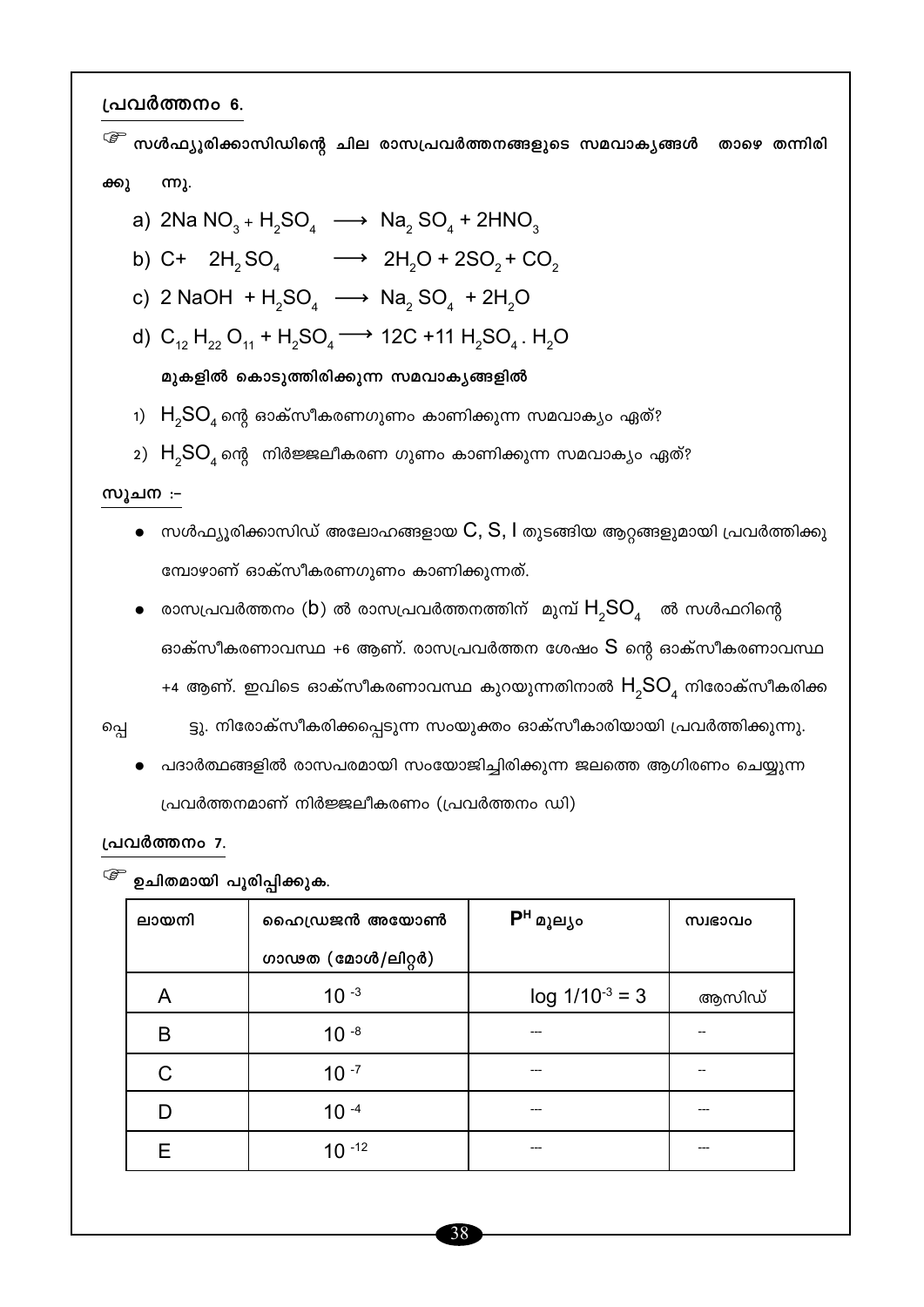സൂചന :-

 $\bullet$  P<sup>H</sup> = log\_1\_ . അതിനാൽ ഒരു ലായനിയുടെ H<sup>+</sup> അയോണിന്റെ ഗാഢത 10<sup>-3</sup> ആയാൽ

 $P<sup>H</sup>$  മുല്യം ' $3'$  ആയിരിക്കും.

നിർവ്വീര്യലായനിയുടെ P<sup>H</sup> = 7, 7 ൽ കുറവ് ആസിഡ്. 7 ൽ കൂടുതൽ ആൽക്കലി.

### പ്രവർത്തനം 8.

<sup>്ട്ട്</sup> സൾഫ്യൂരിക്കാസിഡിന്റെ വ്യാവസായിക നിർമ്മാണവുമായി ബന്ധപ്പെട്ട് താഴെ തന്നിരിക്കുന്ന ഫ്ളോചാർട്ട് പൂർത്തിയാക്കുക.



- 1)  $a,b,c$  എന്നിവ ഏത്?
- $2)$  സൾഫ്യൂരിക്കാസിഡ് നിർമ്മാണത്തിൽ ഉപയോഗിക്കുന്ന ഉൽപ്രേരകം എന്ത്?
- $3)$  സൾഫ്യൂരിക്കാസിഡ് നിർമ്മാണത്തിനുപയോഗിക്കുന്ന അനുകൂല ഊഷ്മാവ് എത്ര?

### സൂചന :-

- $S + O_2$   $\longrightarrow$   $SO_2$
- 
- $SO_3 + H_2SO_4 \longrightarrow H_2S_2O_7$
- $H_2S_2O_7 + H_2O \longrightarrow 2H_2SO_4$
- ഉൽപ്രേരകം പ്ലാറ്റിനം കലർത്തിയ ആസ്ബസ്റ്റോം അല്ലെങ്കിൽ വനേഡിസം പെന്റോക്സൈഡ്.
- $\bullet$  അനുകൂല ഊഷ്മാവ്  $450^{\rm o}{\rm C}$